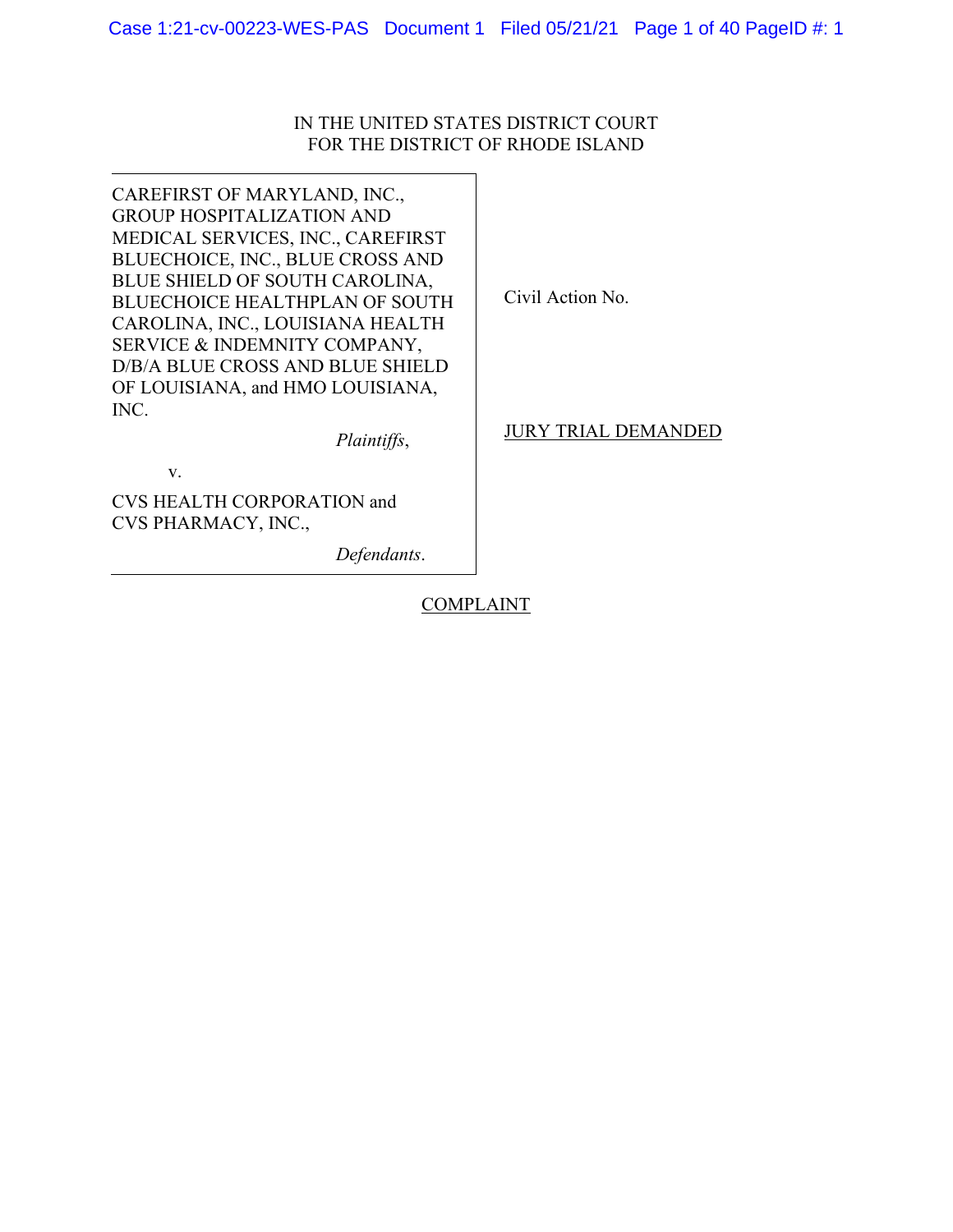# **TABLE OF CONTENTS**

|      | A.                                                  |                                                                                                                                                                           |  |  |  |  |
|------|-----------------------------------------------------|---------------------------------------------------------------------------------------------------------------------------------------------------------------------------|--|--|--|--|
|      | <b>B.</b>                                           |                                                                                                                                                                           |  |  |  |  |
|      |                                                     |                                                                                                                                                                           |  |  |  |  |
|      |                                                     |                                                                                                                                                                           |  |  |  |  |
| I.   |                                                     |                                                                                                                                                                           |  |  |  |  |
| Π.   |                                                     | CVS IS REQUIRED TO SUBMIT TRUE AND ACCURATE                                                                                                                               |  |  |  |  |
|      | A <sub>1</sub>                                      | CVS MUST SUBMIT THE TRUE AND ACCURATE U&C PRICE                                                                                                                           |  |  |  |  |
|      | <b>B.</b>                                           | PLAINTIFFS PAY CVS, THROUGH PBMS, THE "LESSER OF" A                                                                                                                       |  |  |  |  |
|      | $C$ .                                               | U&C IS A CRITICAL PRICING MEASURE THAT CVS REGULARL                                                                                                                       |  |  |  |  |
| III. | CVS DID NOT SUBMIT THE CASH DISCOUNT PROGRAM PRICES |                                                                                                                                                                           |  |  |  |  |
|      | A.                                                  | CVS'S COMPETITORS ADOPTED DISCOUNT PROGRAMS, WHICH                                                                                                                        |  |  |  |  |
|      | <b>B.</b>                                           | CVS IMPLEMENTED THE HSP PROGRAM NOT ONLY TO COMPETE<br>WITH OTHER DISCOUNT PROGRAMS, BUT MORE IMPORTANTLY,<br>AS A PRETEXT TO AVOID REPORTING HSP PRICES AS U&C PRICES 14 |  |  |  |  |
|      | $C$ .                                               | CVS CONTINUED ITS UNLAWFUL SCHEME USING SCRIPTSAVE 18                                                                                                                     |  |  |  |  |
|      | D.                                                  | CVS REPLACED THE HSP PROGRAM WITH THE VPSC PROGRAM 20                                                                                                                     |  |  |  |  |
|      | E.                                                  | CVS UNLAWFULLY REPORTED FALSE U&C CHARGES, THEREBY                                                                                                                        |  |  |  |  |
| IV.  |                                                     | CVS'S FRAUDULENT CONCEALMENT TOLLED THE STATUTE OF                                                                                                                        |  |  |  |  |
|      |                                                     |                                                                                                                                                                           |  |  |  |  |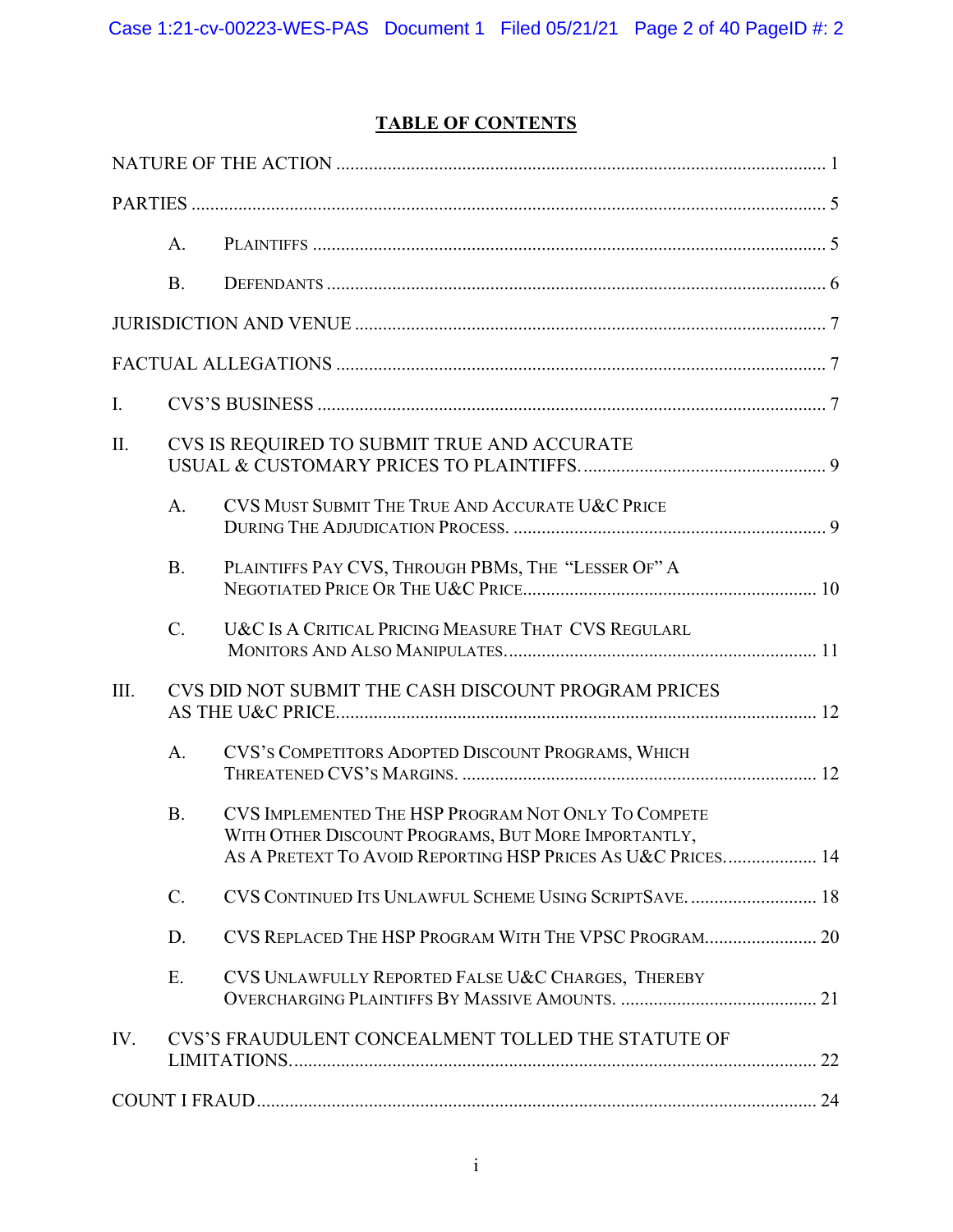| COUNT V CIVIL LIABILITY FOR LARCENY BY FALSE PRETENSES                                                                                                                                                                    |
|---------------------------------------------------------------------------------------------------------------------------------------------------------------------------------------------------------------------------|
| COUNT VI VIOLATION OF MARYLAND CONSUMER PRTOECTION ACT,<br>MD. COM. LAW CODE $\S$ 13-101 et seq.<br>(BROUGHT BY CFMI, GHMSI AND CAREFIRST BLUECHOICE  31                                                                  |
| COUNT VII VIOLATION OF VIRGINIA CONSUMER PROTECTION ACT,<br>VA. CODE §§ 59.1-200                                                                                                                                          |
| COUNT VIII VIOLATION OF SOUTH CAROLINA UNFAIR TRADE PRACTICES ACT,<br>S.C. CODE ANN. §§ 39-5 et seq.<br>(BROUGHT BY BLUE CROSS AND BLUE SHIELD OF SOUTH CAROLINA<br>AND BLUECHOICE HEALTHPLAN OF SOUTH CAROLINA, INC.  34 |
|                                                                                                                                                                                                                           |
|                                                                                                                                                                                                                           |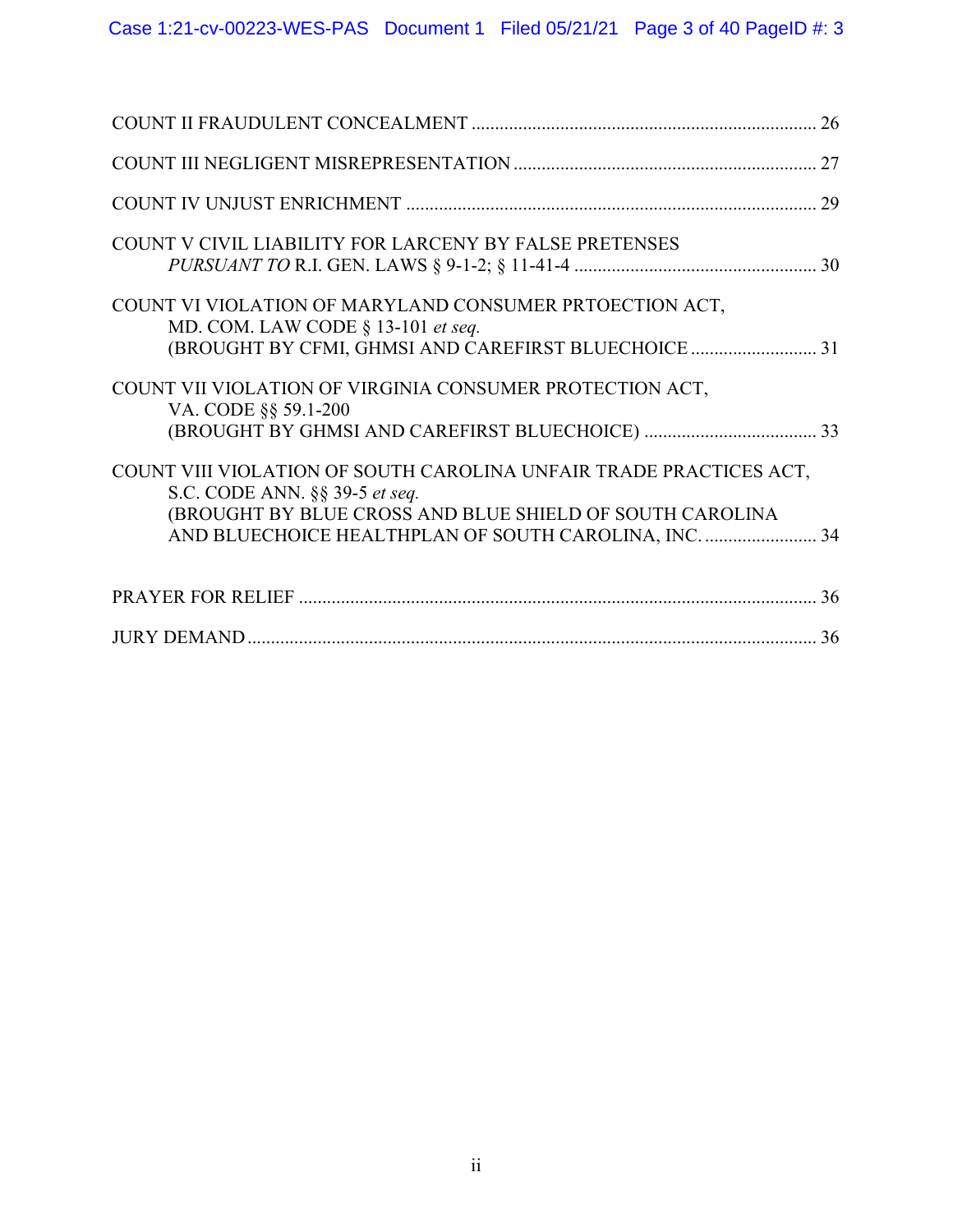Plaintiffs CareFirst of Maryland, Inc. ("CFMI"), Group Hospitalization and Medical Services, Inc. ("GHMSI"), CareFirst BlueChoice, Inc. ("CareFirst BlueChoice"), Blue Cross and Blue Shield of South Carolina ("BCBSSC"), BlueChoice HealthPlan of South Carolina, Inc. ("BCHPSC"), Louisiana Health Service & Indemnity Company, d/b/a/ Blue Cross and Blue Shield of Louisiana ("BCBSLA"), and HMO Louisiana, Inc. ("HMOLA") (collectively, "Plaintiffs") bring this Complaint against Defendants CVS Health Corporation and CVS Pharmacy, Inc. (together, "CVS"), and allege as follows:

## **NATURE OF THE ACTION**

1. For more than a decade, CVS—the largest retail drugstore chain in the United States—has intentionally engaged in a fraudulent scheme to overcharge Plaintiffs for prescription drugs by submitting claims for payment at artificially inflated prices.

2. Plaintiffs offer health care plans for comprehensive health care services and coverage, including prescription drug coverage, to their members in Maryland, South Carolina, Virginia and other states.

3. The scheme was, at its core, quite simple. CVS offered hundreds of generic drugs at low, discounted prices through cash discount programs: originally, its Health Savings Pass ("HSP") Program, and then a later successor to the HSP Program, the Value Prescription Savings Card ("VPSC") Program (together, the "Cash Discount Programs").

4. CVS created and maintained the Cash Discount Programs for two reasons: *first*, to compete for cash customers who might otherwise be attracted to discounts offered by CVS's competitors, and *second*—and more importantly—to obfuscate its true prices from third party payors, including Plaintiffs. CVS intentionally told third party payors, including Plaintiffs, that the prices charged to cash customers for these generic drugs were higher—often much higher. Third-party payors then reimbursed CVS based on those higher, inflated prices—instead of the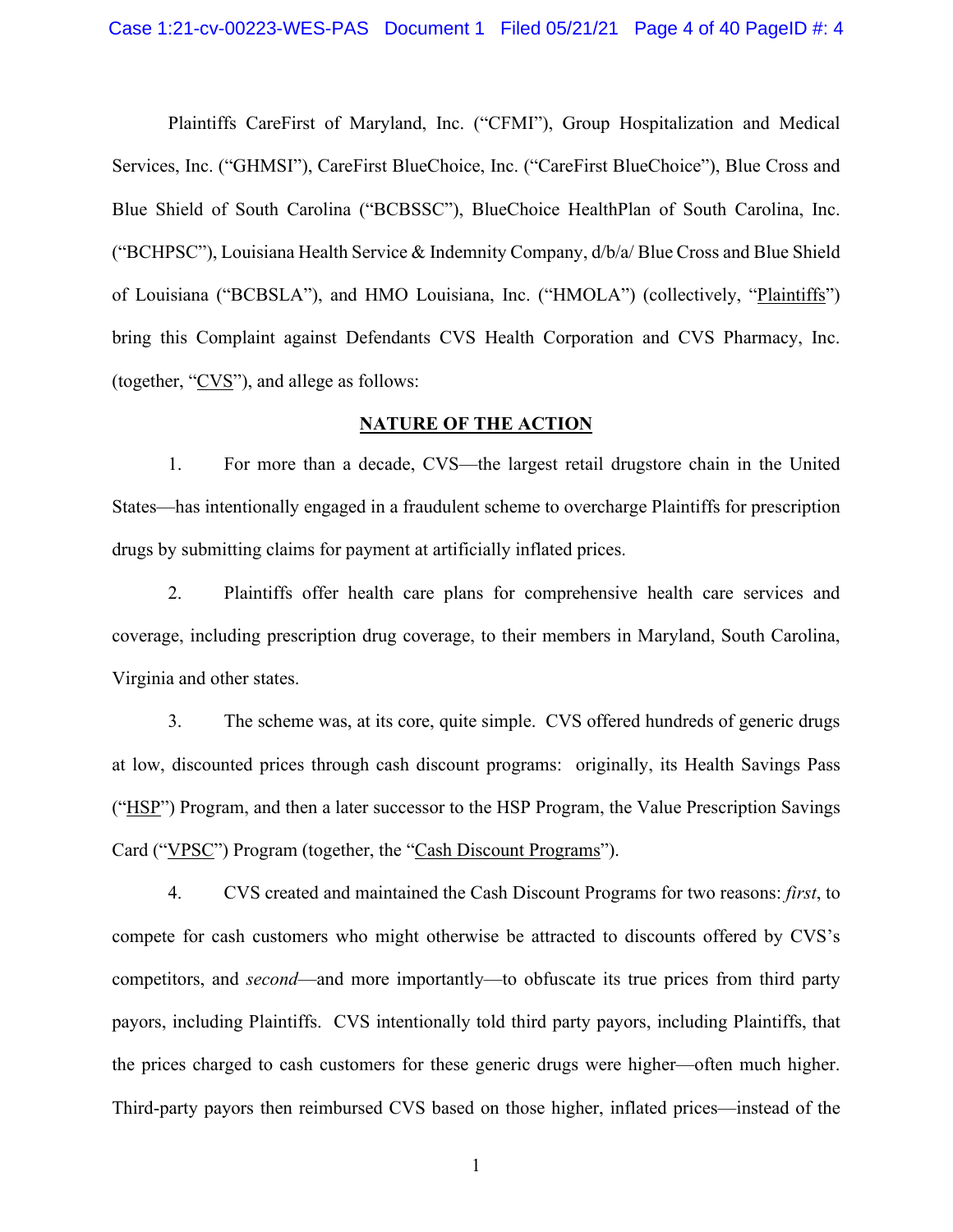actual, lower, prices CVS offered to the general public, including through its Cash Discount Programs.

5. CVS was *required* by governing contracts, and industry standards, to submit the same low price it offered to the general public who paid "cash"—*i.e.*, who paid out-of-pocket not using insurance—called the Usual & Customary ("U&C") Price. By intentionally submitting falsely inflated U&C prices, CVS knew that it was being overpaid for these generic drug transactions. In fact, as internal documents show, that was CVS's plan all along. CVS has now pocketed *billions* of dollars in ill-gotten gains through this unlawful scheme—including millions from Plaintiffs.

6. This is fraud. And CVS was able to perpetrate and conceal this fraud for years.

7. When a customer purchases drugs at CVS (or at other pharmacies) using insurance, the pharmacist or pharmacy technician enters the prescription information and information from the customer's insurance card into CVS's computerized claims processing system. Once this information is entered, CVS submits the claim for dispensing and adjudication.

8. Adjudication is the automated process by which CVS submits prescription claims electronically in real time to third party payors or, as with Plaintiffs, to middlemen known as Pharmacy Benefit Managers ("PBMs"), who contract separately with both CVS and Plaintiffs to provide administrative and claims processing services. When submitting electronic claims for payment, CVS is required by contract and industry standards to truthfully and accurately submit its U&C price, which is the price offered to a member of the general public paying for a prescription drug without insurance.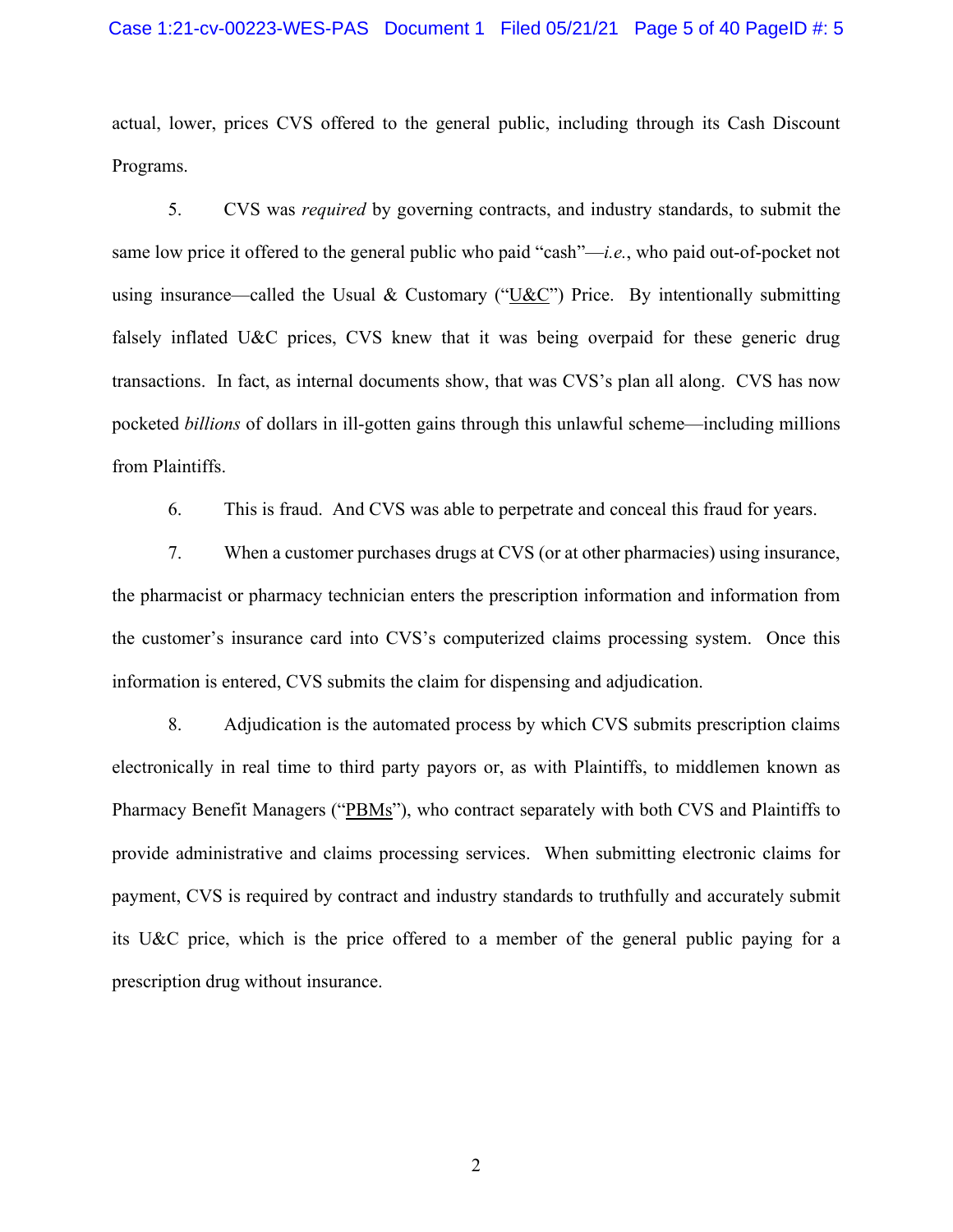#### Case 1:21-cv-00223-WES-PAS Document 1 Filed 05/21/21 Page 6 of 40 PageID #: 6

9. The PBMs electronically verify the claim and confirm patients are eligible for insurance coverage or another prescription drug benefit. The PBM then determines the amount owed by Plaintiffs and the out-of-pocket amount owed by the insured customer.

10. Payment amounts are subject to specific limitations widely used throughout the industry. When Plaintiffs' members fill prescriptions for those drugs using their insurance, Plaintiffs reimburse CVS (through the PBMs) at specific prices negotiated by their PBMs with CVS—subject to a very relevant and very important exception.

11. Plaintiffs' reimbursement arrangements with PBMs provide that, if the U&C price is *lower than* the negotiated price, Plaintiffs are only required to pay CVS (through their PBMs) the U&C price. This makes perfect sense. This commonplace provision ensures that Plaintiffs (and their insureds) do not pay *more* for a given generic drug than a customer who pays "cash" *i.e.*, pays out-of-pocket, without using any insurance. Indeed, contracts, network pharmacy manuals, Medicare and Medicaid requirements, payor sheets, and industry standards, all recognize that the U&C price operates as a ceiling for reimbursement.

12. CVS knew that a discounted price offered to a cash customer constituted its true U&C price; that this discounted cash price must be reported to third party payors as the U&C price; and that reimbursement by those third party payors at the new U&C price would have a deeply negative effect on CVS's revenue.

13. Large big-box stores competing for CVS's generic drug customers, like Walmart, *did* report its discounted prices as the U&C price and so too did Target (at least until CVS acquired Target's pharmacies in 2015 and caused it to stop doing so). For those large big-box stores, pharmacy revenues form a relatively small part of their overall business. But for CVS, customers filling generic prescriptions are an essential source of revenue. Over 75% of CVS's revenue from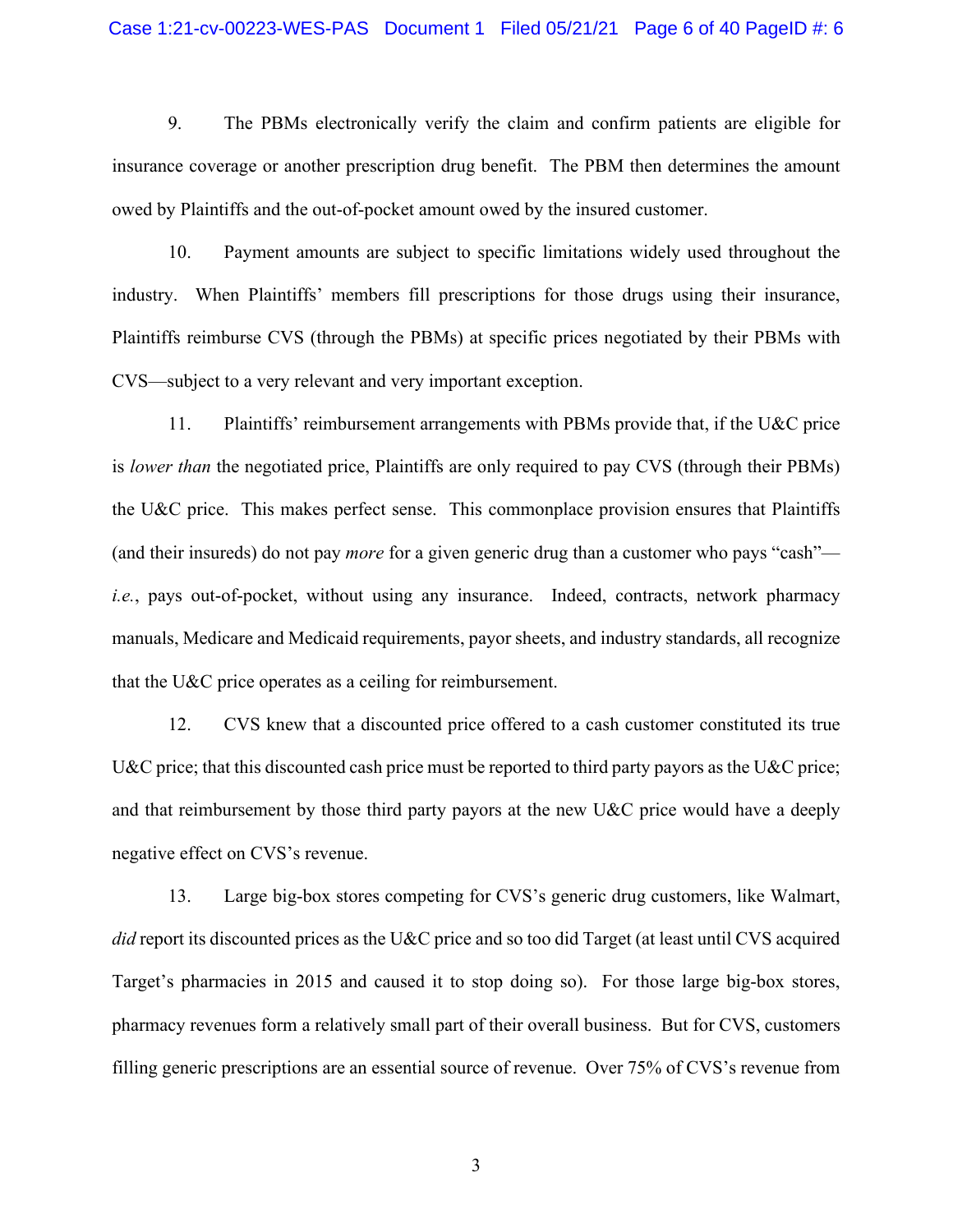its retail stores derives from pharmacy sales, and over 88% of those transactions are for generic drugs.

14. Although it sought to compete with these big-box discount drug programs, CVS did not want to report discounted prices for generic drugs as U&C prices. So, CVS tried to have its cake and eat it too. It tried to find a way to both broadly offer discounts to retain critical pharmacy customers, including cash paying customers, and also avoid the unprofitable result of reporting the discounted prices as the U&C price.

15. CVS deliberated internally about how to accomplish this goal and devised a "membership program"—the HSP program. But this program was a ruse from the start. *Anyone* could become a member—even pets—for a negligible fee of \$10 and later \$15. Moreover, internally CVS described the program as a "cash program," "cash card," or "cash script," and CVS marketed the program to the public as a "discount." Further, CVS's transaction data categorizes HSP transactions as a "cash discount" program price. In other words, the HSP price was the "cash" price offered to the general public and should have therefore been reported as the U&C price. But CVS intentionally decided not to do so.

16. CVS intentionally concealed this scheme for years. CVS did little to promote or advertise its HSP prices, and CVS certainly did not inform Plaintiffs that the U&C price transmitted during the adjudication process was not the true U&C price, which in many instances was the lower price offered in the HSP program. Moreover, CVS has refused to disclose its cash pricing information to allow third party payors, including Plaintiffs, to discover CVS's *true* U&C prices. In fact, CVS frequently made the HSP prices available to non-HSP member cash customers—showing that the supposed "membership" aspects of the program were pretextual.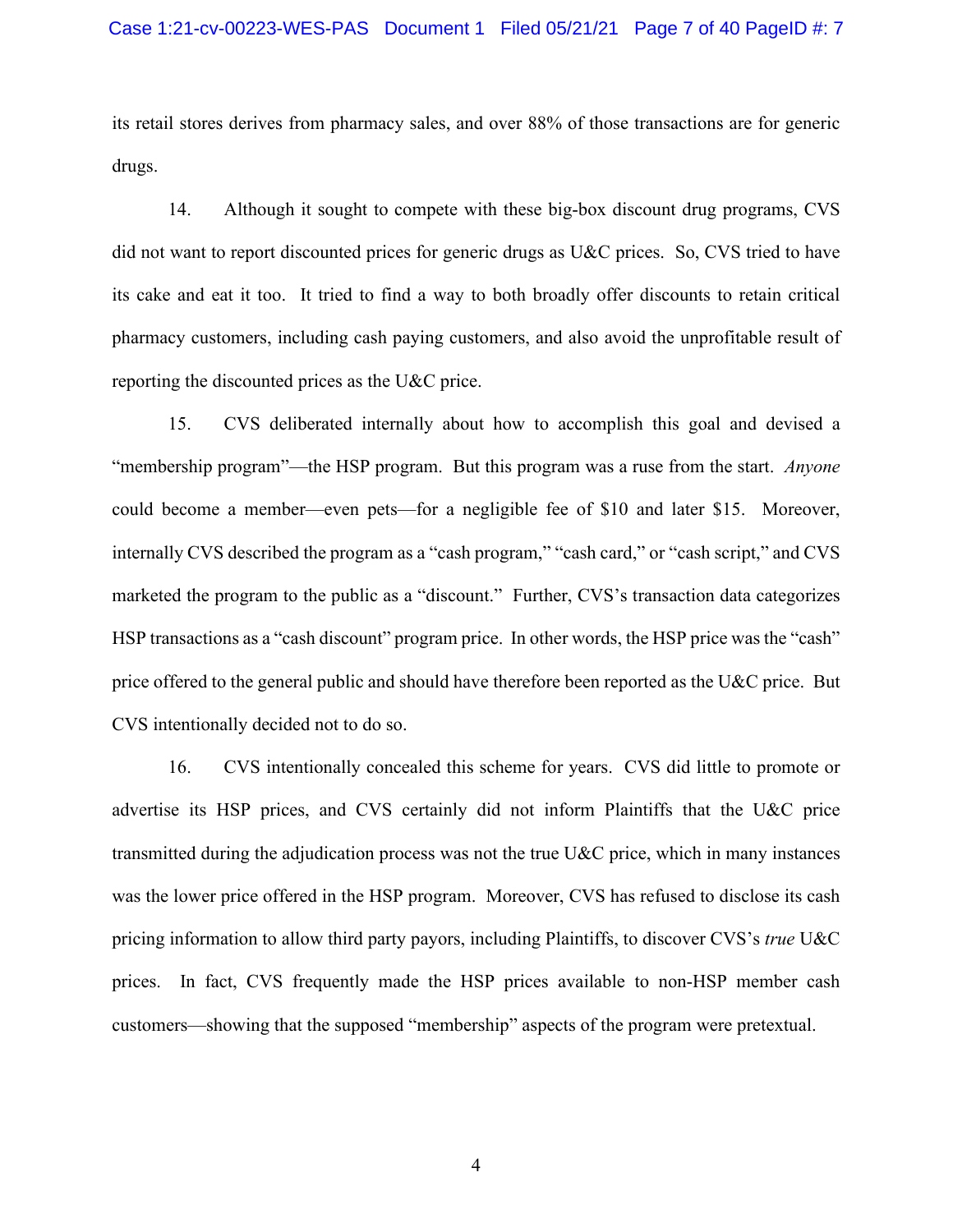17. Had CVS been open and notorious about its fraudulent pricing scheme, it never would have succeeded—Plaintiffs would have insisted that CVS submit the correct U&C price. Indeed, while carrying out this scheme, CVS internally feared that third party payors would learn of the deception and demand correction.

18. Fearing that it would be caught in its misconduct, CVS supposedly terminated the HSP Program in 2016. But in reality, CVS simply replaced that program with another cash discount offering that was substantially similar (but had no membership fee): the VPSC Program. CVS moved over its existing HSP Program members to the VPSC Program by default unless a member opted out. And CVS continued on with its deceptive and manipulative practice: offering the VPSC Program discounted cash prices to the general public, but not reporting those prices as CVS's U&C prices even though they qualified as such.

19. Plaintiffs file this Complaint seeking the millions of dollars they were overcharged by CVS through CVS's unlawful scheme to submit fraudulently inflated U&C prices to Plaintiffs for prescription drugs purchased by their members.

#### **PARTIES**

### **A. Plaintiffs**

20. Plaintiff CFMI is a not for profit corporation organized under the laws of Maryland with its principal place of business in Baltimore, Maryland. CFMI operates as a nonprofit health services plan in Maryland.

21. Plaintiff GHMSI is a congressionally chartered corporation with its principal place of business in Washington, D.C. GHMSI operates as a not for profit health services plan in two counties of Maryland, Northern Virginia, and the District of Columbia.

22. Plaintiff CareFirst BlueChoice is a corporation organized under the laws of the District of Columbia with its principal place of business in Washington, D.C. CareFirst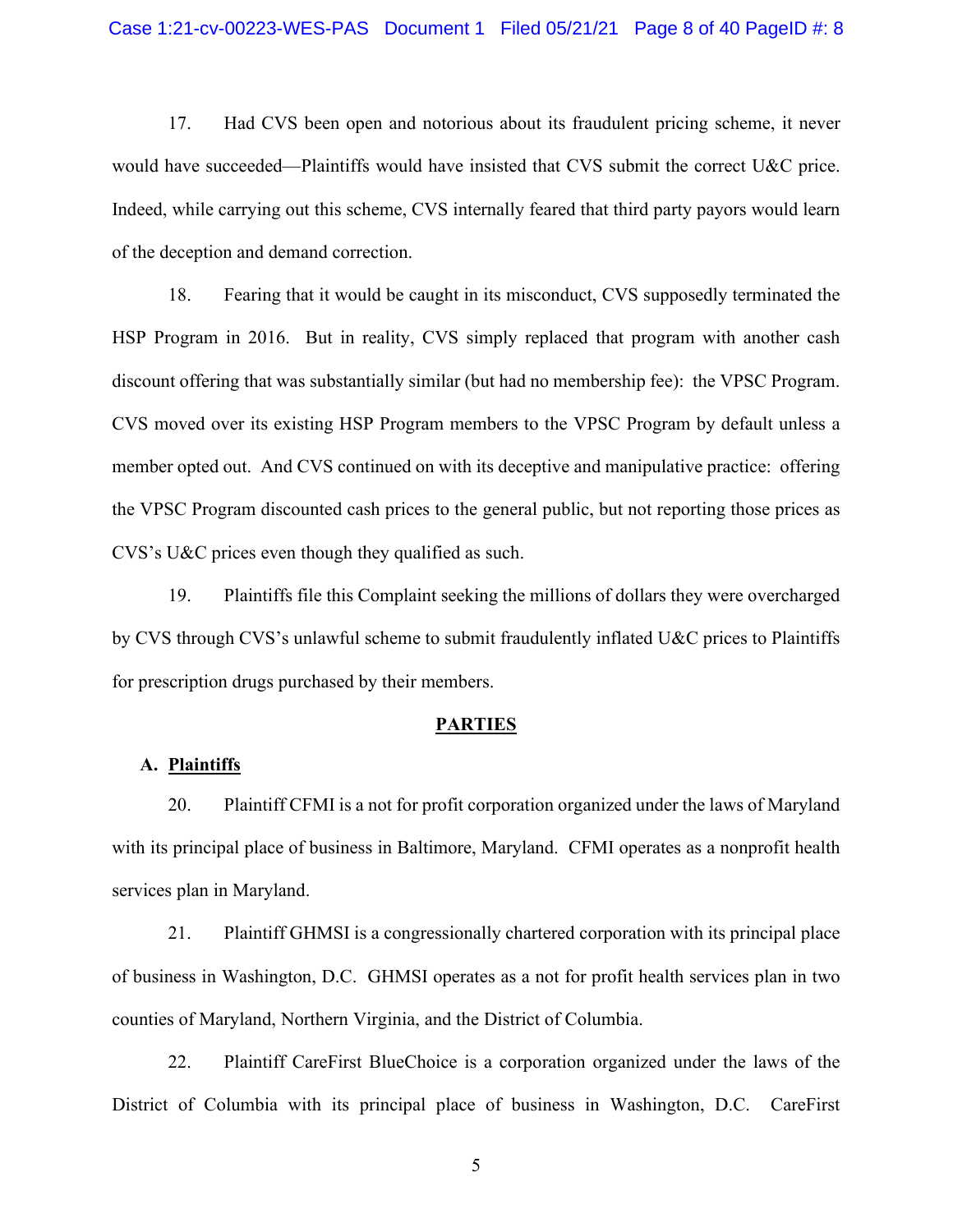BlueChoice operates as a health services plan in Maryland, Northern Virginia, and the District of Columbia.

23. Plaintiff BCBSSC is a mutual insurance company organized under the laws of South Carolina with its principal place of business in Columbia, South Carolina.

24. Plaintiff BCHPSC is a wholly owned subsidiary of BCBSSC and a corporation organized under the laws of South Carolina with its principal place of business in Columbia, South Carolina.

25. BCBSLA is a Louisiana domestic health insurance corporation organized under the laws of Louisiana with its principal place of business in Baton Rouge. BCBSLA provides and manages health benefits to more than one million insureds and members throughout the United States. BCBSLA also provides third-party administrative services for insureds and members.

26. HMOLA is a wholly owned subsidiary of BCBSLA and a Louisiana domestic health maintenance corporation organized under the laws of Louisiana with its principal place of business in Baton Rouge, Louisiana. HMOLA provides and manages health benefits to insureds and members throughout the United States.

27. Plaintiffs (themselves or through affiliates) are independent licensees of Blue Cross and Blue Shield Association, which is a national association of 36 independent, community-based and locally operated Blue Cross Blue Shield licensees. Blue Cross Blue Shield licensees provide health insurance to more than 107 million people in all 50 states, Washington, D.C., and Puerto Rico.

## **B. Defendants**

28. Defendant CVS Health Corporation is a corporation organized under the laws of Delaware and headquartered at One CVS Drive, Woonsocket, Rhode Island, 02895.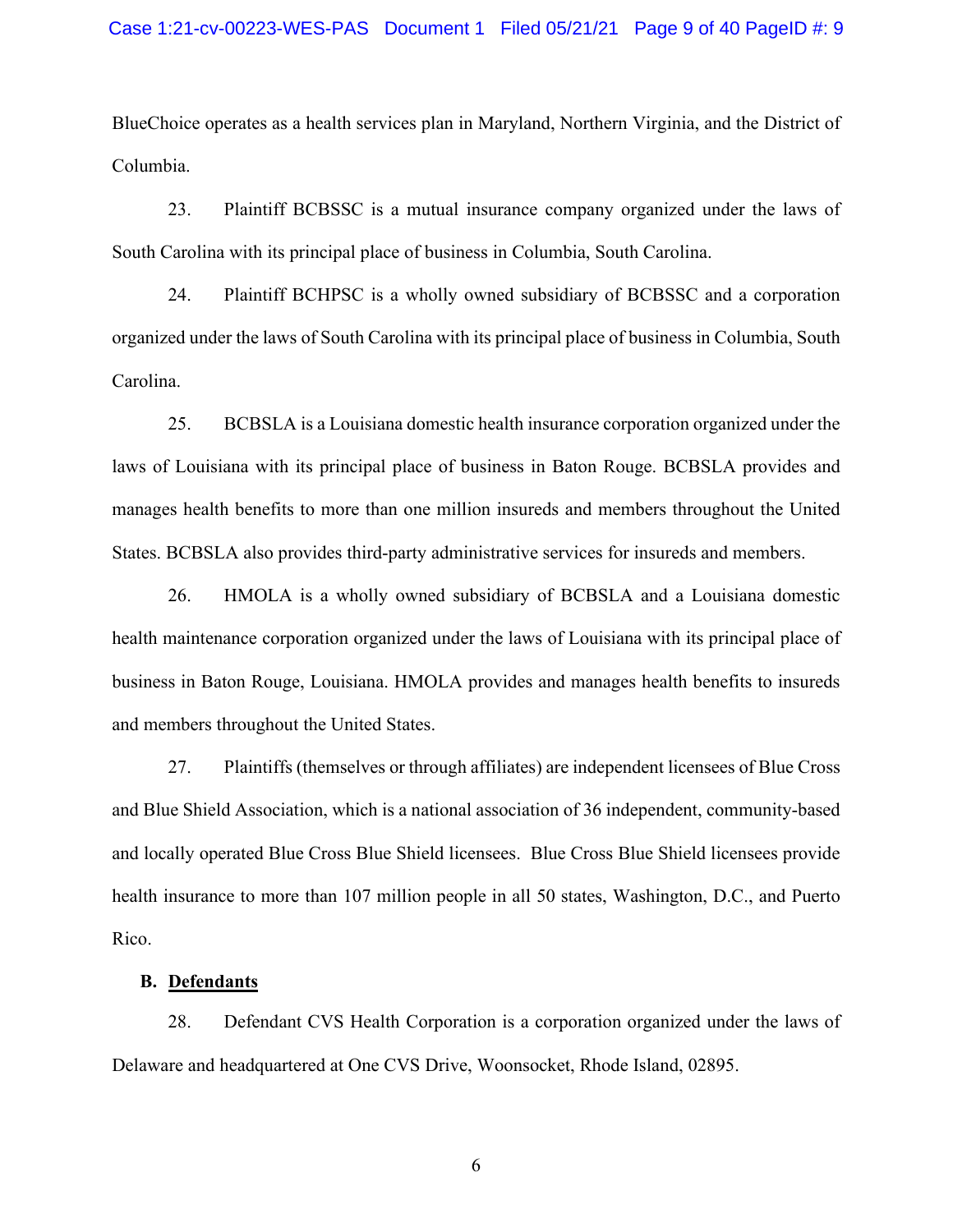29. Defendant CVS Pharmacy, Inc. is a corporation organized under the laws of Rhode Island and headquartered at One CVS Drive, Woonsocket, Rhode Island, 02895. CVS Pharmacy, Inc. is a wholly-owned subsidiary of CVS Health Corporation.

#### **JURISDICTION AND VENUE**

30. The Court has jurisdiction over this matter and over Defendants pursuant to 28 U.S.C. § 1332. Complete diversity exists because (1) Plaintiffs are incorporated in and have their principal places of business in Maryland, the District of Columbia, South Carolina, and Louisiana, and (2) Defendants CVS Health Corporation and CVS Pharmacy, Inc. are incorporated in Delaware and Rhode Island, respectively, and have their principal places of business in Rhode Island. In addition, the amount in controversy exceeds \$75,000.

31. Alternatively, jurisdiction exists under 28 U.S.C. § 1367.

32. The Court has general personal jurisdiction over Defendants because their principal places of business are located in Rhode Island.

33. Venue is proper in this District under 28 U.S.C. § 1391 because Defendants reside in, and are subject to personal jurisdiction in, this District at the time Plaintiffs commenced this action and because Defendants' contacts within this District are significant and sufficient to subject Defendants to personal jurisdiction. Venue is appropriate in this District for the further reason that a substantial part of the events or omissions giving rise to Plaintiffs' claims occurred in this District.

## **FACTUAL ALLEGATIONS**

#### **I. CVS's Business**

34. CVS describes itself as "the nation's premier health innovation company" with "a bold new approach to total health," including its business strategy of "delivering transformational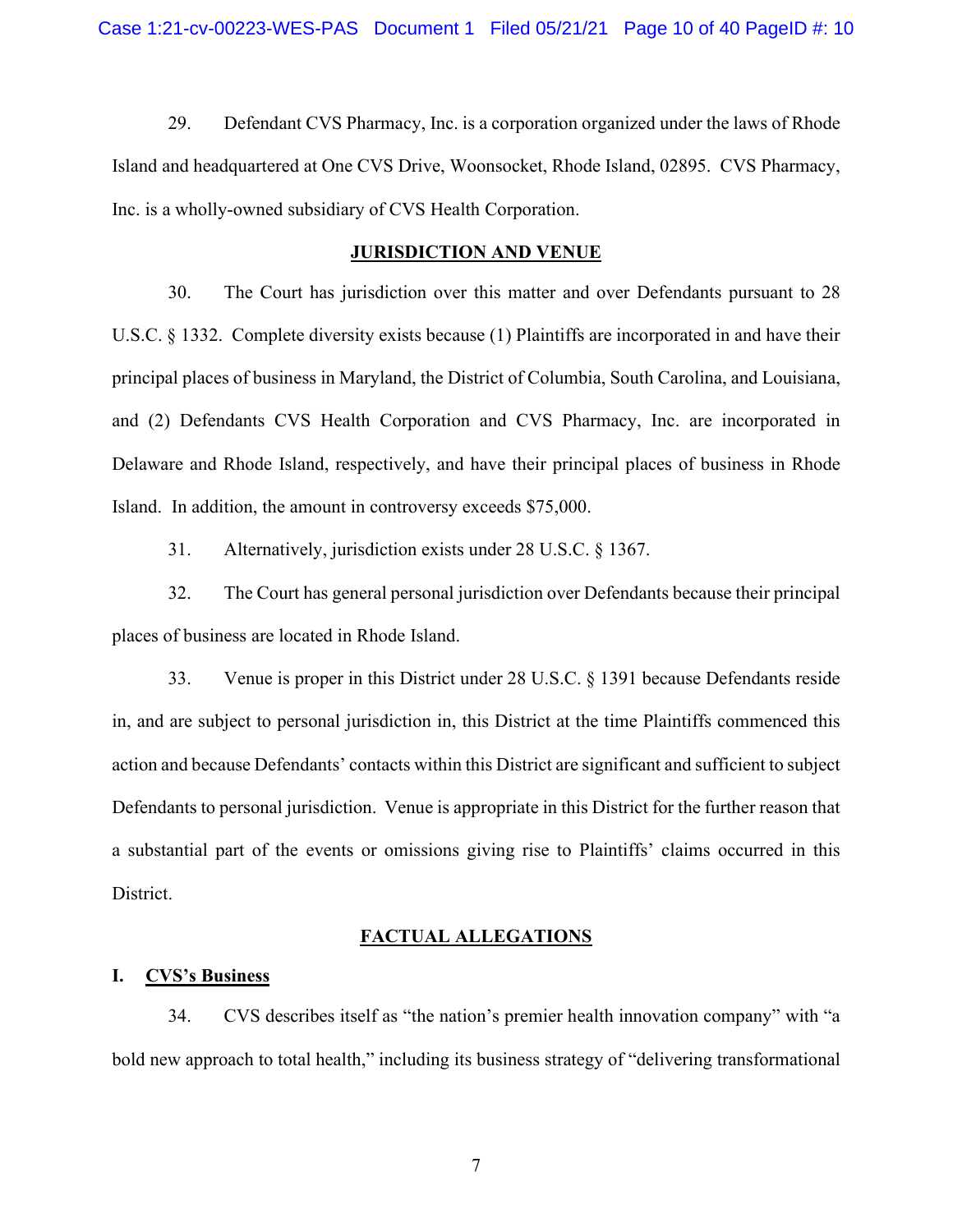products and services." *See* CVS Health Corporation 2019 Annual Report at 2, *available at* https://bit.ly/2VI5uUp (last accessed on May 21, 2021).

35. CVS's most recognizable business segment is its nationwide chain of retail pharmacy stores. CVS has approximately 9,900 locations throughout the United States, including numerous locations in this District, where its corporate headquarters is located. *Id.* at 2. According to CVS, 70% of the U.S. population lives within three miles of a CVS retail pharmacy, and onein-three Americans interact with CVS annually. *Id.* at 2.

36. CVS's retail pharmacy stores are also CVS's most profitable business segment. In 2019, CVS reported total revenues of \$86.6 billion from those stores, with a reported adjusted operating income of \$7.4 billion. *Id.* at 6, 63-65, 68.

37. Pharmacy counters provide the vast majority of the retail stores' revenue. For 2019, CVS reported pharmacy revenues of \$66.4 billion, which is approximately 76.7% of all revenue from CVS's retail stores. *Id.* at 6, 63. According to CVS's 2019 Annual Report, "retail pharmacy operations will continue to represent a critical part of the Company's business." *Id.* at 68.

38. This action concerns the price that CVS charged Plaintiffs for generic drug prescriptions filled by Plaintiffs' members.

39. A generic drug is a copy of a brand-name drug, which by law must have the same active ingredients, same strength, and same mechanism of action as the brand name drug it copies.

40. The vast majority of all prescriptions filled in the United States are for generic drugs—approximately 86%, according to the IMS Institute for Healthcare Informatics.

41. Generic drugs are a critical part of CVS's retail pharmacy operations. In 2019, CVS dispensed approximately 1.417 billion prescriptions—approximately 26.6% of the total retail pharmacy prescriptions dispensed in the entire United States. *Id.* The vast majority of these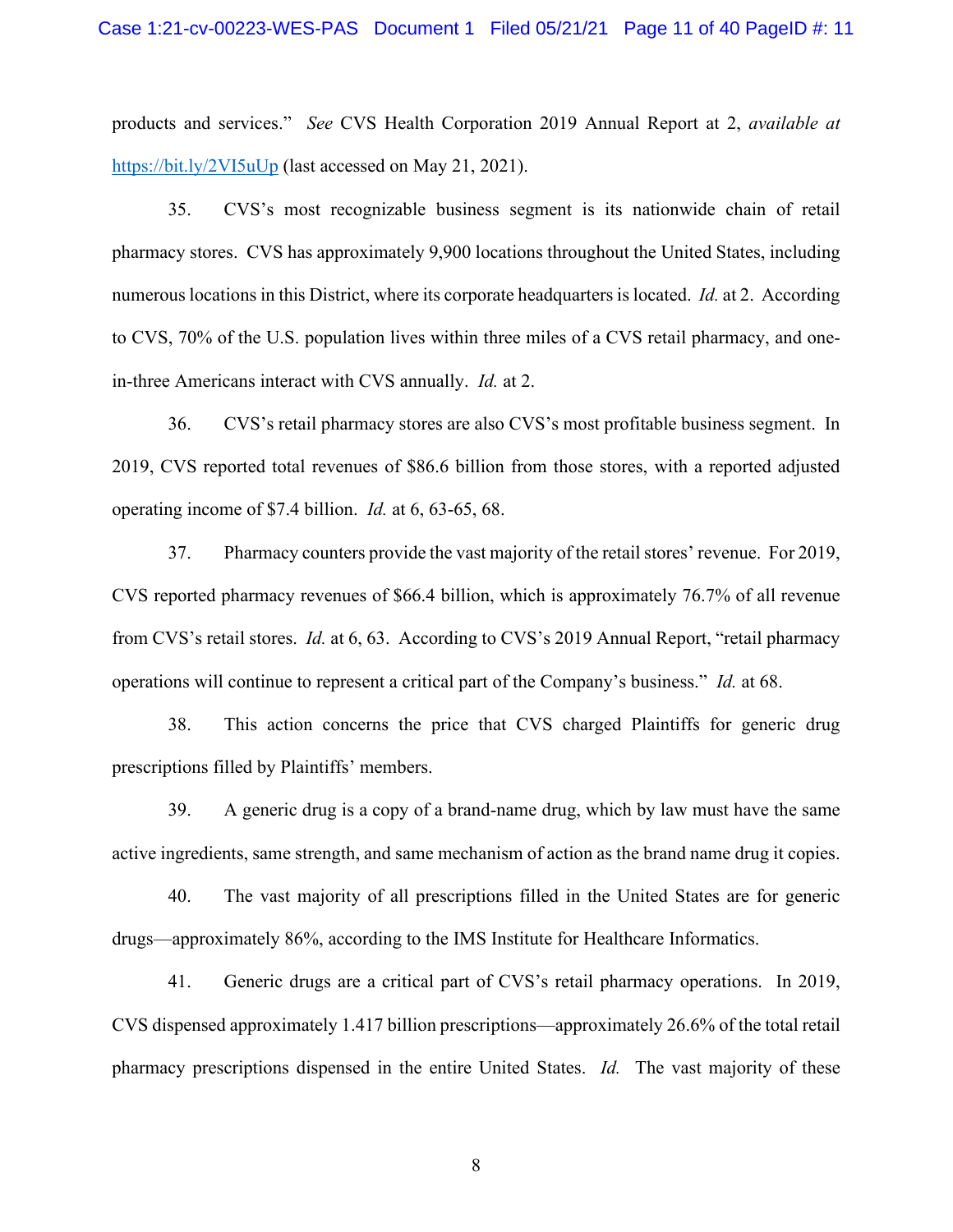prescriptions—88.3% of them, or approximately 1.25 billion of CVS's dispensed prescriptions were for generic drugs. *Id.*

42. Perhaps counterintuitively, CVS earns a *higher* profit margin on generic drugs than it earns on more expensive brand name drugs. As CVS's 2019 annual report states, "generic drugs . . . normally yield a higher gross profit rate than equivalent brand name drugs." *Id.* at 32. According to CVS, "[t]he increased use of generic drugs has positively impacted the [retail pharmacy] segment's operating income and adjusted operating income …" *Id.* at 69.

# **II. CVS Is Required To Submit True And Accurate Usual & Customary Prices To Plaintiffs.**

# **A. CVS Must Submit The True And Accurate U&C Price During The Adjudication Process.**

43. Consumers who are uninsured, or who pay cash for generic prescription drugs, represent a relatively small portion of the market. The vast majority of transactions for generic prescription drugs in the United States are paid for by health plans like Plaintiffs.

44. Each time one of Plaintiffs' members uses his or her insurance to pay for a prescription, CVS submits the member's insurance information electronically to Plaintiffs' PBMs in a process called adjudication.

45. At all relevant times, CVS used the industry standard established by the National Council for Prescription Drug Programs ("NCPDP") related to the electronic transmission and adjudication of its pharmacy claims.

46. NCPDP is a non-profit, multi-stakeholder organization that develops industry standards for electronic healthcare transactions used in prescribing, dispensing, monitoring, managing, and paying for medications and pharmacy services. Its membership is made up of approximately 1,500 stakeholders from across the pharmaceutical industry, including pharmacies, pharmacists, health plans, and government agencies. The NCPDP works through a consensus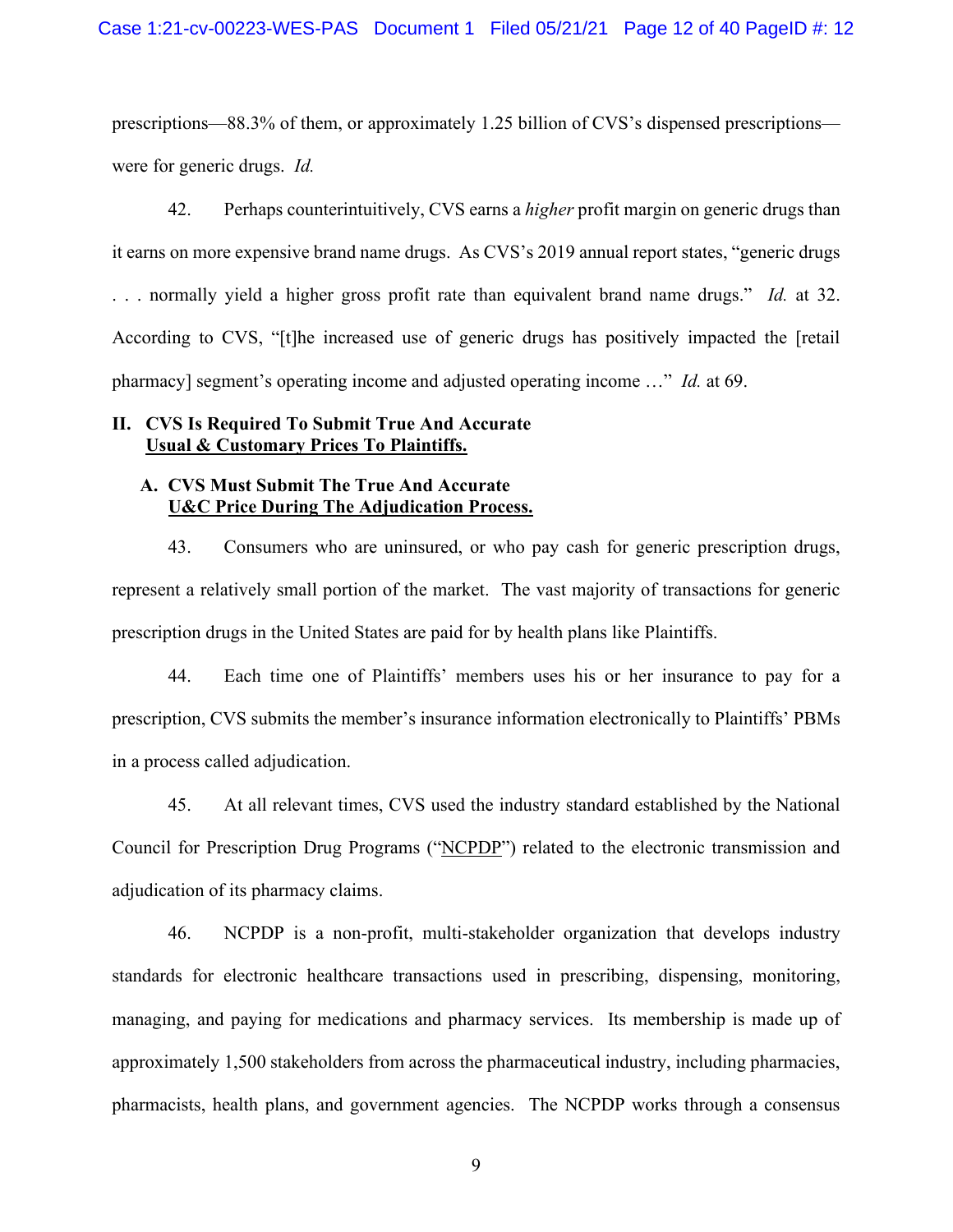process to develop industry standards, many of which have been adopted into federal legislation, including HIPAA, MMA, HITECH and Meaningful Use (MU).

47. HIPAA requires uniform methods and codes for exchanging electronic information between health plans. These standards were developed by the NCPDP and are referred to as the NCPDP Telecommunications Standard. HIPAA also requires prescribers follow the NCPDP SCRIPT Standards when prescribing drugs under Medicare Part D. *See* 42 C.F.R. § 423.160. The NCPDP also adjudicates claims between pharmacies and patients.

48. As a required component of the adjudication process, CVS reports to third party payors, like Plaintiffs, CVS's U&C price for the drug being dispensed in Field 426-DQ.

49. The NCPDP's standards define the U&C price as the "[a]mount charged cash paying customers for the prescription exclusive of sales tax or other amounts claimed." The U&C price, the NCPDP standards explain, "represents the value that a pharmacist is willing to accept as their total reimbursement for dispensing the product/service to a cash-paying customer." In other words, the U&C price is what a customer who buys a given drug without using any insurance customarily pays.

# **B. Plaintiffs Pay CVS, Through PBMs, The "Lesser Of" A Negotiated Price Or The U&C Price.**

50. PBMs play an integral role in adjudication and in this action. PBMs act as middlemen between CVS and Plaintiffs, providing a variety of services including the negotiation of drug prices and the management of prescription billing.

51. Plaintiffs had contracts with multiple PBMs during the relevant period. Each contract contains the pricing formula for certain drugs covered by each Plaintiff's insurance plans. These pricing formulas set the negotiated prices that Plaintiffs pay to the PBM when a given prescription for that drug is dispensed at CVS.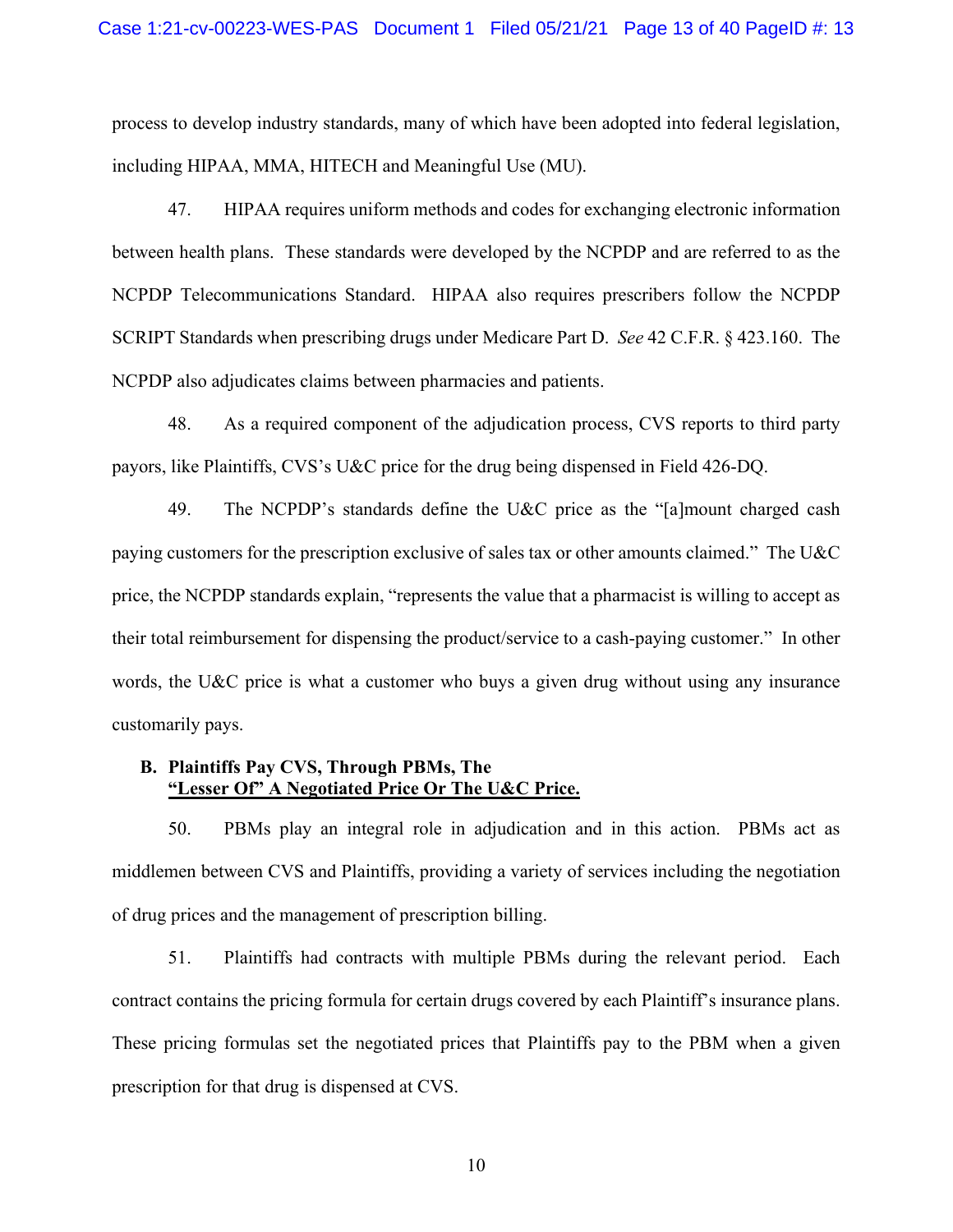52. But Plaintiffs are not always required to pay PBMs the negotiated prices pursuant to their respective contracts. The contracts also provide that Plaintiffs only owe the "lesser of" or "lower of" the negotiated price or the U&C price. Where the negotiated price listed in the PBM contract is greater than this U&C price, Plaintiffs only owe the U&C price—not the negotiated price.

53. These contracts generally define the U&C price consistently with the NCPDP definition to mean the "cash" price to the general public, which is the amount charged to customers who are paying out-of-pocket for the prescription.

54. In this way, "lesser of" pricing ensures that Plaintiffs—and their members—are not charged *more* than customers who simply pay cash. The "lesser of" provision is intended to ensure that Plaintiffs and their insureds are not charged more than if they had no insurance at all. But this "lesser of" protection only serves its intended function when CVS accurately reports  $U&C$  pricing.

55. CVS was well aware that its contracts with PBMs and third party payors—and payors' contracts with PBMs—capped CVS's reimbursement at the U&C price if that price was lower than the negotiated price. Because of this, CVS knew that the price it reported as its U&C price played a critical role in the amount of money it would make on prescription purchases made using insurance—and that CVS could make more money by manipulating its U&C prices.

# **C. U&C Is A Critical Pricing Measure That CVS Regularly Monitors And Also Manipulates.**

56. U&C prices are almost always higher than the negotiated prices in the PBM contracts. This makes sense. A retail price—what a cash customer would pay without insurance is usually higher than the price an insurer can negotiate for its members.

57. Once the negotiated prices are set, CVS obviously cannot alter those prices. But CVS *can* control the U&C price because CVS decides what prices to offer a cash paying customer.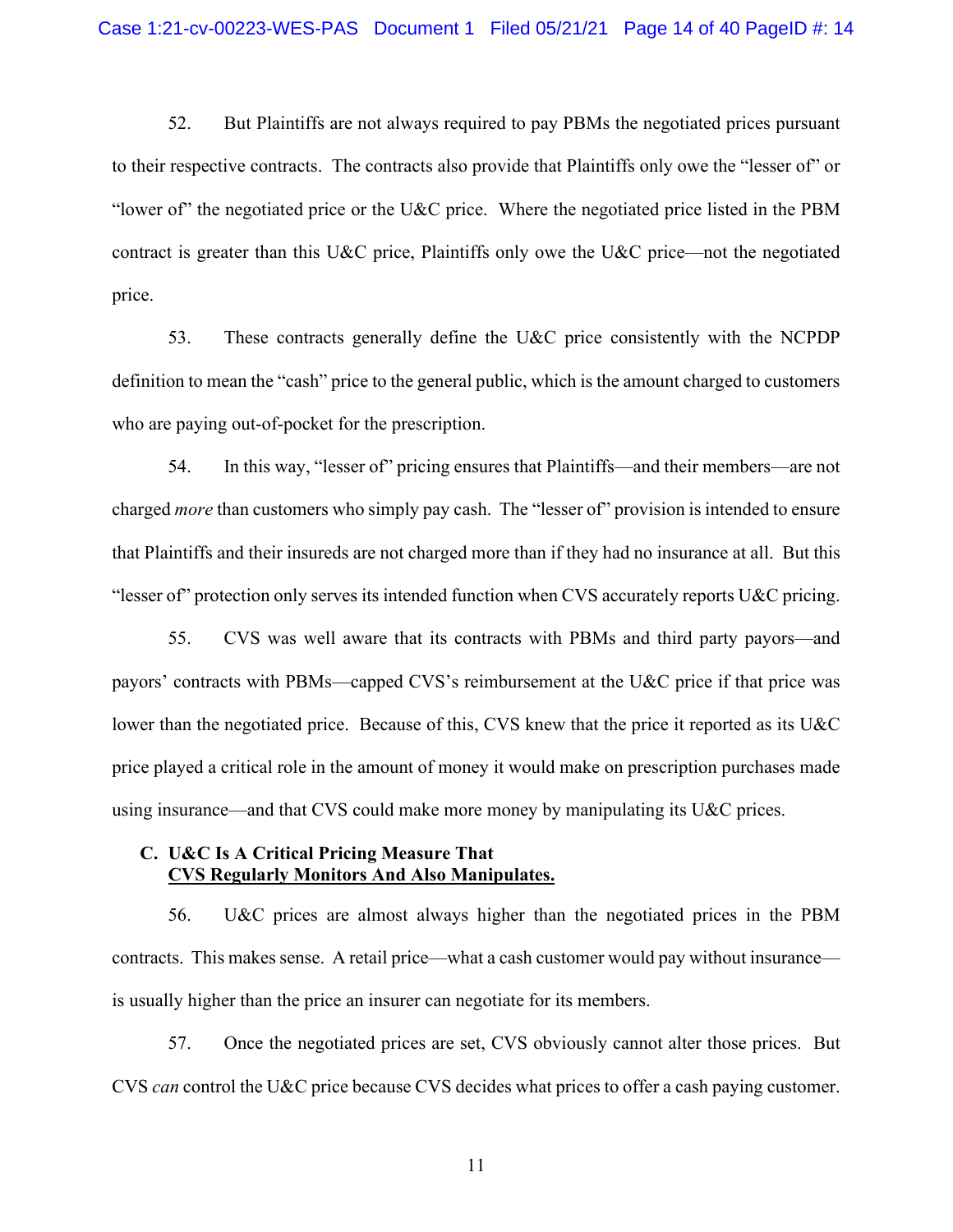Because CVS gets paid the "lesser of" the negotiated price or the U&C price, CVS has an incentive to ensure that the U&C price is always higher than the negotiated price.

58. Indeed, CVS carefully monitors the number of transactions paid at its U&C price. CVS tracked what it called its "U&C Default rate," the percentage of transactions at which health plans have been reimbursed at U&C prices. CVS runs a weekly report tracking the U&C Default rate and, if that rate becomes too high in CVS's view, CVS raises U&C prices.

#### **III. CVS Did Not Submit The Cash Discount Program Prices As The U&C Price.**

# **A. CVS's Competitors Adopted Discount Programs, Which Threatened CVS's Margins.**

59. As described above, CVS's pharmacy business is essential to CVS's profitability. But in 2006, that lucrative business was disrupted. Large "big-box" retailers with pharmacy departments began offering hundreds of generic prescription drugs at significantly reduced prices. For example, in September 2006, Walmart began charging \$4 for a 30-day supply of the most commonly prescribed generic drugs and \$10 for a 90-day supply. In November of that same year, Target began charging \$4 for a 30-day supply of the most commonly prescribed generic drugs and \$10 for a 90-day supply. Other "big box" retailers with pharmacy departments followed suit and offered similar, competing discount pricing on generic drugs.

60. Critically, here: Walmart reported its \$4 price for generic prescription drugs as its U&C price. Target also reported its discount generic drug prices as its U&C price—until 2015 when CVS acquired Target's pharmacies. They did so for the straightforward reason that the cash price being offered to the general public was now lower with these discounts than before. Moreover, large retailers, like Walmart and Target, were willing to absorb lower margins on generic drug sales because pharmacy sales represented a relatively low percentage of their total sales.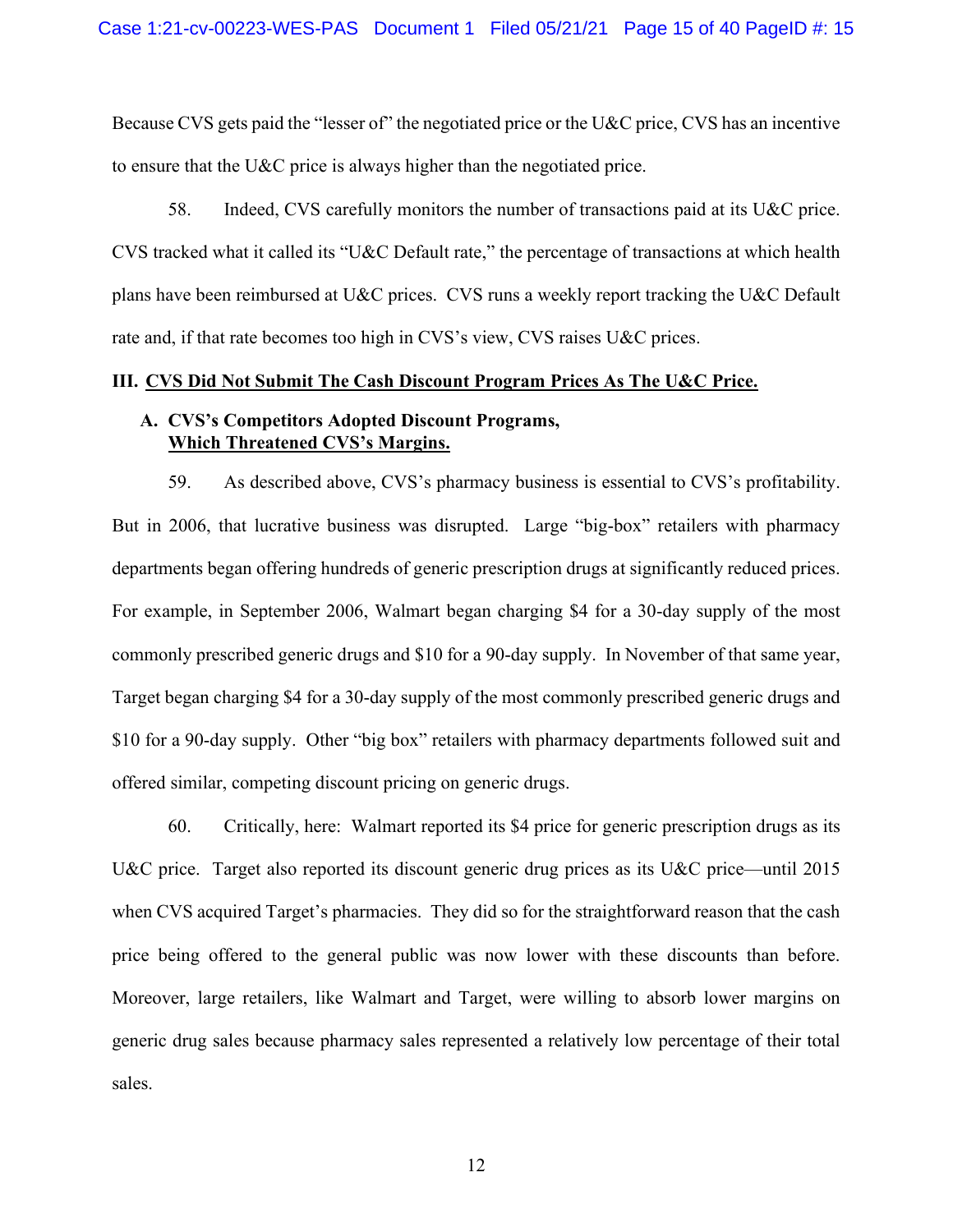61. CVS experienced considerable market pressure as its customers gravitated away from CVS to pharmacies offering significant discounts on certain generic drugs. For example, in an internal May 2008 presentation, CVS worried that it is "'late to the party' with a competitive \$4 offering."

62. But CVS knew that if it offered similar discounts, CVS risked having to report these discounted prices as the new, lower U&C price—as Walmart and Target did. CVS's own internal glossary of terms defines U&C to mean "the dollar amount a cash customer usually pays." Moreover, CVS previously offered a senior discount in some of its stores and, when CVS applied that discount, CVS computed a separate U&C price reflecting the senior discount and reported that U&C price to certain PBMs. CVS was thus concerned that "[m]aking the program 'too attractive' creates higher risk for our 3rd party plan pricing and profitability." As a result, CVS risked a steep decline in the amount third party payors, like Plaintiffs, would reimburse CVS for those sales if CVS introduced generic drug discounts to compete with retailers like Walmart.

63. Internal CVS documents show that CVS began monitoring its competitors' generic discount programs and strategizing about whether the competitors were reporting those discount prices as the U&C prices.<sup>1</sup> For example, Rite Aid, CVS's competitor, launched its Rx Savings Card program, which "require[d] no membership fee and [was] free to anyone who enrolls." About this program, one CVS employee wrote: "Without any enrollment fee, will this create some of the 3rd party compression we've discussed over the past several months?" CVS's Tom Morrison, former Vice President of Managed Care, responded: "I have been puzzled by their offering from

<sup>1</sup> This Complaint quotes CVS internal documents contained in public legal filings. No documents currently designated as confidential under any protective order have been included in this Complaint.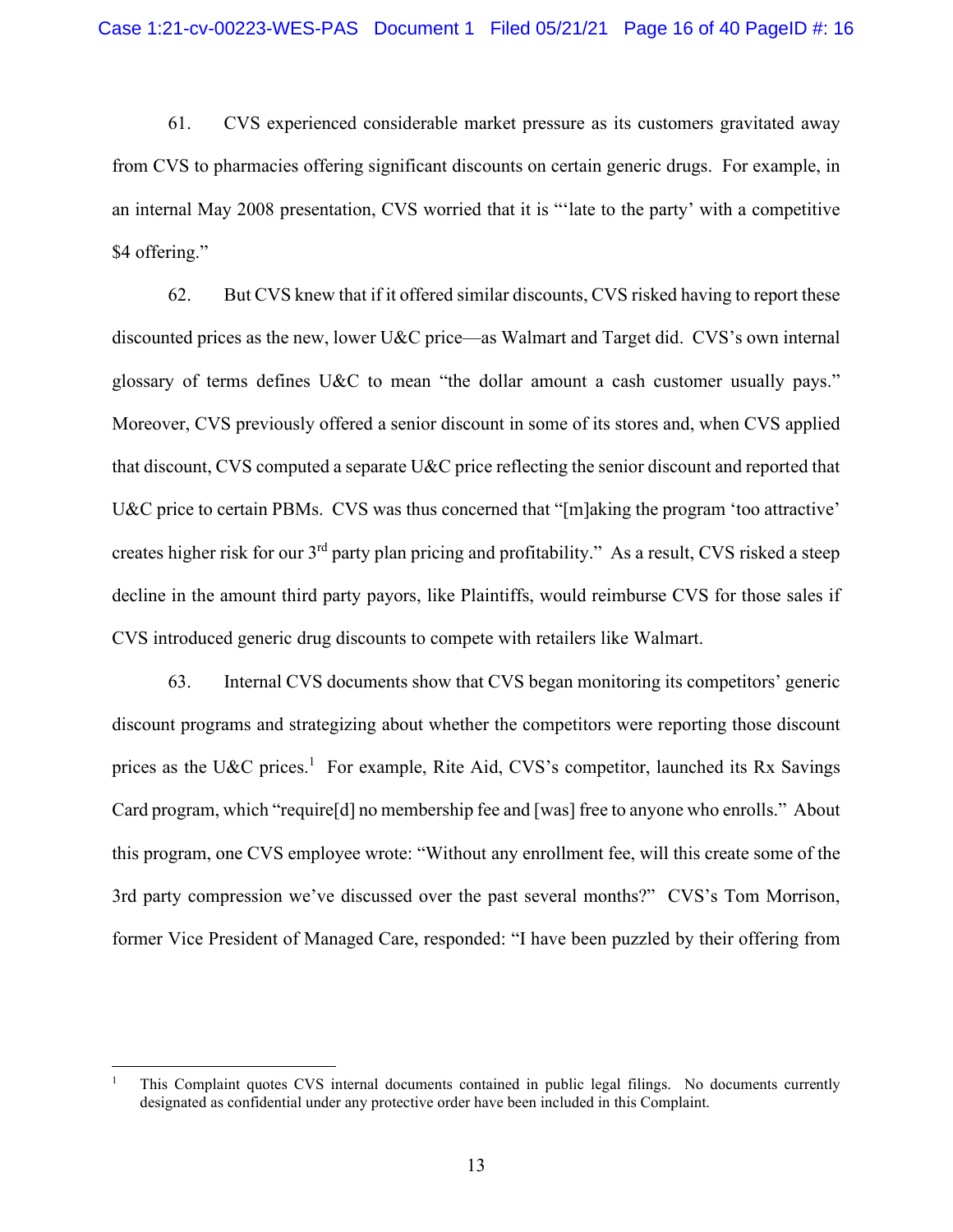the start. They expose themselves to other third parties and to Medicaid agencies. *This is their new U&C*."2

64. CVS also considered how to avoid what it viewed as a problem of reduced reimbursements from third party payors like Plaintiffs. For example, when Kmart introduced its program in January 2008, one CVS employee wrote:

> I'm wondering if the [sic] Walgreens and KMART are billing usual and customary prices to all third party plans and only eating the difference on their own generic plan. Since they identify their plans as third party they might not be eroding their global reimbursement like Wal-Mart. *These are some interesting points to note if we decide to enter the game*.

# **B. CVS Implemented The HSP Program Not Only To Compete With Other Discount Programs, But More Importantly, As A Pretext To Avoid Reporting HSP Prices As U&C Prices.**

65. CVS worked with a PBM that it owns—Caremark—to develop its own discount program. Caremark had valuable knowledge because, at the time, it was administering various cash discount cards and could provide insight to CVS as CVS developed its own discount program. As a PBM, Caremark also has information about how CVS's competitors had designed their programs.

66. Because of Caremark's experience as a PBM, it knew that CVS would not want to submit any discount price as a U&C price. Kirby Bessant, Vice President of Consumer Programs at Caremark, wrote to executives at CVS that Caremark would provide CVS advice on "[h]ow to compete on price without exposing 3rd party contracts," *i.e.*, reimbursements under contracts with PBMs. Caremark knew this would be a concern because, before helping CVS to develop its discount program, Caremark had analyzed whether pharmacies like Walgreens and Rite Aid, which likewise had programs that required patients to "join" a program, were required to report

<sup>2</sup> Emphasis added here and throughout unless otherwise noted.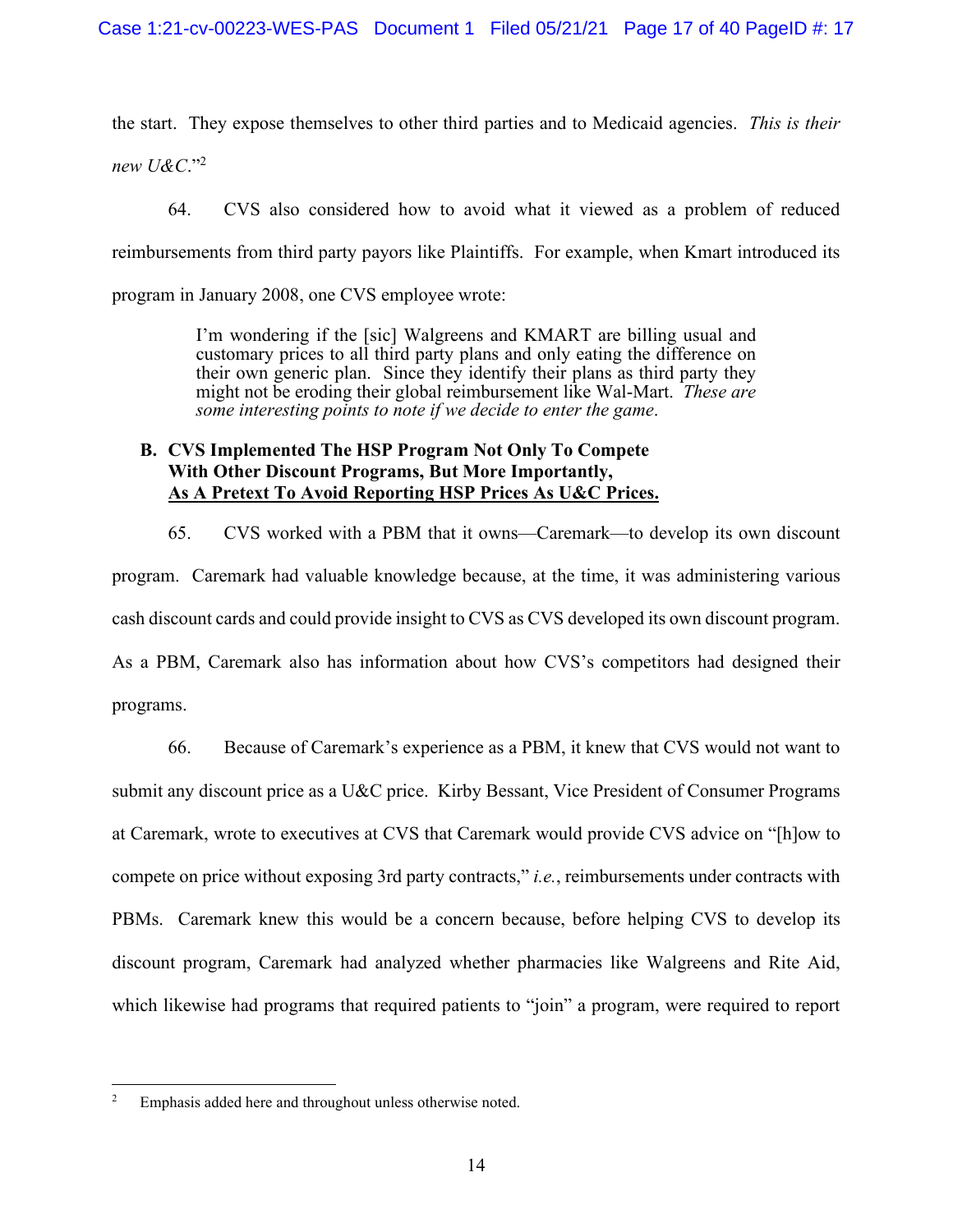#### Case 1:21-cv-00223-WES-PAS Document 1 Filed 05/21/21 Page 18 of 40 PageID #: 18

their membership program prices as U&C prices. Accordingly, CVS and Caremark, including their various legal teams, worked together to design a generic program that—they hoped—would allow CVS to avoid reporting its discount prices as U&C prices.

67. CVS and Caremark considered the financial impact to CVS of including, in CVS's program, the generics included in Walmart's \$4 generic program. Caremark asked an analyst at CVS to look at those drugs and "determine the impact on the \$10.99 price point for these drugs" because "it wouldn't only have impacted the cash paying customers, [i]t would have bled into the third party payors." In March 2008, eight months before the HSP program launched, the analyst concluded that if CVS included all the drugs on the Walmart list, the "impact to the Third Party business" would be *\$866 million per year*.

68. CVS followed Caremark's advice and concluded that it was unwilling to match the deep discounts on generic drugs provided to customers by big-box retailers like Walmart because "[m]aking the program 'too attractive' creates higher risk for our 3rd party plan pricing and profitability." In other words, if CVS adopted a discount plan like those other retailers, CVS would be receiving over \$1 billion less from health plans like Plaintiffs, who would be making lower payments based on lower reported U&C prices.

69. So instead, CVS attempted to structure a discount program as a pretext to avoid reporting discount generic prices as U&C. It decided that consumers would need "to enroll in the program and pay a nominal annual fee" in order to "access" the discounts. CVS and Caremark then continued to work together to develop a list of drugs for its discount program "to reduce the risk of further erosion of product reimbursement in the commercial marketplace."

70. In November 2008, CVS launched the Health Savings Pass ("HSP") program, offering 400 generic drugs for \$9.99. The 400 drugs included under the HSP program were among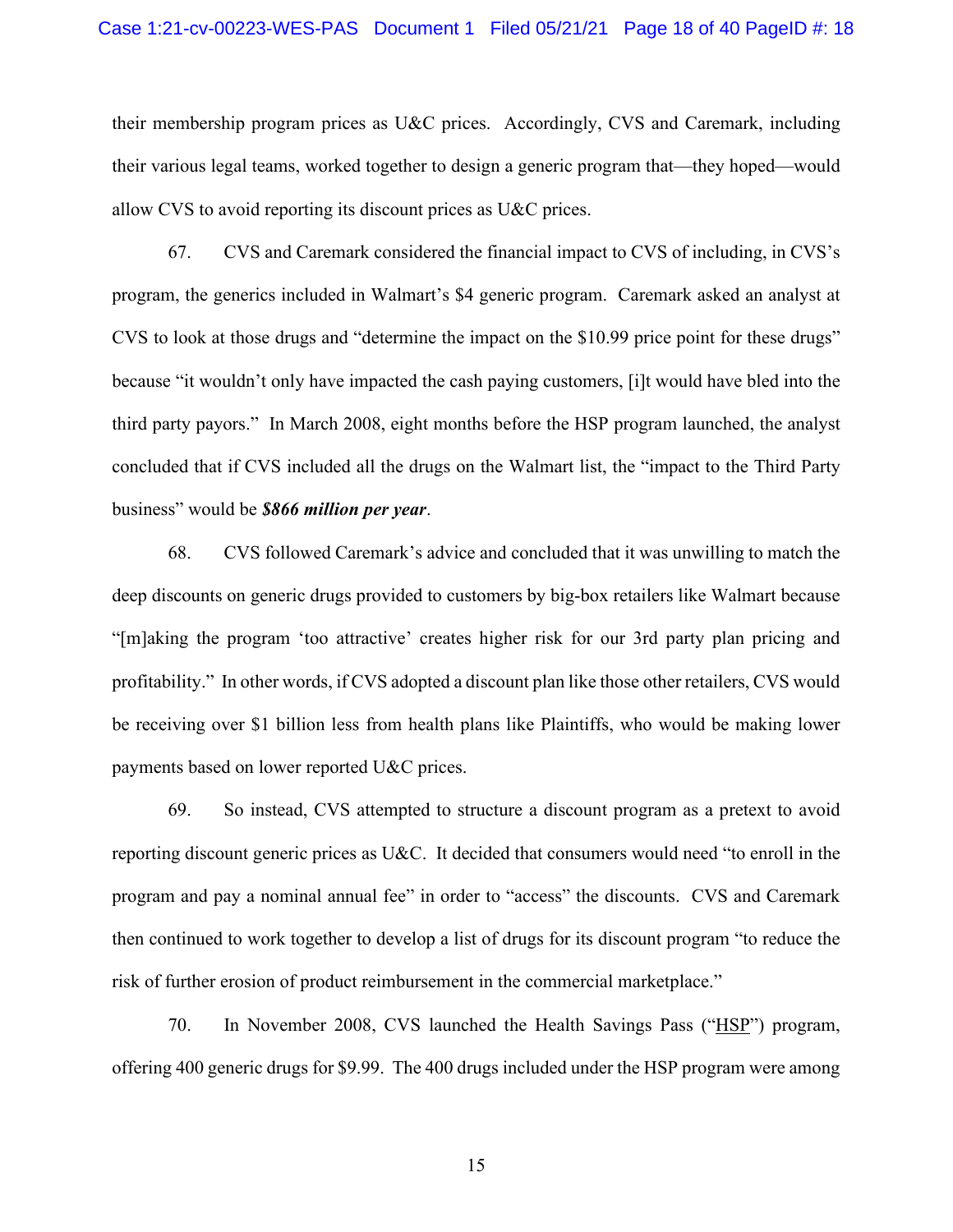some of the most commonly prescribed generic drugs for cardiovascular, allergy, diabetes, pain, arthritis, cholesterol, skin conditions, mental health, women's health, viruses, thyroid conditions, glaucoma and eye care, gastrointestinal disorders, and other common ailments.

71. Anyone could join the HSP program. From November 9, 2008, through 2010, any customer could join the HSP for a \$10 fee. In 2011, CVS raised its enrollment fee to \$15 a year and the price of the over 400 HSP generics to \$11.99 for a 90-day supply (or a prorated amount of approximately \$3.99 for a 30-day supply).

72. These negligible membership requirements were intended to function as a ruse to avoid submitting lower U&C prices.

73. CVS designed the HSP to split its cash business, formerly consisting solely of people who pay the cash price (the U&C price), into two segments: customers who pay the retail price and customers who pay the HSP price.

74. In this way, CVS attempted to claim that when customers paid the HSP price, they were not paying the cash price offered to a member of the general public paying for a prescription drug without insurance—*i.e.*, the U&C price—but were paying a different, discounted price not offered to the cash paying general public.

75. In reality, however, CVS's HSP price was the most common price charged to cash customers, regardless of whether a cash customer was enrolled in the HSP program. CVS frequently charged cash customers who were not part of the supposed HSP "membership" program the same prices as those cash customer who were "members."

76. As previously stated, the NCPDP industry standards provide that the U&C price is the cash price offered to the general public for specific drugs. CVS offers the HSP price as the cash price to the general public and the HSP price is, in fact, the most common price paid by CVS's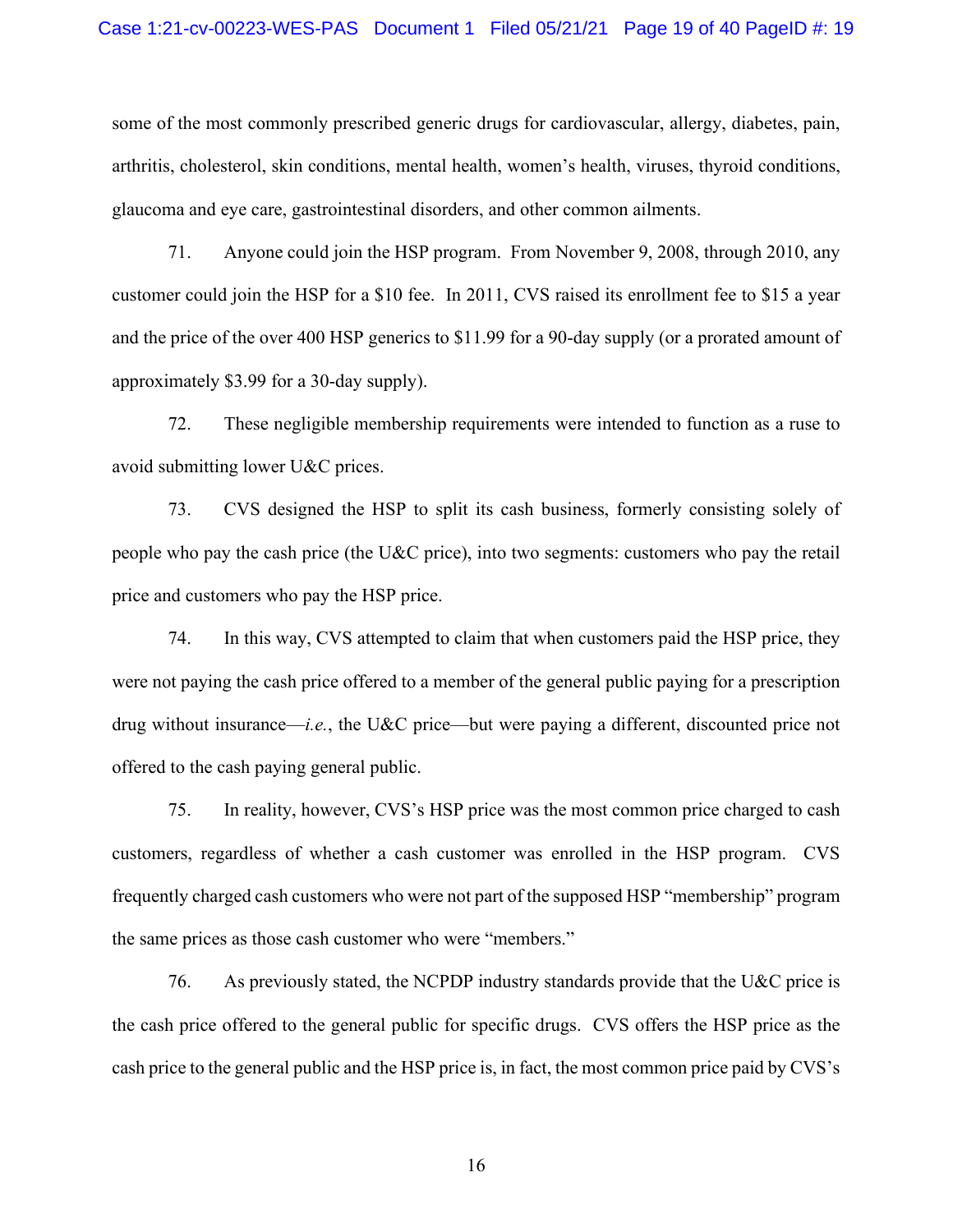cash paying customers. Internally, CVS even designed HSP sales to "essentially function as a cash script" and part of CVS's "cash" or "retail" business. Thus, under industry standards—including CVS's own internal definition—the HSP price is CVS's U&C price for each generic prescription drug dispensed in the HSP program.

77. But from November 2008 to February 2016, CVS did not report HSP prices as the U&C prices. Nor did CVS report other discount prices offered to the general public, including, but not limited to, discounts offered under CVS's VPSC Program, the successor program to the HSP Program.

78. CVS concealed this conduct from Plaintiffs. Plaintiffs did not know or have access to what prices CVS charged its uninsured cash customers, including its HSP customers, nor did Plaintiffs know what percentage of CVS's cash customers paid a retail price versus the HSP price. Plaintiffs therefore had no way of determining on their own whether the price CVS submitted as its U&C price was, in fact, the price offered to cash paying members of the general public. Plaintiffs also did not and could not know that CVS frequently charged non-HSP members the same prices for the same prescriptions as HSP members.

79. CVS even told their sales personnel who interacted with health plans to refrain from explaining that CVS was not submitting its HSP prices as the U&C price. In a document distributed to sales and account personnel at CVS, entitled "Talking Points," CVS explained its plan not to submit HSP as its U&C price as follows, but marked the document "Internal Use Only"—not to be discussed with clients:

- Q7: Why isn't CVS/pharmacy submitting the \$9.99 purchases for consideration as 'usual and customary'?
- A7: CVS/pharmacy chose to create a product to help the uninsured and underinsured access their prescription medications while preserving the U&C. The Health Savings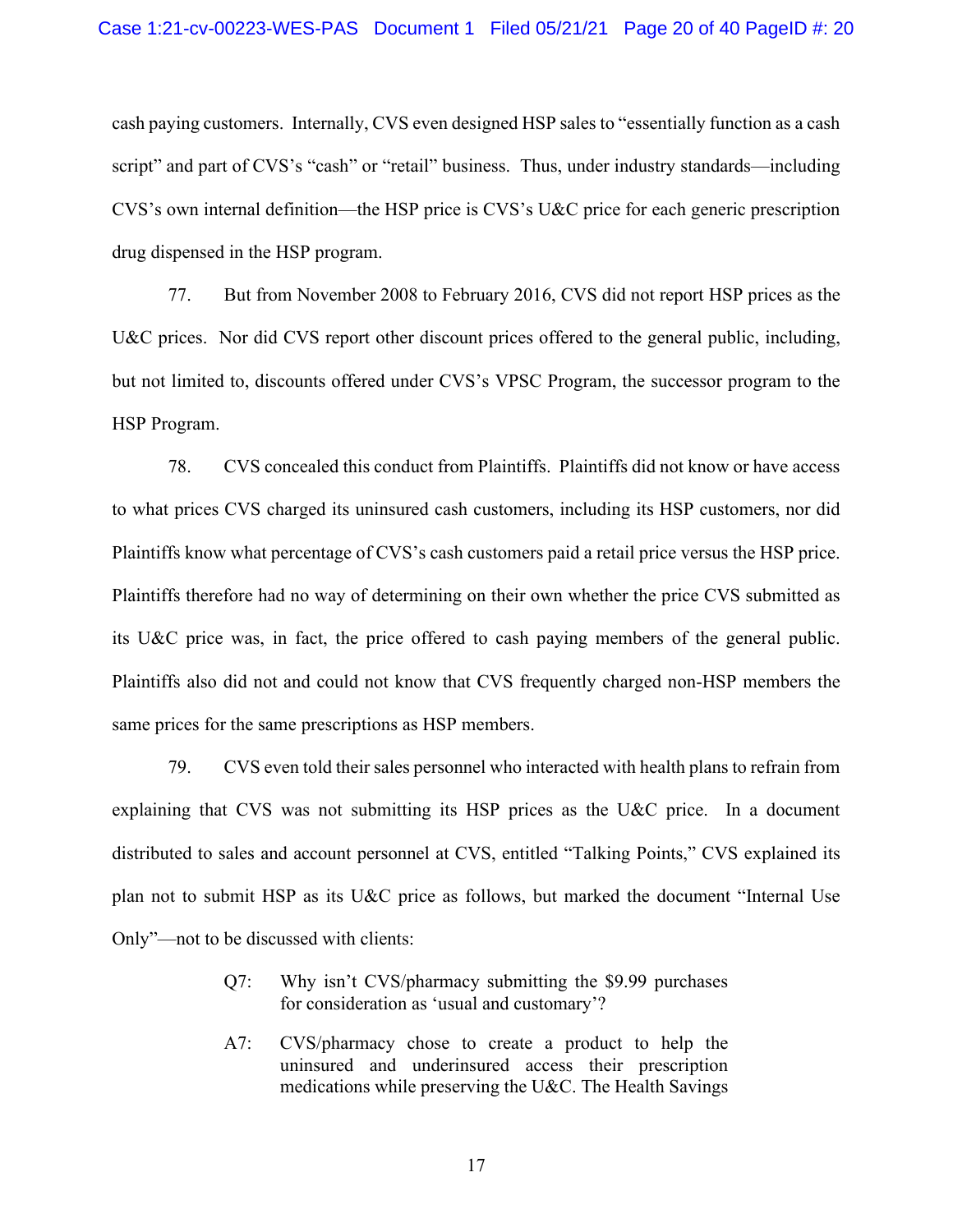Pass membership program is comparable to other retailers' programs.

80. This after-the-fact marketing justification is a complete fabrication. CVS did not choose to create the HSP program to assist the uninsured and underinsured. It created the HSP program to avoid losing further customers to competitor pharmacies, such as Walmart, Target, Costco, and ShopRite, who offered discounted prices on generic drugs. Unlike those retail pharmacies, however, CVS was unwilling to report the discounted price as its U&C price and absorb the resulting decline in revenue.

#### **C. CVS Continued Its Unlawful Scheme Using ScriptSave.**

81. In 2010, CVS began to experience pressure from various government agencies performing then-confidential investigations into CVS's failure to report its HSP prices as its U&C prices. CVS internally feared that the result of these investigations would be that CVS's HSP prices would become its U&C, both for Medicaid reimbursements and for reimbursements by private third party payors, like Plaintiffs.

82. CVS ultimately decided that it could deflect some of this scrutiny by having a third party administer the HSP program.

83. In August 2012, John Zevzavadjian, Vice President of Payor Relations at CVS, asked Robert Greenwood, who had contacts within the company, to set up a meeting with Mark Chamness, one of the executives at Medical Security Card Company, LLC, d/b/a "ScriptSave," a company that specializes in the provision of prescription savings cards, and, as Zevzavadjian stated, "had expertise in support of many of our competitors' club programs." Speaking of the meeting to his boss, Tom Gibbons, CVS's Senior Vice President of Payor Relations, Zevzavadjian stated that "[w]e should be moving forward with those compliance issues."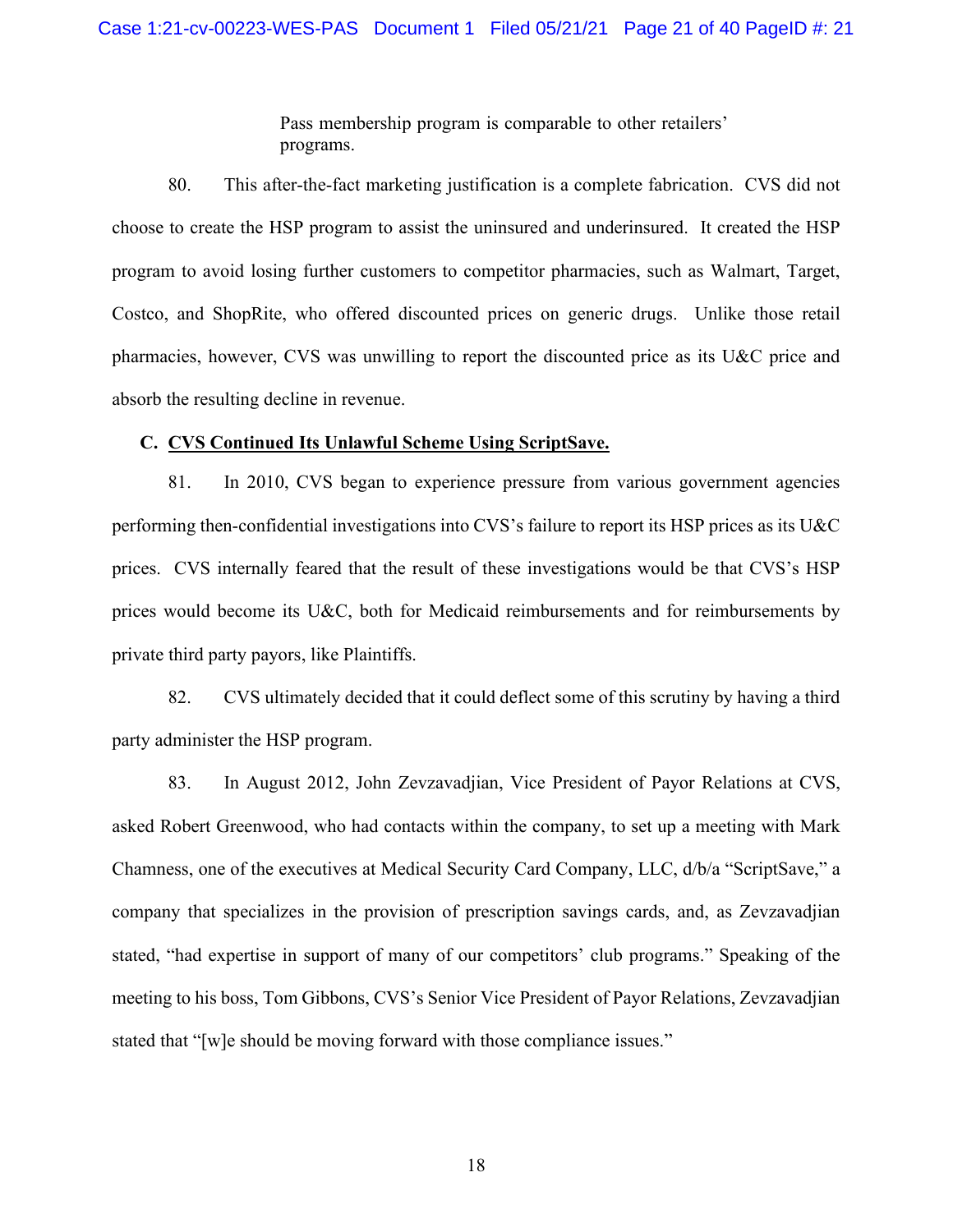84. The meeting with ScriptSave was eventually scheduled for November 1, 2012. An agenda for the meeting states: "[t]he purpose of this meeting is for ScriptSave to present their proposal for the Health Savings pass [sic] Program. ScriptSave will provide potential solutions to the current HSP legal/compliance issues, make suggestions for how the program can grow going forward, and propose pricing."

85. CVS had a subsequent meeting with ScriptSave on December 6, 2012, during which ScriptSave pitched why CVS should give ScriptSave the job of administering the HSP program. Its pitch explained that "ScriptSave's Pharmacy Savings Program minimizes the risk of third party U&C 'discussions' with our administration, contract content, and footprint in the pharmacy savings program space." Under "Program Features" the first item listed was "Risk of third party U&C." In this regard, ScriptSave touted that "[a] ScriptSave program can allow CVS to protect its third party reimbursement level as ScriptSave would be the third party administrator of the program." It explained that claims would pass through the ScriptSave adjudication system, that HSP materials would contain the ScriptSave logo and clearly state ScriptSave is the administrator of the program, and that ScriptSave would be responsible for filing all program materials with the states.

86. In essence, ScriptSave offered to save CVS from its HSP "problem" by concealing that CVS's prices were, in fact, CVS's prices. This arrangement was desirable to CVS both because it would (CVS hoped) allow CVS to offer discounted prices on generic drugs without affecting its U&C, and because the arrangement minimized the discussions CVS might have to have with health plans who would want similar pricing.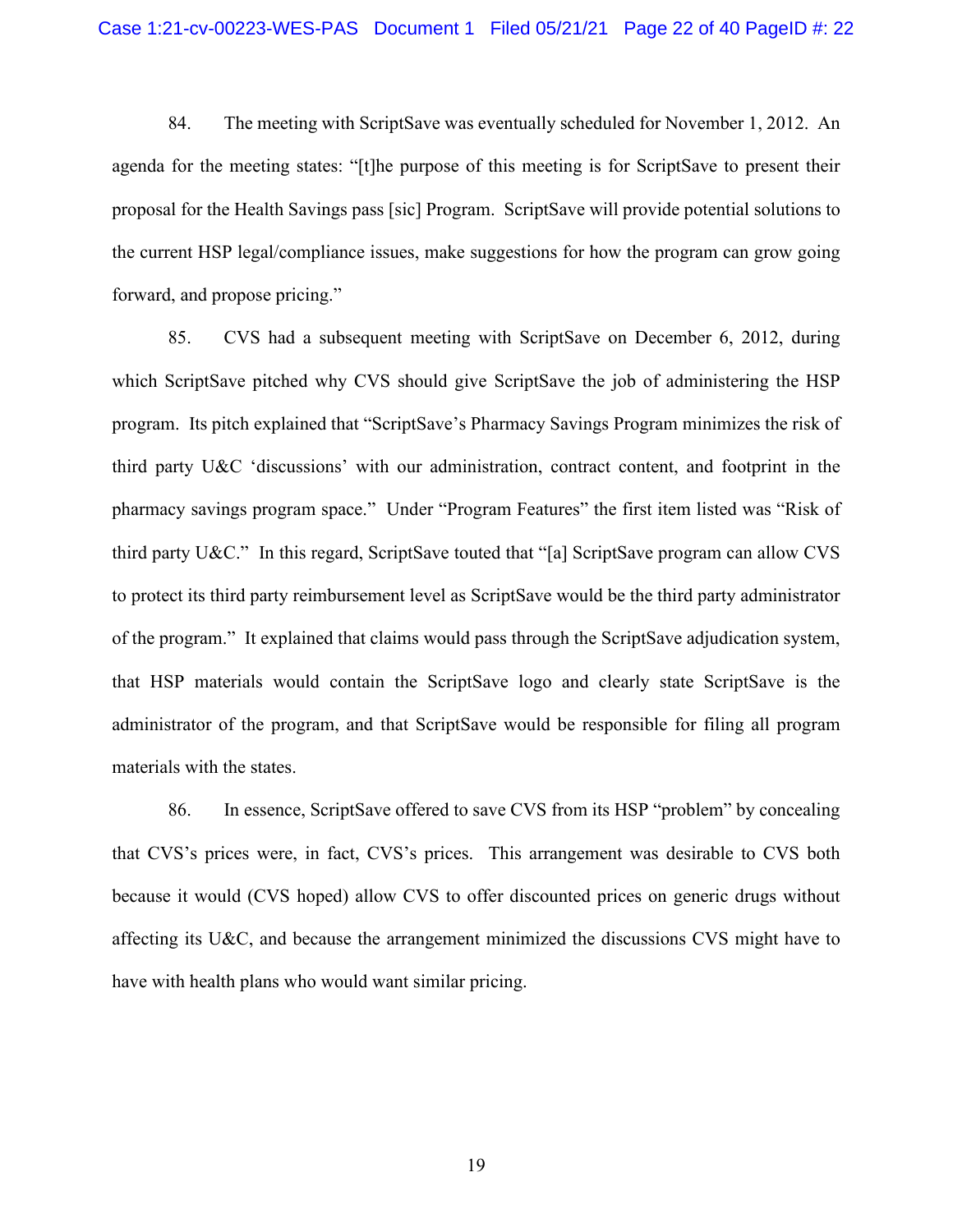#### Case 1:21-cv-00223-WES-PAS Document 1 Filed 05/21/21 Page 23 of 40 PageID #: 23

87. Around the same time, CVS prepared a presentation for Emdeon, a claim switching company that was in certain aspects ScriptSave's competitor. That presentation identified as a "Top Priority" to "Resolve Current Issues," including "Best Pricing Issue."

88. One month later, ScriptSave and Emdeon wrote to executives at CVS, including John Zevzavadjian and Tom Gibbons, pitching a partnership between the companies. Again, the email touted ScriptSave's expertise, including its "Usual and Customary strategies to 'protect' loyalty member price from third parties."

89. Based at least in part on ScriptSave's representations of its abilities to "protect [CVS's HSP prices] from third parties," (like Plaintiffs) and with input from "a number of stakeholders within CVS," ScriptSave was selected to administer the HSP program beginning in July 2013.

90. In July 2013, MedImpact acquired ScriptSave. MedImpact proclaimed that it could "now provide[] ScriptSave clients the opportunity to capture all transaction data for better utilization management and improved outcomes."

91. Approximately one year later, Gibbons considered the idea of "'selling' HSP to ScriptSave," and the companies began discussing winding down the HSP program. CVS decided that "[c]ontinued regulatory and compliance pressure require[d] CVS Health to reevaluate the Health Savings Pass program." ScriptSave was excited about the opportunity, and told CVS it was "very happy to be joining your team!" Both Paige Berger, ScriptSave's Executive Vice President, and Tom Gibbons at CVS acknowledged the valued "partnership" between the two companies.

# **D. CVS Replaced The HSP Program With The VPSC Program.**

92. In the wake of ongoing and increasing regulatory scrutiny, CVS terminated the HSP program effective February 1, 2016. But the HSP program's termination did not mean that CVS's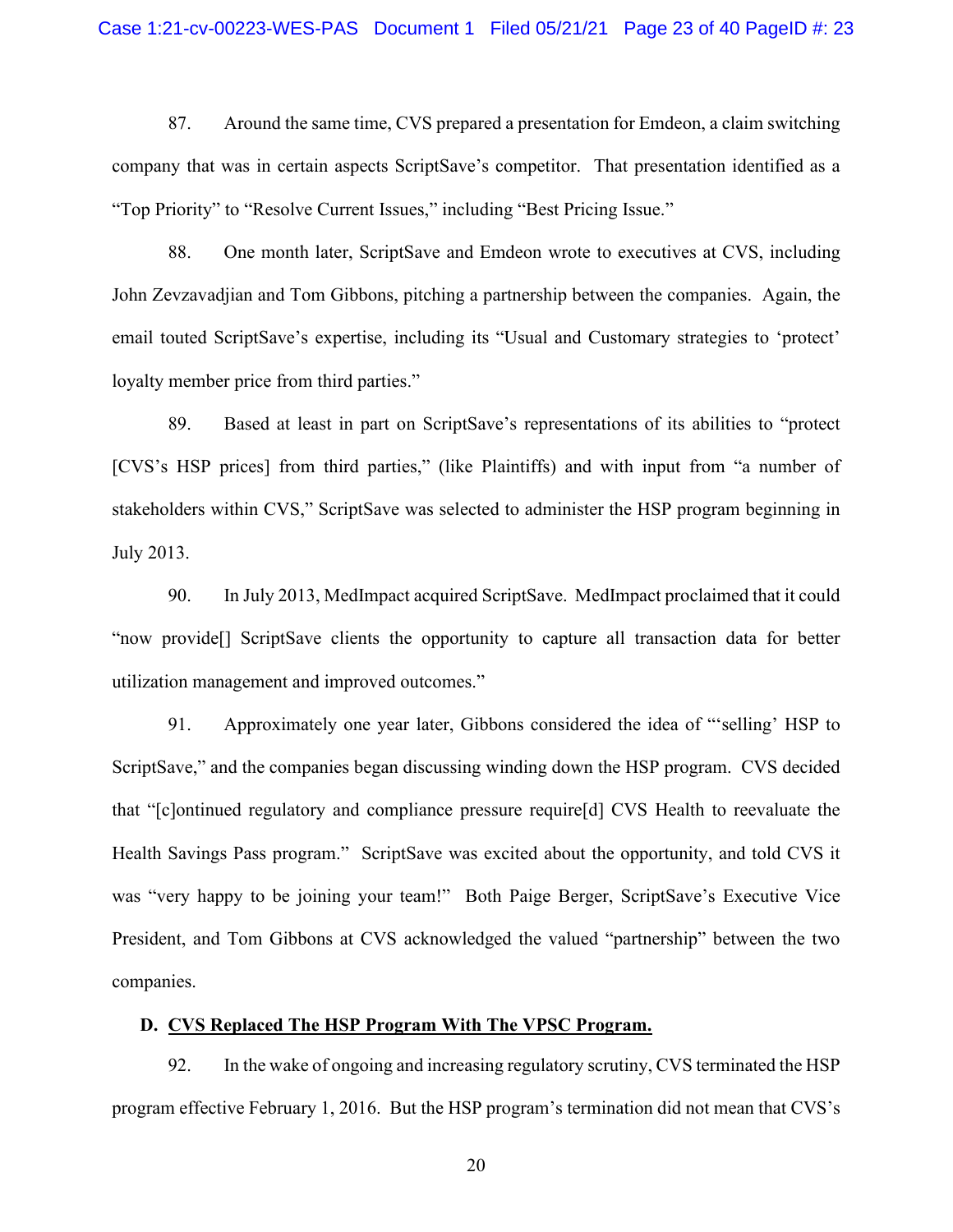misconduct came to an end. Instead, CVS effectively converted the HSP Program into another Cash Discount Program—the VPSC Program created by ScriptSave, the same entity that had managed the HSP Program for CVS's competitors.

93. CVS automatically enrolled existing HSP members into ScriptSave's VPSC Program unless members affirmatively opted out. VPSC provides discounts on both brand name and generic drugs. In most other respects, the VPSC Program functioned similarly to the HSP Program, and served the same purpose: allowing CVS to compete for cash customers by offering discounted prices, while at the same time providing CVS a pretext for not reporting those prices as its U&C prices.

94. CVS has continued with these unlawful practices through the VPSC Program to this day, even though the VPSC Program prices plainly qualify as U&C prices and therefore should have been submitted as such.

## **E. CVS Unlawfully Reported False U&C Charges, Thereby Overcharging Plaintiffs By Massive Amounts.**

95. Instead of submitting its Cash Discount Program prices as its U&C prices, CVS inflated the U&C prices that it reported to Plaintiffs and their PBMs by pegging CVS's reported U&C prices to higher prices that did not reflect the true cash prices CVS offered. CVS has admitted that it never reported the Cash Discount Program prices as its U&C prices.

96. CVS profited enormously from its overpricing scheme. In June 2010, CVS analyzed how much it would cost the company to report its HSP prices as the U&C price. CVS concluded that, for one year alone, "over 67 million private third party scripts would meet this criteria" and that doing so would result in a loss of *over \$547 million per year*. CVS performed similar internal analyses in later years.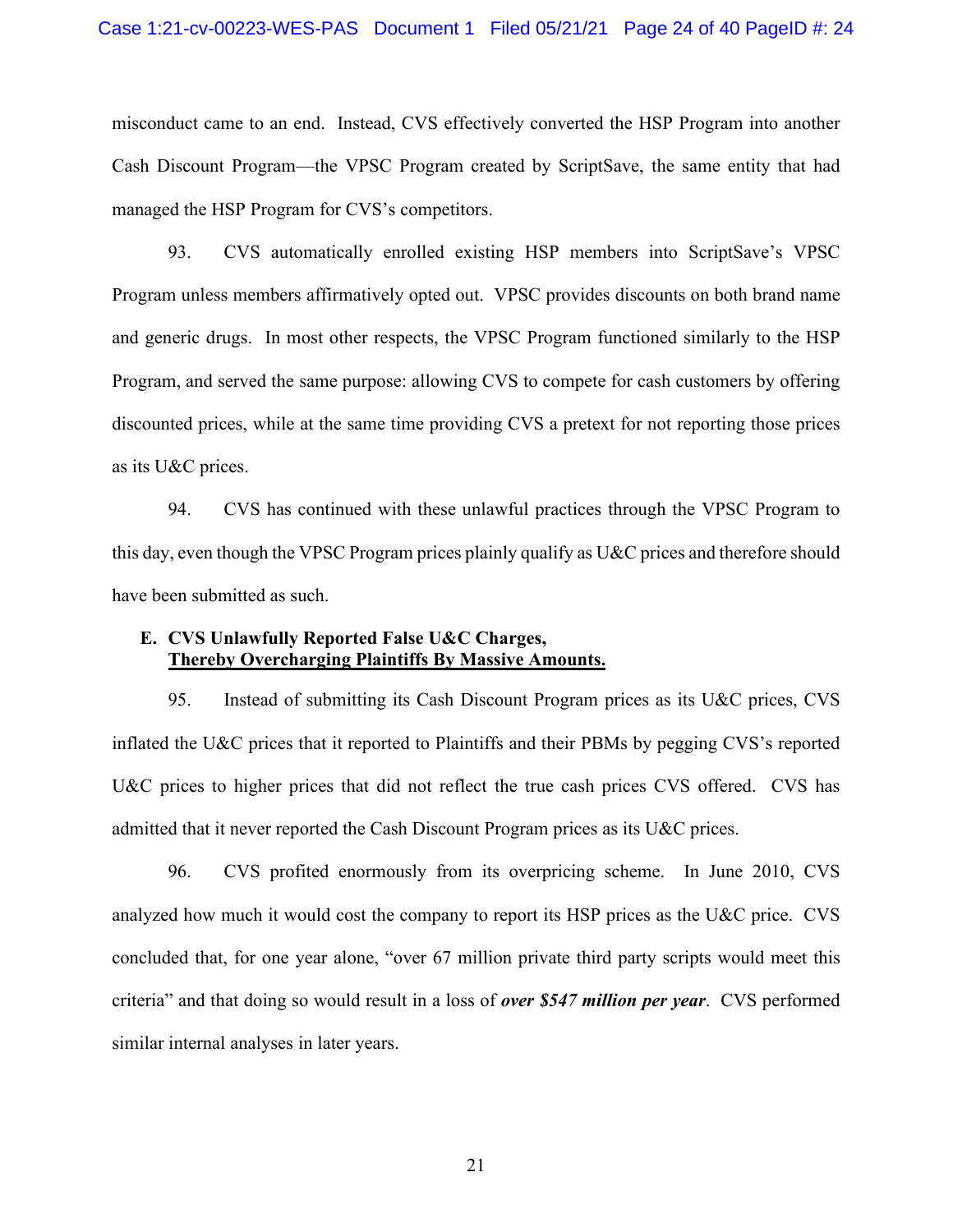97. In other words, by not reporting these Cash Discount Program prices as its U&C prices, and instead reporting falsely inflated U&C prices, CVS was earning hundreds of millions of dollars more each year.

98. For many millions of transactions, CVS caused Plaintiffs to pay CVS the negotiated price because the negotiated price was lower than the inflated U&C price that CVS reported. For those many millions of transactions, CVS should have reported the true U&C price (*e.g.*, the HSP Program price for a given drug). Had it done so, the adjudicated price—ultimately the price paid by Plaintiffs for the claim—would have, in many cases, been lower than what Plaintiffs paid based on CVS reporting a false and inflated U&C price.

99. Despite Plaintiffs being unable to discern CVS's true U&C prices on millions of claims, how CVS overcharged Plaintiffs is illustrated by the examples of forty apparent overcharges detailed in **Exhibit 1** attached hereto.

100. Since 2008, when CVS first implemented the HSP Program, CVS's false and misleading U&C reporting caused Plaintiffs to significantly overpay CVS on millions of those CVS prescription claims, by many millions of dollars.

## **IV. CVS's Fraudulent Concealment Tolled The Statute of Limitations.**

101. The applicable statute (or statutes) of limitation have been tolled owing to CVS's fraudulent concealment.

102. CVS did not proactively advertise the HSP program. As Tom Morrison, former CVS Vice President of Managed Care, put it, CVS "would not be hanging signs all over the store and advertising it constantly."

103. While part of the reason CVS did not want to proactively advertise the program was because doing so would "cannibalize" its cash business, CVS also recognized that one risk of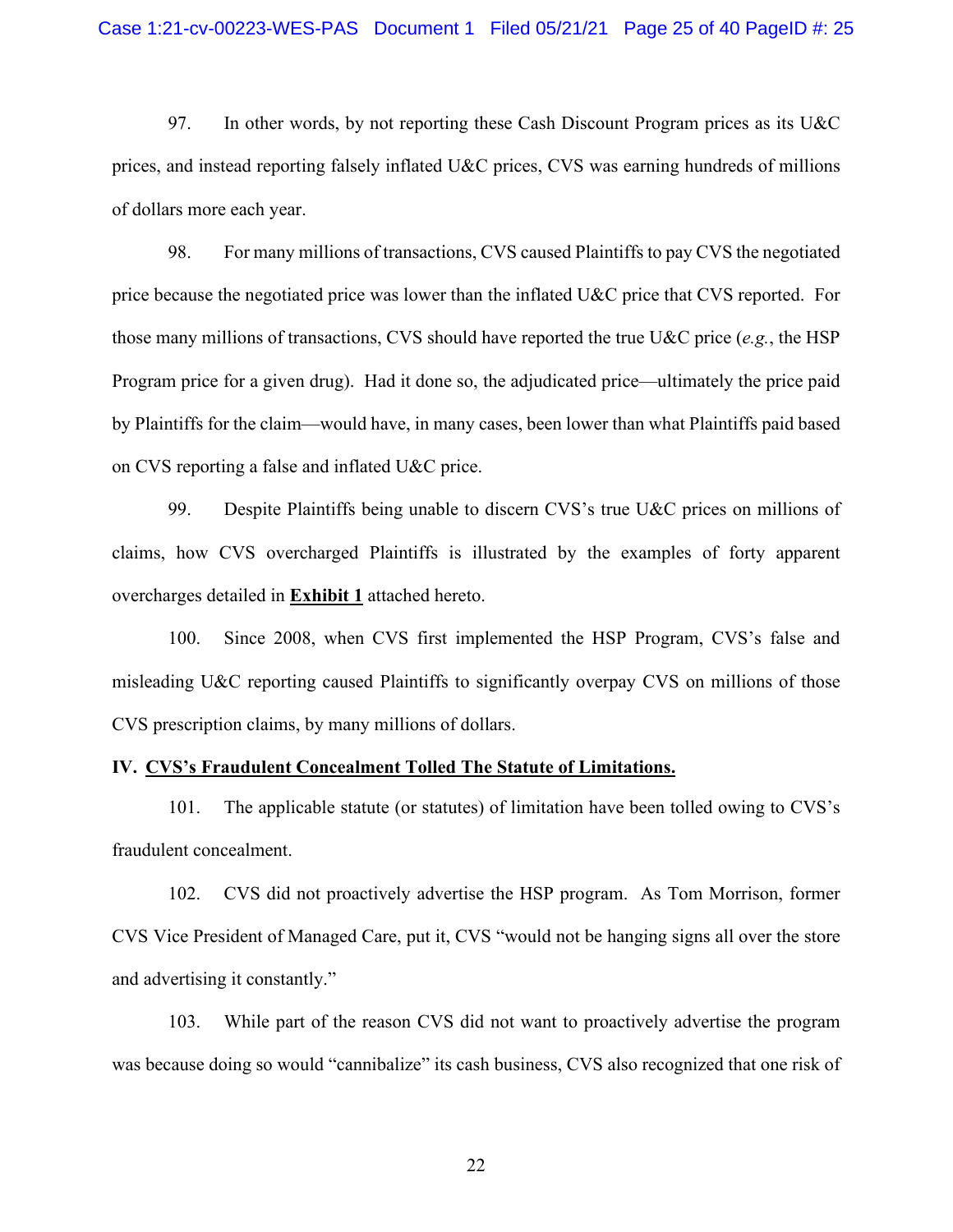#### Case 1:21-cv-00223-WES-PAS Document 1 Filed 05/21/21 Page 26 of 40 PageID #: 26

the program was "[i]mplementation of Retail program will evoke inquiries from PBM clients for access to comparable pricing."

104. CVS did not disclose to Plaintiffs that the U&C prices reported to health plans for the generic drugs in the HSP program did not include HSP prices or other discounts offered to the general public.

105. CVS has not disclosed its cash drug pricing information and data to third party payors, including Plaintiffs, that would have revealed CVS's true U&C prices.

106. CVS also did not post drug prices in a clear manner or in a way that would have alerted Plaintiffs to the artificially inflated prices charged by CVS. Nor did CVS maintain drug price lists, according to CVS. In short, CVS misled Plaintiffs into paying inflated prices for certain drugs.

107. If CVS had been open and public about its fraudulent pricing scheme, it would never have succeeded. Plaintiffs would have required that CVS report HSP prices as its U&C prices.

108. CVS instead designed a self-concealing scheme that did not reveal facts that would have put Plaintiffs on inquiry notice that CVS was charging inflated prices for generic prescription drugs.

109. Because CVS's scheme was kept secret, Plaintiffs were unaware of CVS's unlawful conduct and did not know that they were paying artificially inflated prices for generic prescription drugs sold through CVS's HSP program.

110. Caremark likewise sought to keep the scheme secret from its health plan clients, and instructed its employees working with those clients that "[t]his is not a strategy to proactively promote to our PBM clients . . . . [T]hese should not be offered without first working with your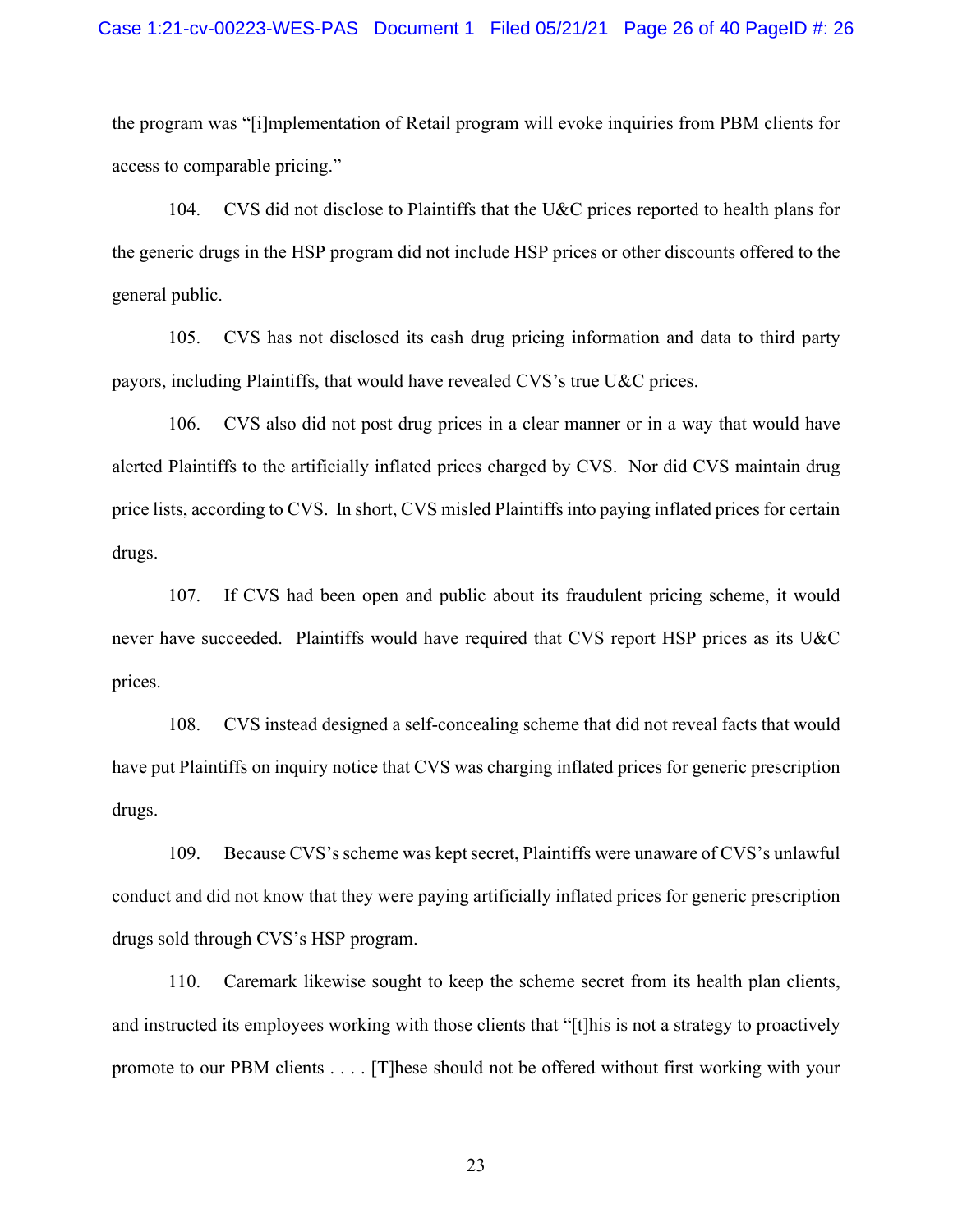leadership team and requesting the appropriate analysis to determine if this is an optimal solution for your client."

111. Accordingly, Plaintiffs had neither actual nor constructive knowledge of the relevant facts underlying their claims for relief.

112. As a result of CVS's fraudulent concealment, the running of any statute of limitations has been tolled with respect to any claims that Plaintiffs have as a result of the unlawful conduct alleged in this Complaint.

## **COUNT I Fraud**

113. Plaintiffs incorporate and reallege the allegations set forth in Paragraphs 1 through 112 above.

114. On over a million of claims of payment, CVS deliberately submitted to Plaintiffs, through Plaintiffs' PBMs, inflated U&C prices that were significantly higher than the prices available to individuals who paid for prescription drugs without insurance. CVS made misrepresentations to Plaintiffs each time CVS reported prices higher than the prices available to individuals who paid without insurance.

115. CVS's misrepresentations to Plaintiffs began in 2008 and are ongoing.

116. CVS made its misrepresentations to Plaintiffs via Plaintiffs' PBMs, knowing that the fraudulently inflated U&C charges it submitted would have a material impact on the adjudication process and be communicated to Plaintiffs as the ultimate payor.

117. Because the U&C price was a payment term necessary for determining Plaintiffs' payment price, the U&C prices CVS reported to Plaintiffs (and Plaintiffs' PBMs) were material.

118. CVS knew that the cash prices it charged the Cash Discount Program customers were lower than the inflated U&C charges that CVS reported electronically to Plaintiffs (and their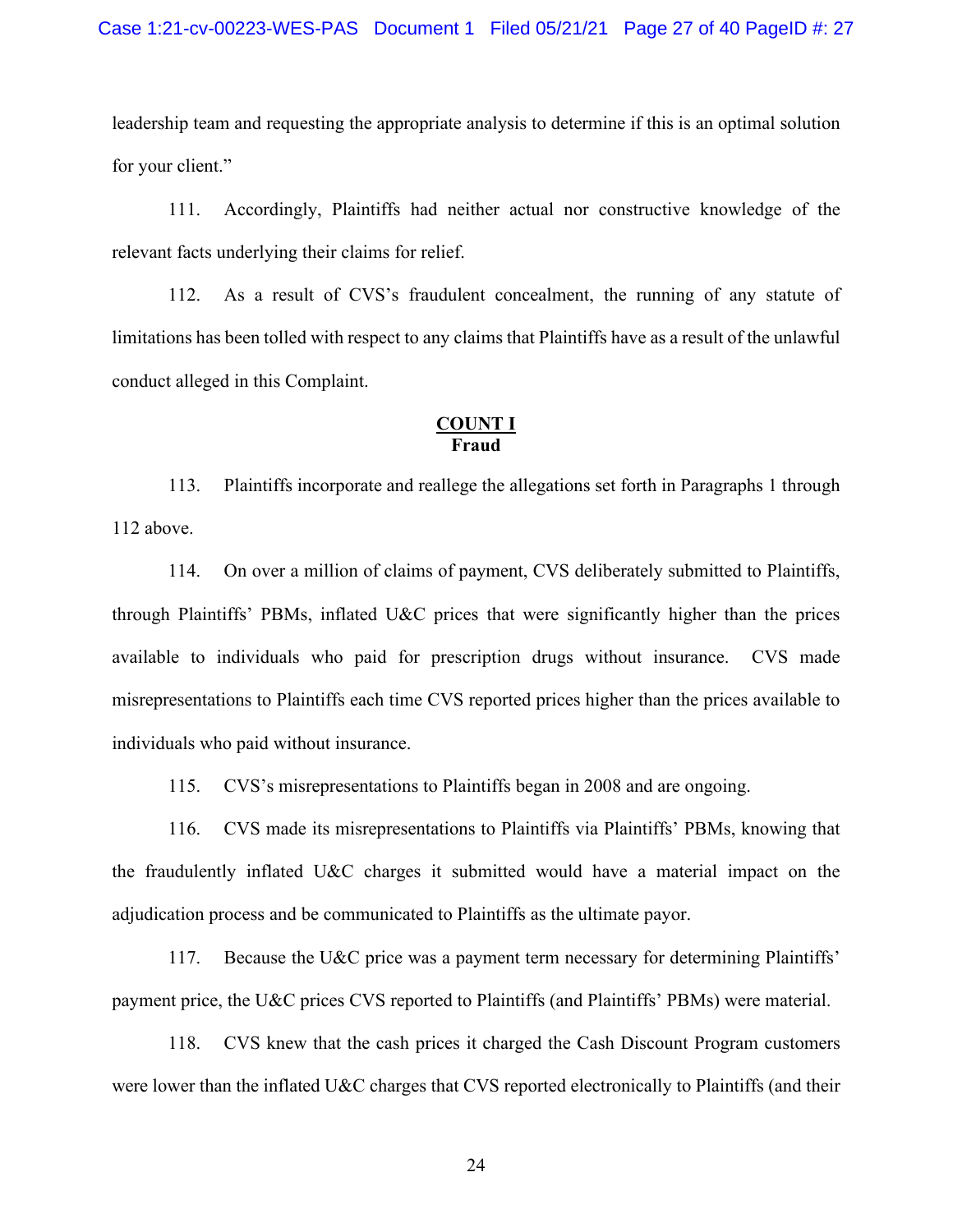PBMs) for the same drugs. CVS thus knew that the U&C charges it submitted were false and misleading.

119. CVS submitted inflated U&C prices on claims for payment by Plaintiffs with the knowledge and intent that those false U&C prices would be relied upon to adjudicate Plaintiffs' payments, to the benefit of CVS. Specifically, through this fraudulent scheme, CVS intended to gain reimbursement payments in amounts far greater than it was entitled.

120. Plaintiffs lacked the ability to discover CVS's fraud. CVS withheld and did not disclose the fact that, internally, CVS deemed the Cash Discount Programs to involve cash pricing, be part of CVS's cash business, and otherwise qualify as U&C prices—even though in publicfacing communications CVS insisted that these programs were membership programs that were not meant for customers with insurance and were not meant to be U&C prices. Furthermore, Plaintiffs had no means to identify how many CVS customers were actually paying the Cash Discount Program prices; or to identify the precise list of drugs discounted by those programs; or to identify the prices at which all of those discounted drugs were offered to CVS's cash customers. CVS also concealed that it frequently offered the same cash prices to customers who were not enrolled in the Cash Discount Programs as it did to those who had enrolled in those programs.

121. Plaintiffs justifiably relied on the accuracy of the pricing information that CVS reported during adjudication of each and every transaction.

122. As a result of CVS's fraudulent conduct and Plaintiffs' justifiable reliance, Plaintiffs have sustained immense damage—millions of dollars in overpayments to CVS.

123. In addition, CVS's fraudulent conduct has prevented Plaintiffs from obtaining more favorable prescription drug prices for their members.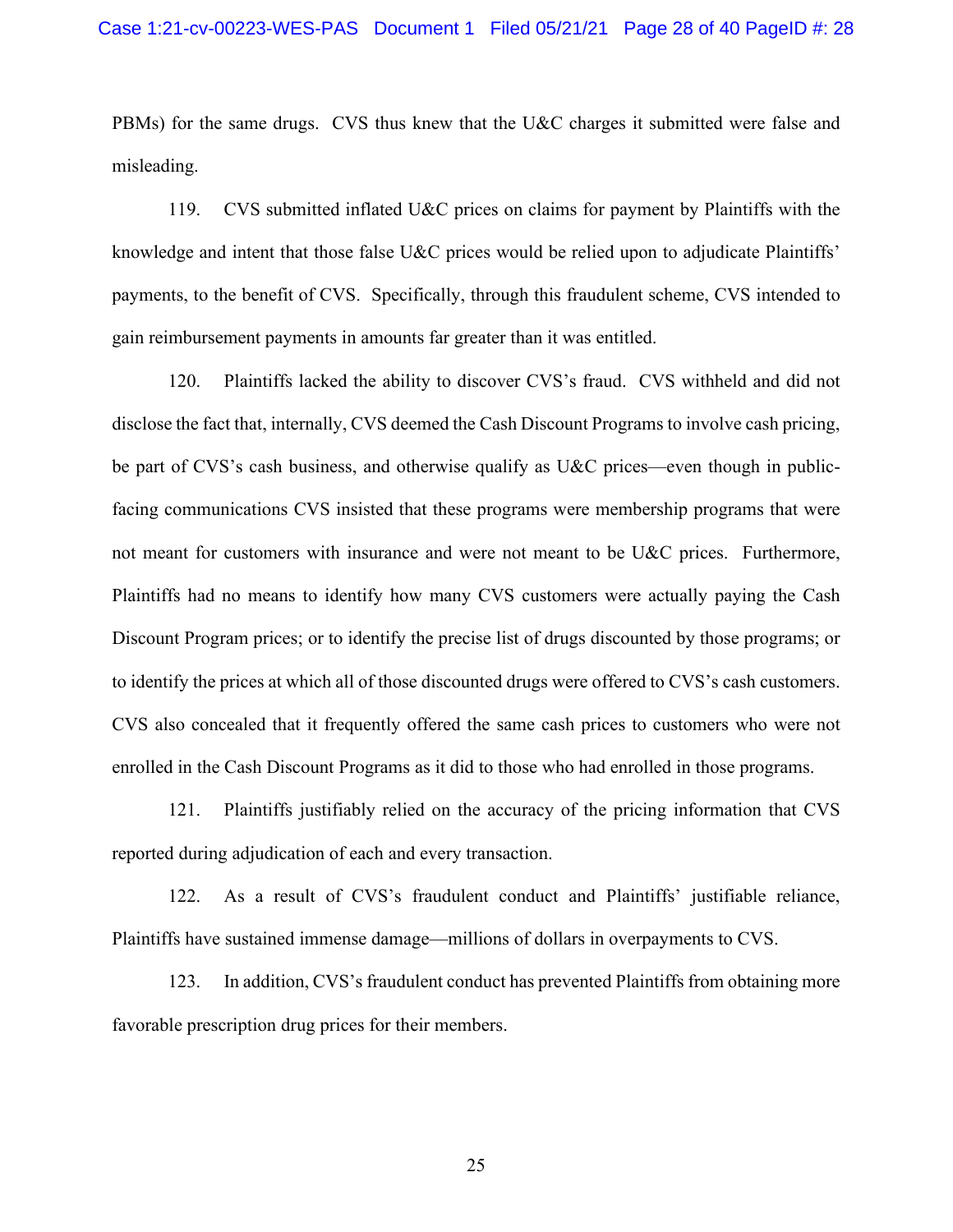124. CVS's false and misleading conduct is ongoing. CVS continues to report inflated U&C prices for claims submitted for payment by Plaintiffs.

## **COUNT II Fraudulent Concealment**

125. Plaintiffs incorporate and reallege the allegations set forth in Paragraphs 1 through 112 above.

126. CVS had special knowledge of material facts, *i.e.*, the accurate, non-inflated U&C prices, which the Plaintiffs did not have.

127. CVS knew what the accurate, non-inflated U&C prices were for the prescription drugs for which it submitted claims for reimbursement from Plaintiffs. These prices were the same prices CVS was charging customers under its Cash Discount Programs.

128. CVS knew or should have known that Plaintiffs would rely upon CVS not to conceal the accurate, non-inflated U&C prices on CVS's claims for reimbursement, and that CVS's stated prices would induce Plaintiffs to act, *i.e.*, paying the inaccurate and inflated U&C prices.

129. CVS had a duty to disclose the accurate, non-inflated U&C prices. CVS had special knowledge of the accurate, non-inflated U&C prices, which Plaintiffs could not have known.

130. CVS withheld and did not disclose the fact that, internally, CVS deemed the Cash Discount Programs to involve cash pricing, to be part of CVS's cash business, and to otherwise qualify as U&C prices—even though in public-facing communications CVS insisted that these programs were membership programs that were not meant for customers with insurance and were not meant to be U&C prices.

131. Furthermore, Plaintiffs had no means to identify how many CVS customers were actually paying the Cash Discount Program prices; or to identify the precise list of drugs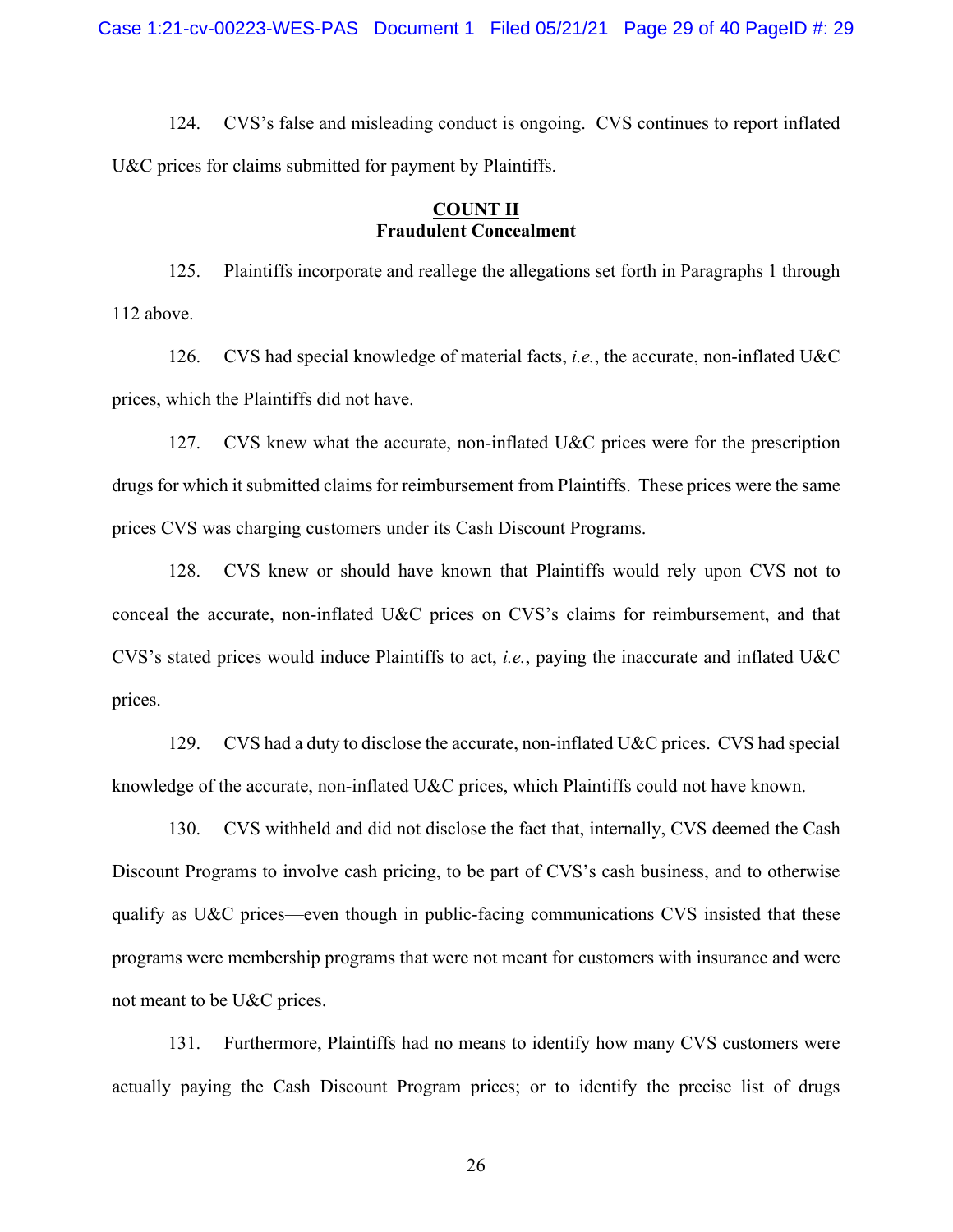#### Case 1:21-cv-00223-WES-PAS Document 1 Filed 05/21/21 Page 30 of 40 PageID #: 30

discounted by those programs; or to identify the prices at which all of those discounted drugs were offered to CVS's cash customers.

132. CVS also concealed that it frequently offered the same cash prices to customers who were not enrolled in the Cash Discount Programs as it did to those who had enrolled in those programs.

133. Disclosure of these facts were necessary to correct the misleading information that CVS reported for claims for payment submitted to Plaintiffs—namely, the inflated U&C prices CVS was reporting.

134. As a result of CVS's fraudulent concealment, Plaintiffs have sustained immense damage in the form of overpayments to CVS totaling many millions of dollars.

135. In addition, CVS's fraudulent conduct has prevented Plaintiffs from obtaining more favorable prescription drug prices for their members.

136. CVS's fraudulent conduct is ongoing: CVS continues to report inflated U&C prices for claims submitted for payment by Plaintiffs.

137. Plaintiffs are entitled to recover damages against CVS based on CVS's fraudulent concealment in an amount to be determined at trial.

#### **COUNT III Negligent Misrepresentation**

138. Plaintiffs incorporate and reallege the allegations set forth in Paragraphs 1 through 112 above.

139. CVS made false statements of material fact each time it submitted a claim for payment, failing to report the Cash Discount Program pricing as its U&C price.

140. CVS knew or should have known that the prices it submitted to Plaintiffs for reimbursement on Cash Discount Program transactions were false.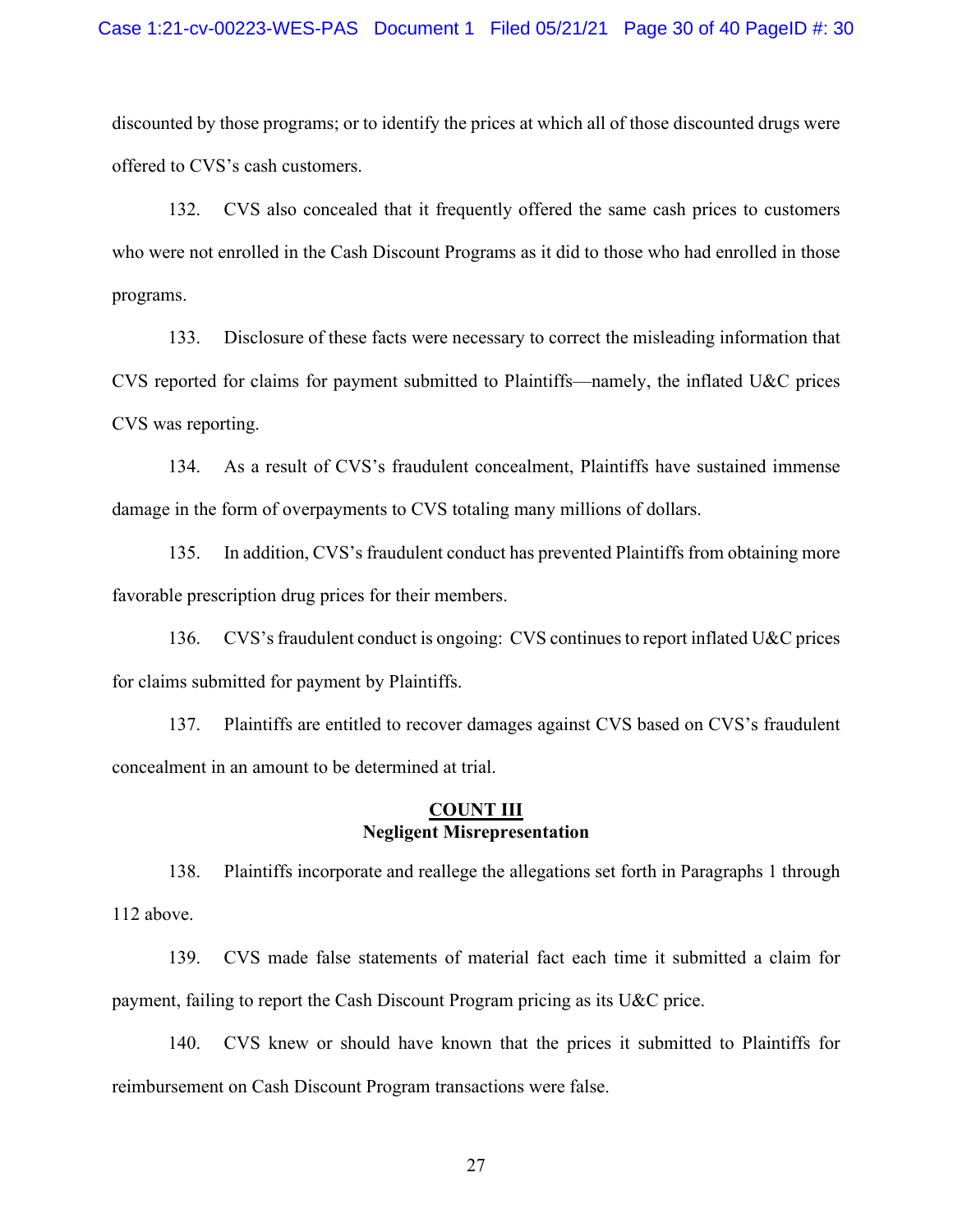#### Case 1:21-cv-00223-WES-PAS Document 1 Filed 05/21/21 Page 31 of 40 PageID #: 31

141. At the very least, CVS exercised both carelessness and negligence in ascertaining the truth of the U&C prices it reported on claims submitted for reimbursement by Plaintiffs.

142. CVS controls the mechanism by which it calculates and reports its U&C prices. At all relevant times, CVS knew that Plaintiffs and their PBMs would rely upon the information that CVS calculated and supplied as its U&C price to calculate payment amounts in millions of reimbursement transactions. Because CVS calculates and reports the U&C prices that its pharmacies report on claims for reimbursement by Plaintiffs and their PBMs, CVS is in the business of supplying information for the guidance of others in their business transactions. CVS consequently owed Plaintiffs a duty to communicate accurate information to Plaintiffs.

143. CVS intended for Plaintiffs' PBMs and Plaintiffs to use the U&C prices it reported on claims submitted for Plaintiffs' reimbursement to reimburse claims in accordance with the "lesser of" calculation contained in CVS's agreements with their respective PBMs and the contracts between Plaintiffs and Plaintiffs' PBMs.

144. Plaintiffs acted in reliance on CVS's false statements of fact by reimbursing millions of claims according to the prices submitted by CVS.

145. As a result of CVS's misrepresentations, Plaintiffs have sustained immense damage in the form of millions of dollars of overpayments to CVS.

146. In addition, CVS's negligent conduct has prevented Plaintiffs from obtaining more favorable prescription drug prices for its members.

147. CVS's negligent conduct is ongoing: CVS continues to report inflated U&C prices for claims submitted for payment by Plaintiffs.

148. Plaintiffs are entitled to recover damages against CVS based on CVS's negligent misrepresentations in an amount to be determined at trial.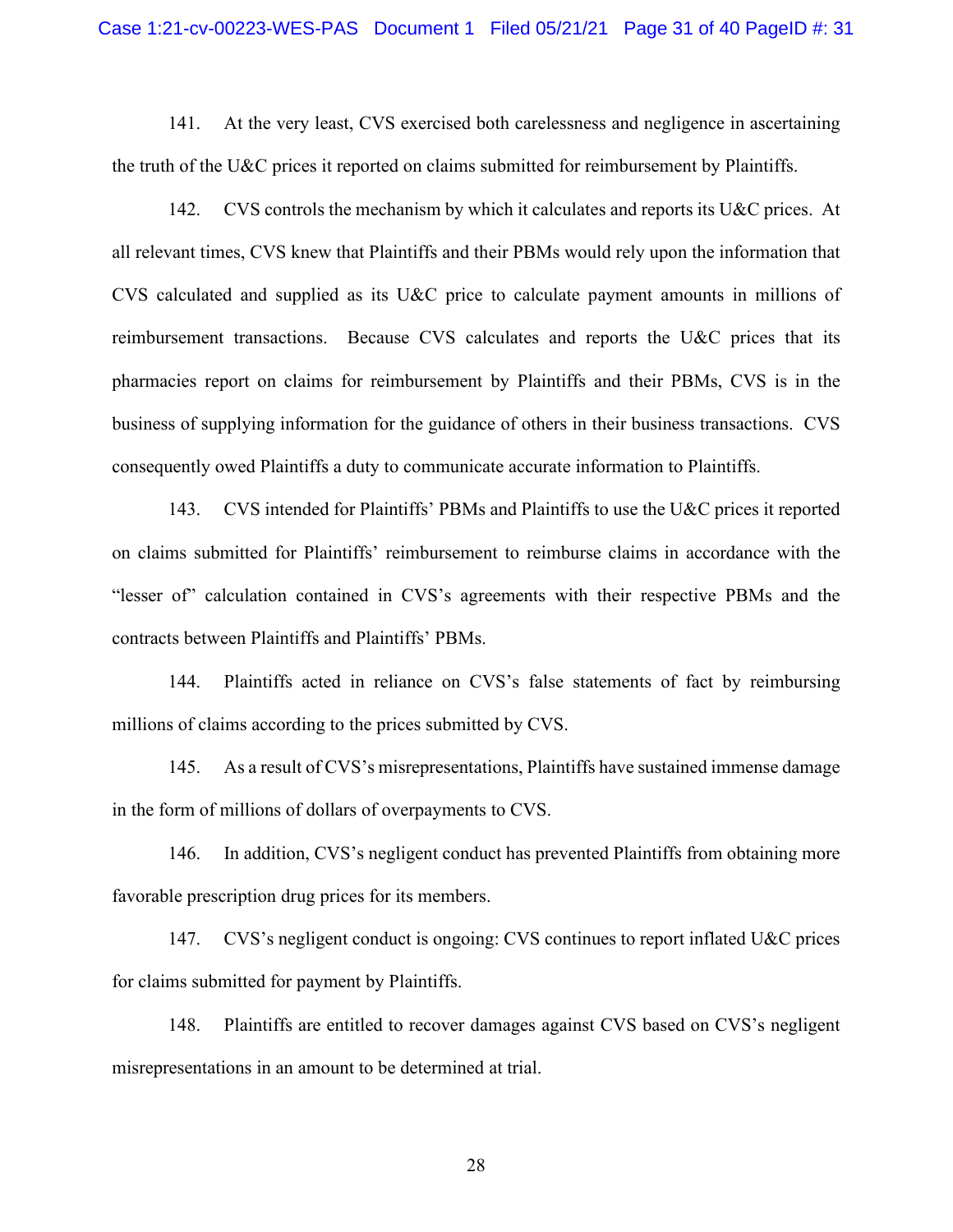## **COUNT IV Unjust Enrichment**

149. Plaintiffs incorporate and reallege the allegations set forth in Paragraphs 1 through 112 above.

150. CVS owed, and continues to owe, a duty to Plaintiffs to provide Plaintiffs with accurate U&C prices on reimbursement claims.

151. Because CVS fraudulently inflated the U&C prices it reported on millions of claims submitted for Plaintiffs' reimbursement, Plaintiffs overpaid millions of dollars to CVS.

152. CVS knowingly and voluntarily accepted these millions of dollars in overcharges to Plaintiffs.

153. Plaintiffs' overpayments should not have been paid to CVS. Those millions of dollars in overpayments should have been retained by Plaintiffs.

154. CVS's retention of these overpayment amounts violates fundamental principles of justice, equity, and good conscience.

155. Under the circumstances described above, it would be inequitable for CVS to retain these overpayments.

156. In addition, CVS's wrongful conduct has prevented Plaintiffs from obtaining more favorable prescription drug prices for Plaintiffs' members.

157. CVS's wrongful conduct is ongoing: CVS continues to report inflated U&C prices for claims submitted for payment by Plaintiffs.

158. As a result of CVS's wrongful conduct, CVS has been unjustly enriched at the expense of, and to the detriment of, Plaintiffs.

159. CVS is therefore liable to Plaintiffs for restitution in the amount of CVS's wrongfully obtained monies.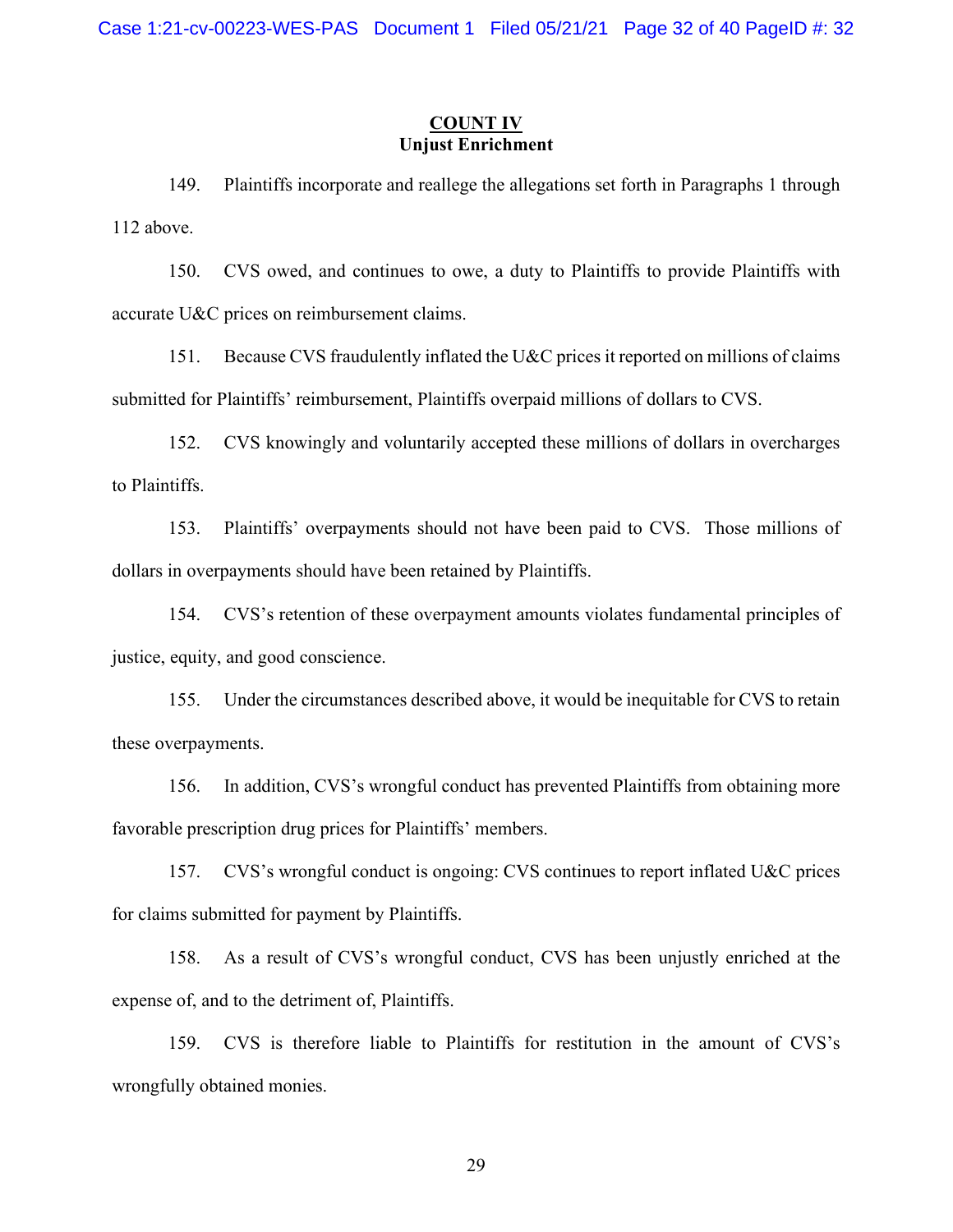# **COUNT V Civil Liability For Larceny By False Pretenses pursuant to R.I. Gen. Laws § 9-1-2; § 11-41-4**

160. Plaintiffs incorporate and reallege the allegations set forth in Paragraphs 1 through 112 above.

161. On millions of claims of payment, CVS deliberately submitted to Plaintiffs, through Plaintiffs' PBMs, inflated U&C prices that were significantly higher than the prices available to individuals who paid for prescription drugs without insurance.

162. CVS made these claims to Plaintiffs with the intent to defraud Plaintiffs by causing them to overpay for these claims. Plaintiffs did, in fact, pay the submitted claims, and as a result, CVS obtained millions of dollars through its fraud.

163. CVS's conduct as alleged herein constitutes larceny under R.I. Gen. Laws § 11-41-4, because it obtained substantial sums of money from the Plaintiffs designedly, by false pretenses, with the intent to cheat or defraud.

164. Because CVS's conduct constitutes larceny, CVS is civilly liable to Plaintiffs for twice the amount Plaintiffs were overcharged under R.I. Gen. Laws § 9-1-2.

# **ALTERNATIVE CLAIMS**

165. Plaintiffs assert that Rhode Island law applies to Counts I through V, and Plaintiffs' Prayer for Relief. Should CVS assert and the Court determine that a different state's law should apply, and/or to the extent that the following causes of action can be asserted consistent with application of Rhode Island law, Plaintiffs assert the following additional claims, Counts VI through Count VIII, in the alternative.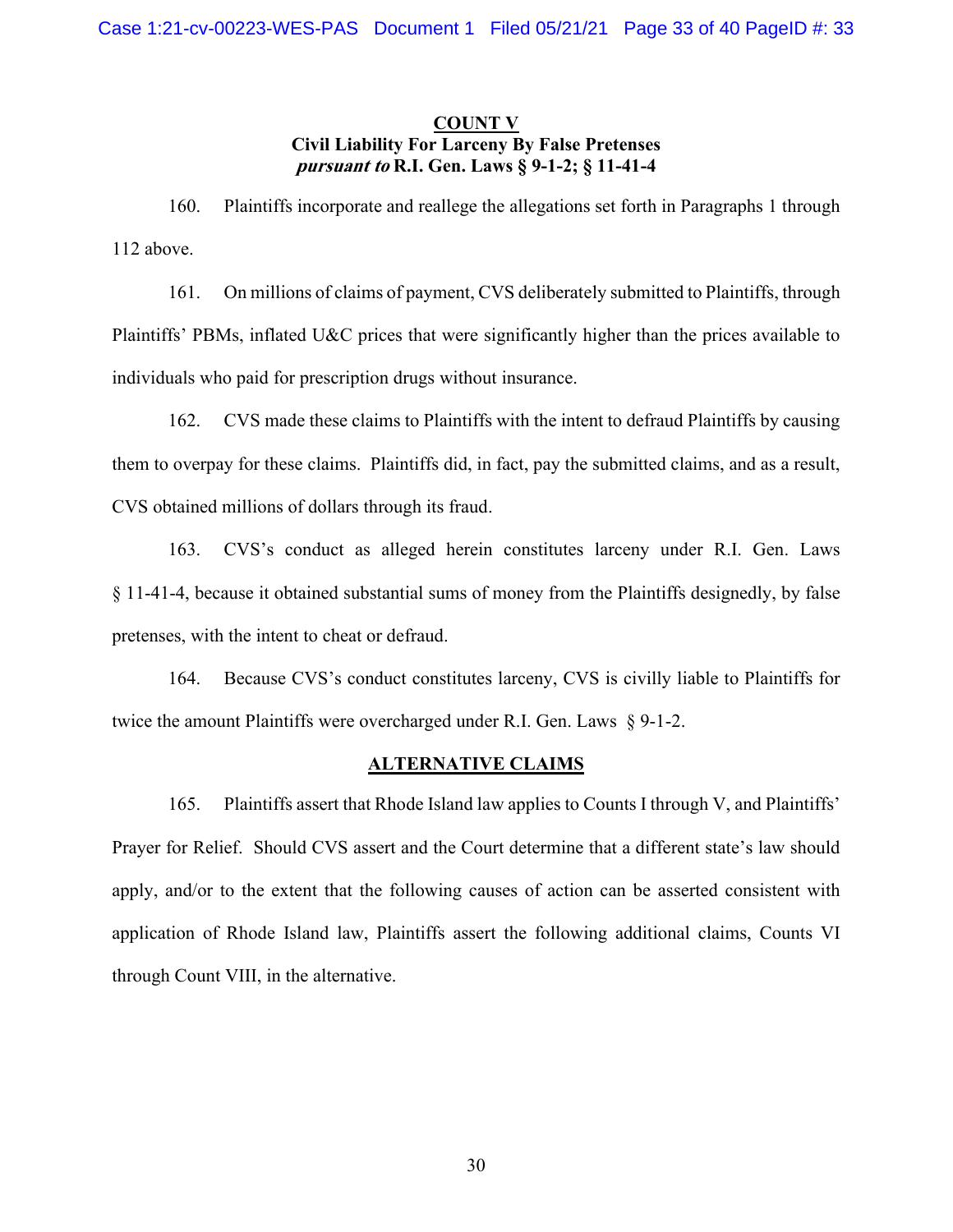# **COUNT VI Violation of Maryland Consumer Protection Act, Md. Com. Law Code § 13-101** *et seq.* **(Brought by CFMI, GHMSI and CareFirst BlueChoice)**

166. Plaintiffs incorporate and reallege the allegations set forth in Paragraphs 1 through 112 above.

167. CFMI, GHMSI and CareFirst BlueChoice are consumers within the meaning of the Maryland Consumer Protection Act, Md. Code Ann., Com. Law § 13-101 et seq. ("MCPA") who transacted with Defendants through CFMI's, GHMSI's and CareFirst BlueChoice's insured members' purchase of generic prescription drugs.

168. Defendants are persons and merchants within the meaning of MCPA  $\S$  13-101(g), (h).

169. The MCPA was "intended to provide minimum standards for the protection of consumers in the State." § 13-101.

170. Among other things, the MCPA prohibits unfair and deceptive trade practices "in the sale, lease, rental, loan, or bailment of any consumer goods, consumer realty, consumer services... ." MCPA § 13-303(1).

171. Deceptive trade practices include "[d]eception, fraud, false pretense, false premise, misrepresentation, or knowing concealment, suppression, or omission of any material fact with the intent that the consumer relies on the same in connection with… the promotion or sale of any consumer goods… or consumer service[.]" MCPA § 13-301.

172. Defendants have engaged in unfair, abusive or deceptive trade practices against Plaintiffs within the meaning of, and in violation of, the MCPA by engaging in deception, fraud, false pretense, false premise, misrepresentation, knowing concealment, suppression, and omission regarding the true U&C price for generic prescription drugs.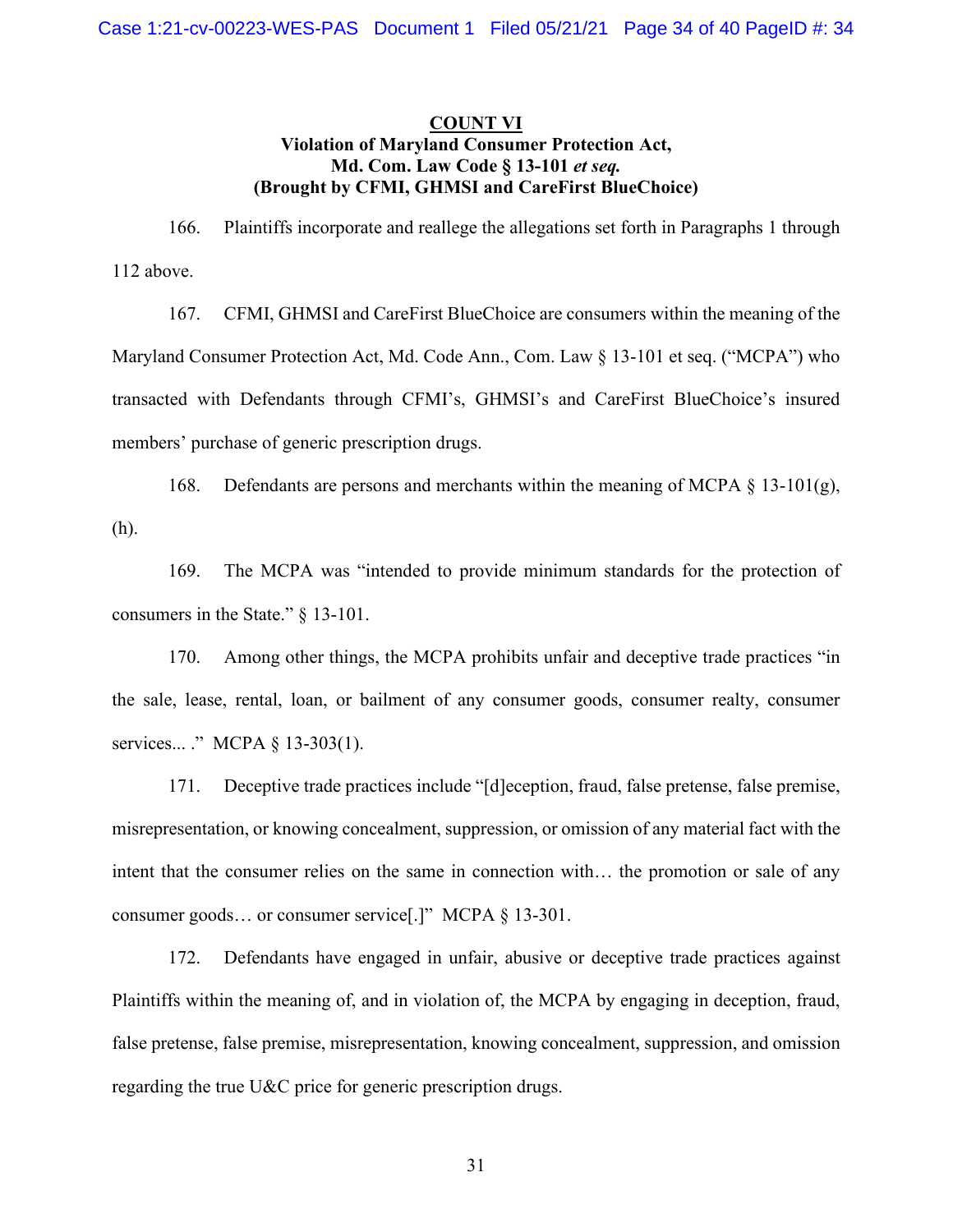173. Defendants violated MCPA  $\S$  13-301(3) by failing to state a material fact, a failure which deceives or tends to deceive. As alleged herein, Defendants' conduct, nondisclosures were false, misleading and likely to deceive CFMI, GHMSI and CareFirst BlueChoice in violation of the MCPA.

174. Defendants engaged in these unfair and deceptive trade practices in connection with the offering for sale of consumer goods in violation of MCPA § 13-303.

175. Defendants' representations or omissions were material because they were likely to, and in fact did, deceive CFMI. GHMSI and CareFirst BlueChoice.

176. Defendants intended to mislead CFMI, GHMSI and CareFirst BlueChoice and to induce CFMI, GHMSI and CareFirst BlueChoice to rely on Defendants' representations and omissions.

177. CFMI, GHMSI and CareFirst BlueChoice would not have paid Defendants' inflated prices for generic prescription drugs if nor for Defendants' deception, fraud, false premise, misrepresentation, knowing concealment, suppression, and/or omission regarding the true U&C price.

178. As a direct and proximate result of Defendants' unlawful, unfair, deceptive and fraudulent conduct in violation of the MCPA, CFMI, GHMSI and CareFirst BlueChoice suffered injury in fact in the form of paying Defendants' inflated prices.

179. CFMI, GHMSI and CareFirst BlueChoice seek all monetary and non-monetary relief allowed by law, including damages, disgorgement, and attorneys' fees and costs.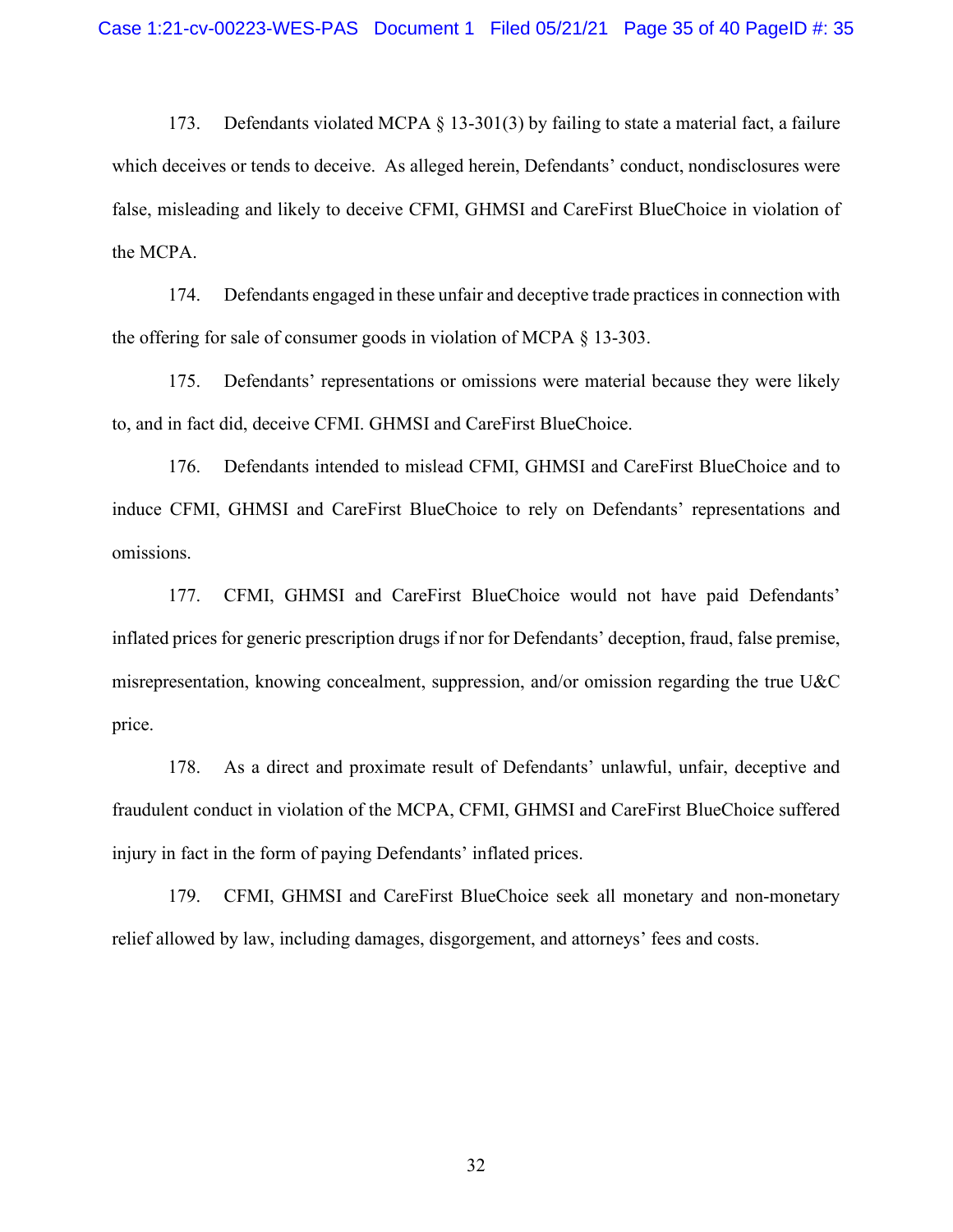# **COUNT VII Violation of Virginia Consumer Protection Act, Va. Code §§ 59.1-200 (Brought by GHMSI and CareFirst BlueChoice)**

180. Plaintiffs incorporate and reallege the allegations set forth in Paragraphs 1 through 112 above.

181. The transactions for generic prescription drugs made by GHMSI and CareFirst BlueChoice on behalf of their Members were "consumer transactions" within the meaning of the Virginia Consumer Protection Act ("VCPA"), Va. Code § 59.1-198.

182. Defendants are "suppliers" within the meaning of VCPA § 59.1-198.

183. GHMSI and CareFirst BlueChoice are each a "person" within the meaning of VCPA § 59.1-198.

184. Defendants used deception, fraud, false pretense, false promise, and misrepresentation in connection with consumer transactions by, in the course of selling generic prescription drugs, misrepresenting the true prices paid by cash customers and inflating the U&C price for those prescription generic drugs, in violation of VCPA § 59.1-200.

185. Defendants' deceptions and misrepresentations were material because they were intended to, and in fact did, deceive GHMSI and CareFirst BlueChoice in connection with consumer transactions.

186. Defendants intended to deceive GHMSI and CareFirst BlueChoice, and to misrepresent the true U&C prices for generic prescription drugs.

187. Defendants knew, or should have known, that GHMSI and CareFirst BlueChoice would rely on these misrepresentations and, as a result, would pay inflated reimbursements above Defendants' true U&C prices.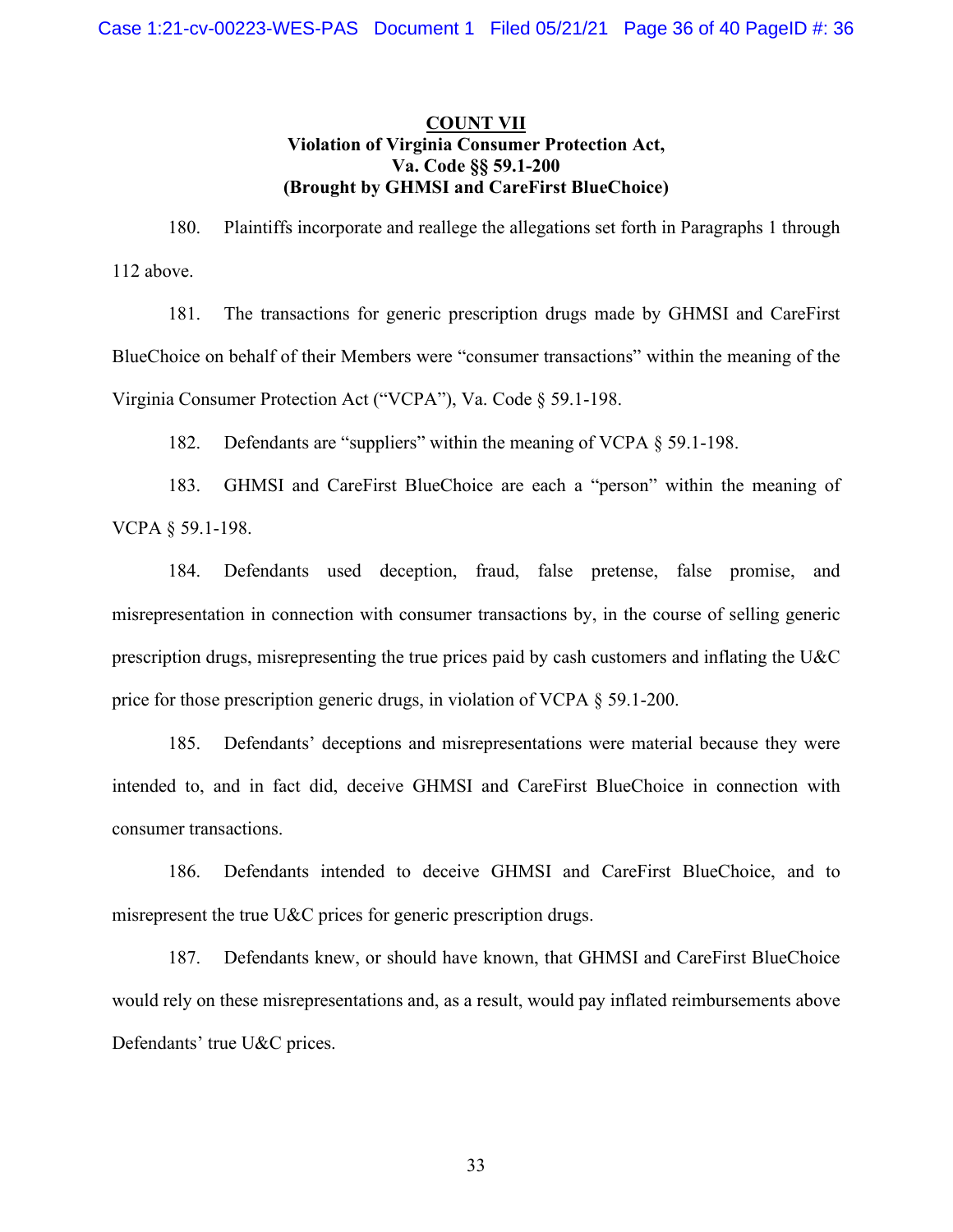188. As a result of Defendants' deception and misrepresentations, GHMSI and CareFirst

BlueChoice did pay the artificially inflated reimbursements to Defendants.

189. Each of Defendants' violations of the VCPA were done willfully, entitling GHMSI and CareFirst BlueChoice to their actual damages, statutory damages, and exemplary damages under VCPA § 59.1-204.

# **COUNT VIII**

# **Violation of South Carolina Unfair Trade Practices Act, S. C. Code Ann. §§ 39-5** *et seq.* **(Brought by Blue Cross and Blue Shield of South Carolina and BlueChoice HealthPlan of South Carolina, Inc.)**

190. Plaintiffs incorporate and reallege the allegations set forth in Paragraphs 1 through 112 above.

191. BCBSSC, BCHPSC, and each Defendant is a "person" within the meaning of Section 39-5-10 of the South Carolina Unfair Trade Practices Act ("SCUTPA").

192. CVS's unfair, unlawful, and deceptive acts and practices alleged herein regarding its U&C prices occurred and related directly to the purchase, sale and reimbursement of prescription drugs at CVS pharmacies.

193. CVS displayed price quotations through submission of claims for reimbursement for prescription drugs to BCBSSC's and BCHPSC's PBMs. CVS's price quotations were included in the NCPDP field 426-DQ of CVS's claims for reimbursement.

194. By reporting prices in the NCPDP field 426-DQ, CVS represented that those prices were its true and accurate U&C prices. CVS's representations were false, as its true and accurate U&C prices for the prescription drugs offered through the Cash Discount Programs were the prices at which it offered such drugs under those programs.

195. CVS knew its representations were false and it intended for BCBSSC and BCHPSC to rely upon those misrepresentations. Plaintiffs did, in fact, rely upon CVS's misrepresentations,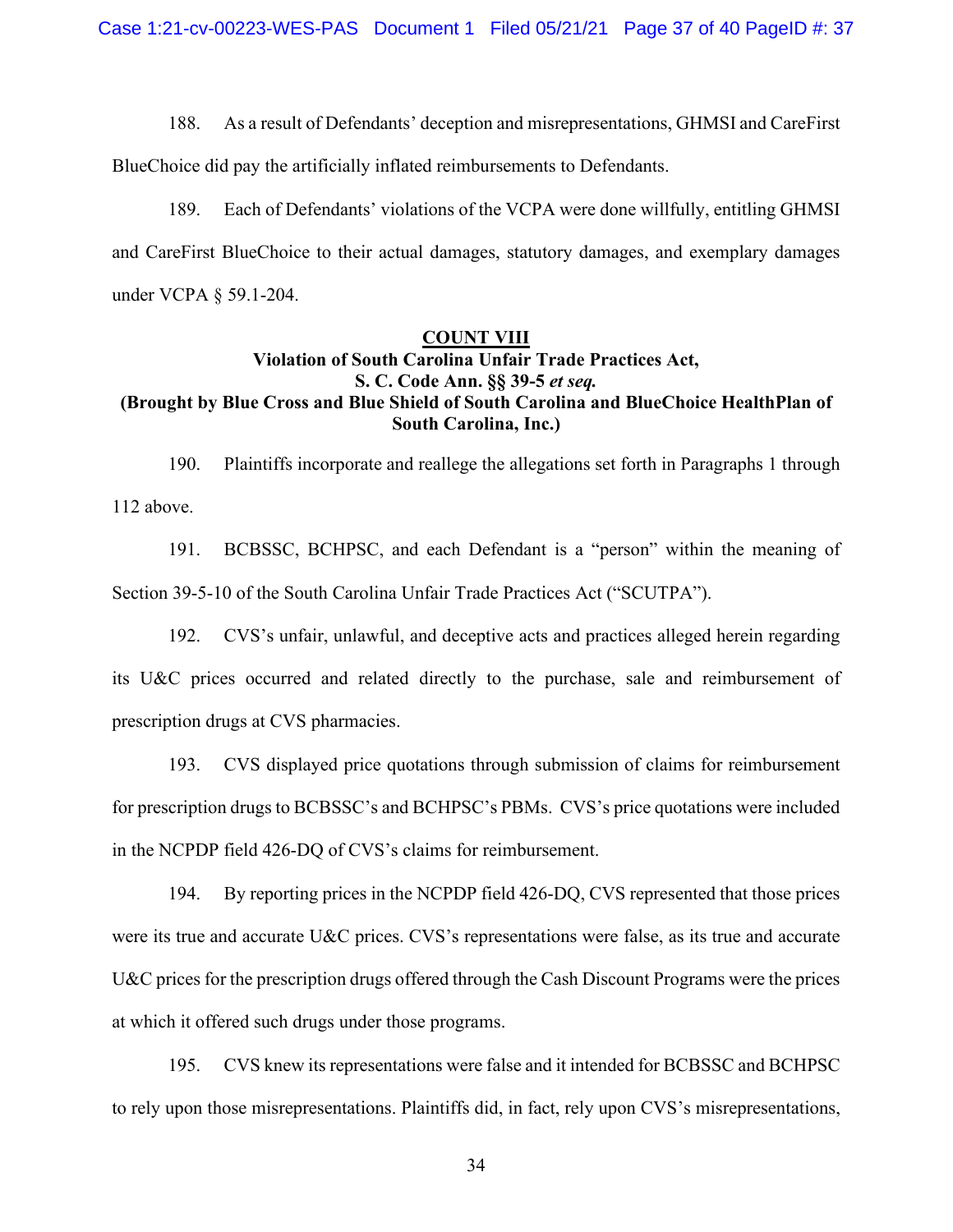#### Case 1:21-cv-00223-WES-PAS Document 1 Filed 05/21/21 Page 38 of 40 PageID #: 38

omissions, and falsehoods by paying claims according to the lesser-of reimbursement formulas that incorporated the falsely inflated U&C prices that CVS had reported to BCBSSC's and BCHPSC's PBMs.

196. CVS's actions are ongoing: CVS continues to report inflated U&C prices in NCPDP field 426-DQ for claims submitted for payment by BCBSSC and BCHPSC.

197. CVS's unfair and deceptive acts and practices regarding its true U&C prices of drugs offered through the Cash Discount Programs were directed at and impacted the market generally and/or otherwise implicate consumer protection concerns, and remedying CVS's wrongdoing through the relief requested herein would serve the interests of consumers.

198. CVS's acts, omissions, and practices, as described herein, proximately caused BCBSSC and BCHPSC to suffer actual damages in the form of, *inter alia*, overpaying reimbursements on at least tens of thousands of prescription claims.

199. CVS's unlawful, unfair and deceptive conduct as described above adversely impacts the public interest in that it is capable of repetition in overcharges of BCBSSC and BCHPSC when their members purchase prescription drugs at CVS pharmacies using their prescription drug insurance.

200. These unfair or deceptive acts or practices were willful within the meaning of S.C. Code Ann. § 39-5-140.

201. As a direct and proximate consequence of CVS's unfair or deceptive acts or practices, BCBSSC and BCHPSC suffered economic and noneconomic damages. BCBSSC and BCHPSC are entitled to recover treble damages, costs, and attorneys' fees, all as provided under SCUTPA.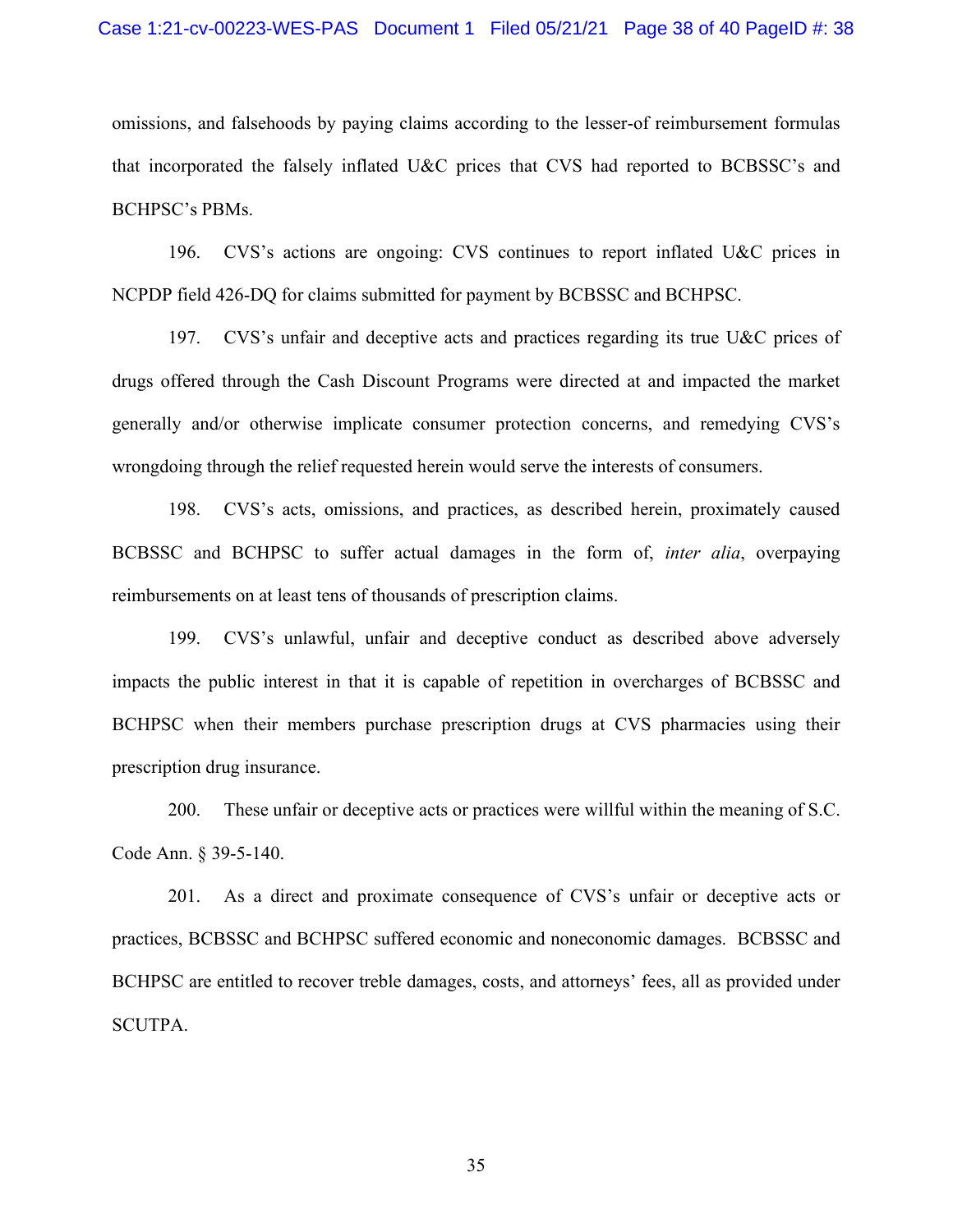# **PRAYER FOR RELIEF**

WHEREFORE, Plaintiffs respectfully request that the Court enter judgment against CVS

as follows:

- a. For compensatory, consequential, and/or general damages in an amount to be determined at trial;
- b. For exemplary or punitive damages as permitted by law;
- c. For a complete accounting of all monies, earnings, profits, compensation, and benefits received by CVS from Plaintiffs, and for disgorgement and restitution of all monies obtained as a result of its unlawful practices, acts, and omissions described in this Complaint;
- d. For an award of twice the amount that Plaintiffs were overcharged, pursuant to R.I. Gen. Laws § 9-1-2;
- e. In the alternative, for all remedies available under the statutes invoked in the Alternative Claims, Counts VI-VIII;
- f. For injunctive relief prohibiting CVS from continuing to engage in the unlawful practices, acts, and omissions described in the Complaint;
- g. For costs and disbursements of the action, together with reasonable attorneys' fees;
- h. For pre-judgment interest at the Rhode Island statutory rate of 12%; and
- i. For such other further relief as the Court deems just and proper.

# **JURY DEMAND**

Plaintiffs demand a jury trial on all claims so triable.

Dated: May 21, 2021 Respectfully submitted,

/s/ Christian R. Jenner Christian R. Jenner (#7731) Paul M. Kessimian (#7127) PARTRIDGE SNOW & HAHN LLP 40 Westminster Street, Suite 1100 Providence, RI 02903 Tel: (401) 861-8200 Fax: (401) 861-8210 cjenner@psh.com pkessimian@psh.com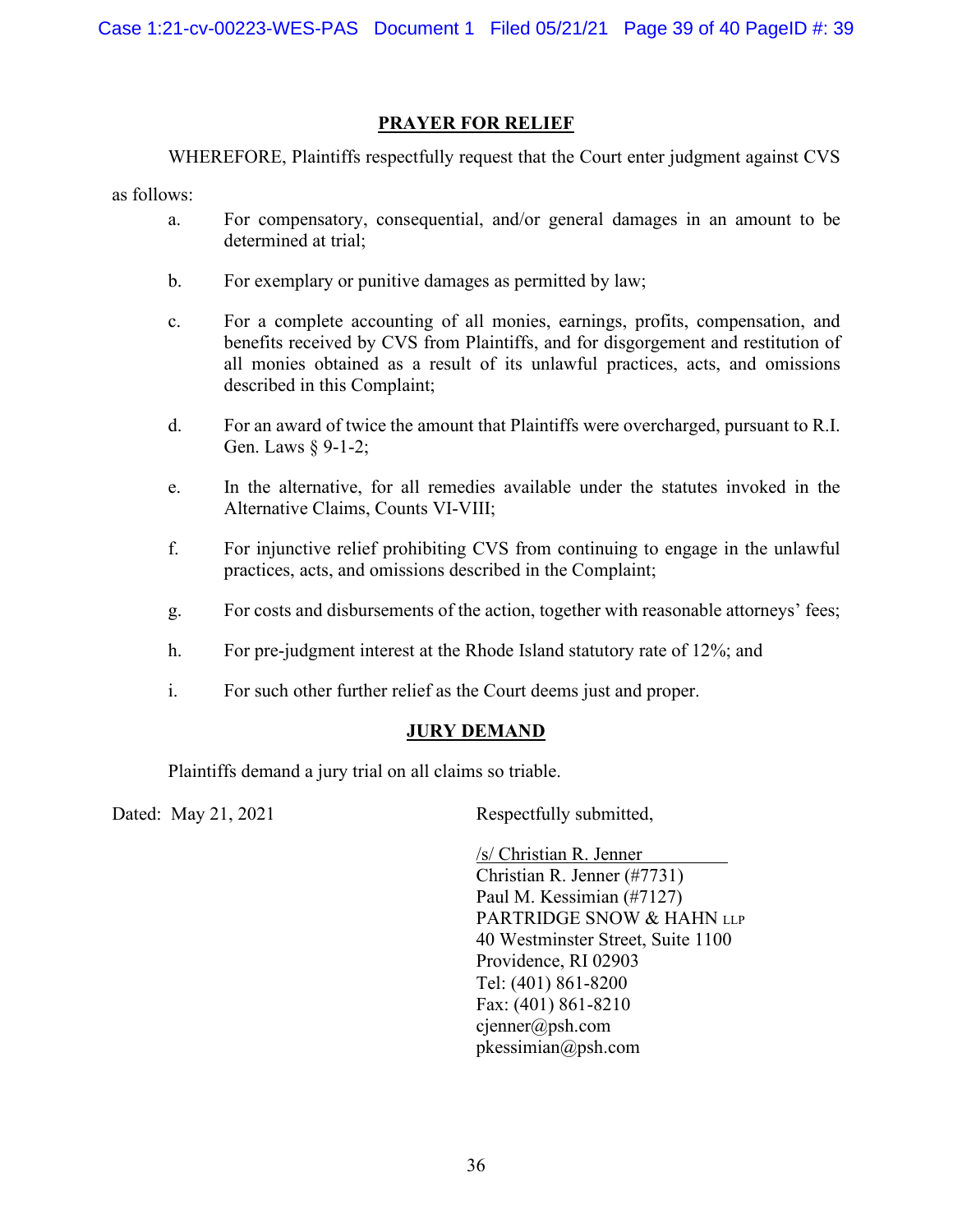Case 1:21-cv-00223-WES-PAS Document 1 Filed 05/21/21 Page 40 of 40 PageID #: 40

*- and -* 

Robert B. Gilmore (*pro hac vice* forthcoming) Jed Wulfekotte (*pro hac vice* forthcoming) Michael A. Petrino (*pro hac vice* forthcoming) Shawna Bray (*pro hac vice* forthcoming) STEIN MITCHELL BEATO & MISSNER LLP 901 15th Street, N.W., Suite 700 Washington, D.C. 20005 Tel: (202) 737-7777 Fax: (202) 296-8312 rgilmore@steinmitchell.com jwulfekotte@steinmitchell.com mpetrino@steinmitchell.com sbray@steinmitchell.com

*Counsel for Plaintiffs*

4043220.2/30858-2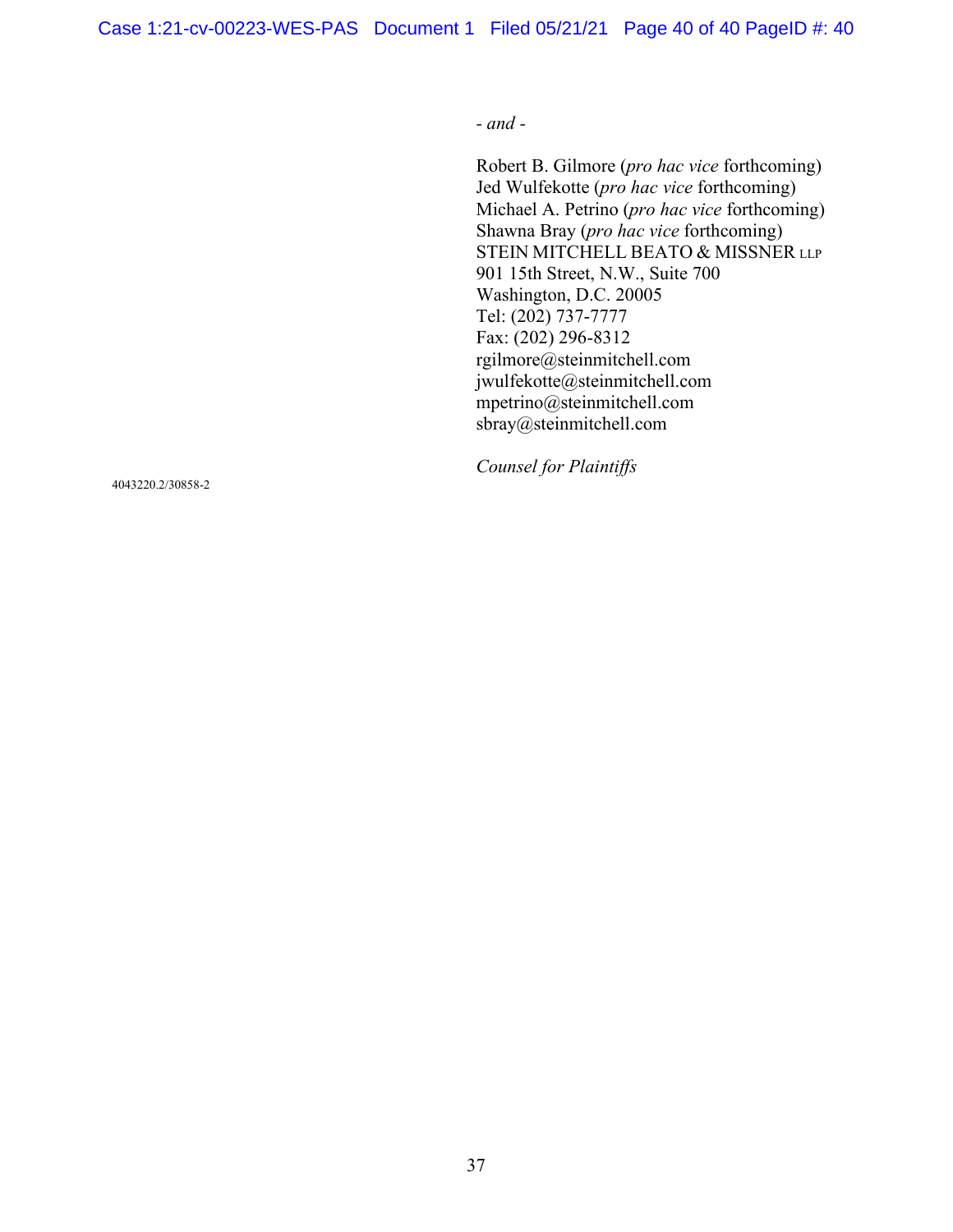Case 1:21-cv-00223-WES-PAS Document 1-1 Filed 05/21/21 Page 1 of 3 PageID #: 41

EXHIBIT 1 (Sample Overcharges)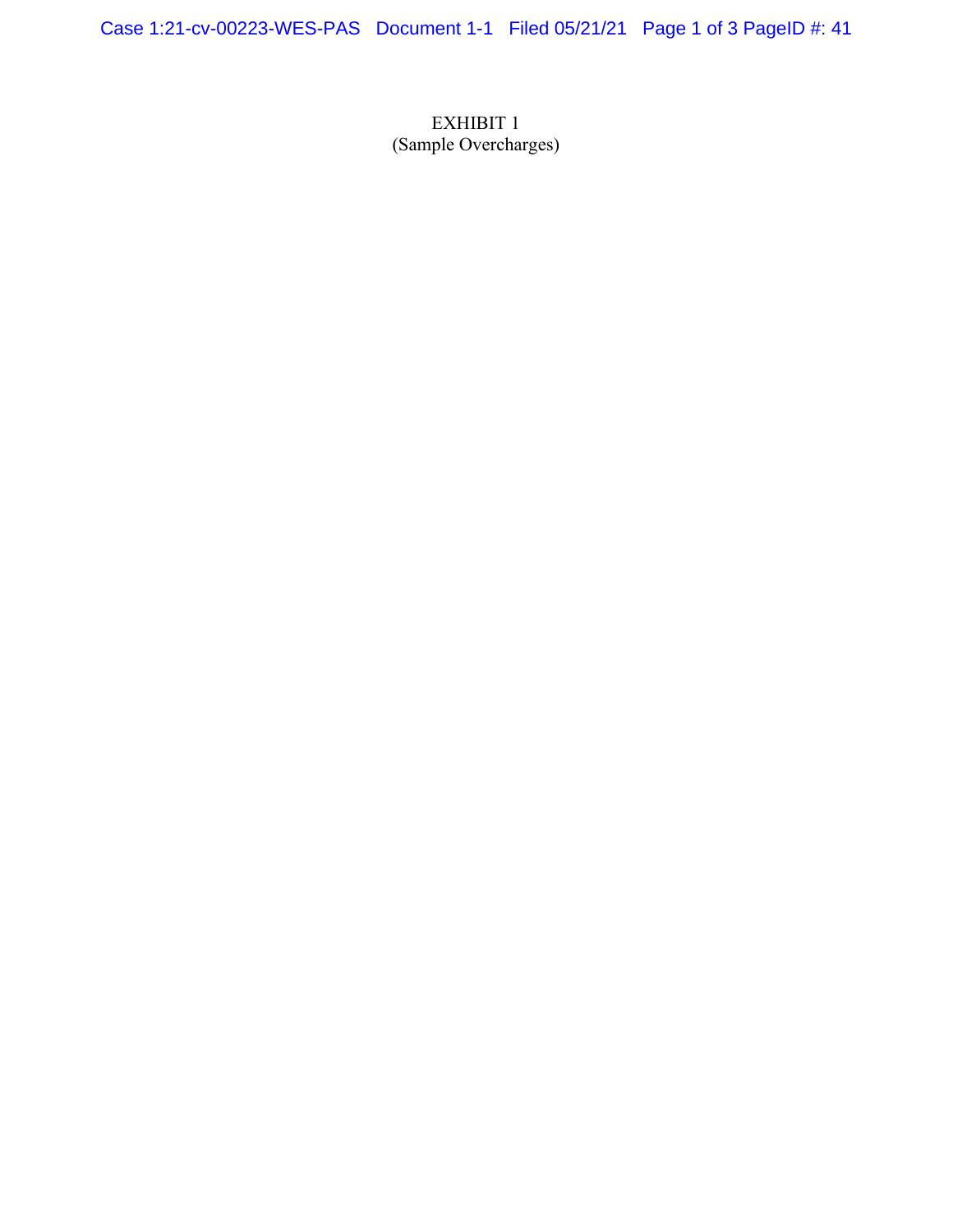# **EXHIBIT 1: SAMPLE OVERCHARGES**

# *Sample Overcharges to CareFirst:*

|                  |                                       |          |                    | Reported | <b>Total</b>      | <b>HSP List</b> |            |
|------------------|---------------------------------------|----------|--------------------|----------|-------------------|-----------------|------------|
| <b>Fill Date</b> | <b>Drug Name</b>                      | Quantity | <b>Days Supply</b> | U&C      | <b>Amount Due</b> | Price           | Overcharge |
| 03/08/14         | TETRACYCLINE CAP 500MG                | 60       | 30                 | \$664.99 | \$564.38          | \$10.99         | \$553.39   |
| 05/06/15         | <b>CAPTOPRIL</b><br>TAB 100MG         | 180      | 90                 | \$359.99 | \$466.49          | \$11.99         | \$454.50   |
| 04/09/15         | <b>CAPTOPRIL</b><br>TAB 50MG          | 180      | 90                 | \$269.99 | \$269.99          | \$11.99         | \$258.00   |
| 01/06/16         | <b>NADOLOL</b><br>TAB <sub>40MG</sub> | 90       | 90                 | \$334.99 | \$218.79          | \$11.99         | \$206.80   |
| 01/07/16         | <b>CARBAMAZEPIN TAB 200MG</b>         | 180      | 90                 | \$187.99 | \$109.10          | \$11.99         | \$97.11    |
| 08/15/13         | TIZANIDINE TAB4MG                     | 180      | 90                 | \$245.99 | \$90.00           | \$11.99         | \$78.01    |
| 06/08/15         | CHLORTHALID TAB 25MG                  | 90       | 90                 | \$195.09 | \$81.47           | \$11.99         | \$69.48    |
| 01/13/10         | DICLOFENAC TAB 50MG DR                | 180      | 90                 | \$163.99 | \$79.35           | \$9.99          | \$69.36    |
| 04/02/15         | <b>AMITRIPTYLIN TAB 75MG</b>          | 90       | 90                 | \$305.51 | \$74.06           | \$11.99         | \$62.07    |
| 01/08/11         | <b>METFORMIN</b><br><b>TAB 1000MG</b> | 180      | 90                 | \$280.99 | \$63.00           | \$11.99         | \$51.01    |
| 02/15/13         | PRAVASTATIN TAB 20MG                  | 90       | 90                 | \$294.99 | \$54.00           | \$11.99         | \$42.01    |
| 08/23/11         | <b>ISOSORB MONO TAB 120MG ER</b>      | 90       | 90                 | \$255.99 | \$51.35           | \$11.99         | \$39.36    |
| 01/05/09         | <b>BUSPIRONE</b><br>TAB 15MG          | 180      | 90                 | \$239.99 | \$49.05           | \$9.99          | \$39.06    |
| 07/09/09         | MIRTAZAPINE TAB 15MG                  | 90       | 90                 | \$180.99 | \$44.55           | \$9.99          | \$34.56    |
| 11/08/10         | PAROXETINE TAB 10MG                   | 90       | 90                 | \$272.99 | \$36.00           | \$9.99          | \$26.01    |
| 02/22/12         | LOVASTATIN TAB 20MG                   | 90       | 90                 | \$213.99 | \$36.90           | \$11.99         | \$24.91    |
| 12/21/12         | <b>RANITIDINE TAB 300MG</b>           | 180      | 90                 | \$168.99 | \$32.40           | \$11.99         | \$20.41    |
| 12/18/08         | LEVOTHYROXIN TAB 50MCG                | 90       | 90                 | \$35.09  | \$27.93           | \$9.99          | \$17.94    |
| 12/26/08         | CARVEDILOL TAB 25MG                   | 180      | 90                 | \$132.99 | \$27.90           | \$9.99          | \$17.91    |
| 12/26/08         | SPIRONOLACT TAB 25MG                  | 90       | 90                 | \$38.59  | \$24.37           | \$9.99          | \$14.38    |
| 08/17/10         | PRAVASTATIN TAB 20MG                  | 90       | 90                 | \$294.99 | \$23.40           | \$9.99          | \$13.41    |
| 10/30/11         | <b>METFORMIN</b><br>TAB 500MG         | 180      | 90                 | \$236.99 | \$18.00           | \$11.99         | \$6.01     |
| 09/01/14         | <b>DILTIAZEM</b><br><b>TAB 120MG</b>  | 90       | 90                 | \$244.10 | \$17.01           | \$11.99         | \$5.02     |
| 08/26/12         | ALENDRONATE TAB 70MG                  | 12       | 90                 | \$164.99 | \$30.00           | \$25.99         | \$4.01     |

# *Sample Overcharges to Blue Cross and Blue Shield of Louisiana:*

| <b>Fill Date</b> | <b>Drug Name</b>                   | Quantity | <b>Days Supply</b> | Reported<br>U&C | <b>Total</b><br><b>Amount Duel</b> | <b>HSP List</b><br>Price | Overcharge |
|------------------|------------------------------------|----------|--------------------|-----------------|------------------------------------|--------------------------|------------|
| 09/23/14         | CAPTOPRIL 100 MG                   | 180      | 90                 | \$350.99        | \$356.19                           | \$11.99                  | \$344.20   |
| 12/13/15         | NADOLOL 40 MG                      | 90       | 90                 | \$327.99        | \$287.59                           | \$11.99                  | \$275.60   |
| 01/13/16         | NADOLOL 20 MG                      | 90       | 90                 | \$180.99        | \$186.72                           | \$11.99                  | \$174.73   |
| 04/17/13         | PROPRANOLOL-HCTZ 40-25 MG TAB      | 180      | 90                 | \$175.99        | \$158.58                           | \$11.99                  | \$146.59   |
| 12/31/08         | FLUOXETINE HCL 40 MG CAPSULE       | 90       | 90                 | \$142.99        | \$127.25                           | \$9.99                   | \$117.26   |
| 10/09/12         | <b>RANITIDINE 300 MG CAPSULE</b>   | 90       | 90                 | \$127.99        | \$128.67                           | \$11.99                  | \$116.68   |
| 12/15/08         | ALENDRONATE SODIUM 70 MG TAB       | 12       | 90                 | \$149.99        | \$123.08                           | \$23.99                  | \$99.09    |
| 05/26/12         | METHYLPREDNISOLONE 4 MG TABLET     | 90       | 90                 | \$117.99        | \$101.62                           | \$11.99                  | \$89.63    |
| 06/27/11         | FLUOXETINE HCL 40 MG CAPSULE       | 90       | 90                 | \$151.99        | \$92.13                            | \$9.99                   | \$82.14    |
| 08/05/15         | NAPROXEN SODIUM 550 MG             | 90       | 90                 | \$279.99        | \$91.42                            | \$11.99                  | \$79.43    |
| 07/03/10         | GLYBURIDE-METFORMIN 5-500 MG       | 180      | 90                 | \$126.99        | \$82.06                            | \$9.99                   | \$72.07    |
| 09/14/09         | MIRTAZAPINE 15 MG TABLET           | 90       | 90                 | \$149.99        | \$78.05                            | \$9.99                   | \$68.06    |
| 07/14/13         | <b>BUSPIRONE HCL 15 MG TABLET</b>  | 180      | 90                 | \$233.99        | \$78.09                            | \$11.99                  | \$66.10    |
| 09/19/11         | AMIODARONE HCL 200 MG TABLET       | 90       | 90                 | \$136.99        | \$65.85                            | \$11.99                  | \$53.86    |
| 11/28/12         | <b>TIZANIDINE HCL 4 MG TABLET</b>  | 180      | 90                 | \$175.99        | \$61.93                            | \$11.99                  | \$49.94    |
| 06/30/15         | ISOSORBIDE MONONITRATE 120 MG      | 90       | 90                 | \$241.99        | \$55.50                            | \$11.99                  | \$43.51    |
| 06/27/11         | <b>ISOSORBIDE MN ER 120 MG TAB</b> | 90       | 90                 | \$241.99        | \$44.89                            | \$11.99                  | \$32.90    |
| 12/18/14         | TETRACYCLINE HCL 250 MG            | 60       | 30                 | \$334.99        | \$40.58                            | \$10.99                  | \$29.59    |
| 08/20/12         | <b>GABAPENTIN 100 MG CAPSULE</b>   | 270      | 90                 | \$119.99        | \$37.23                            | \$11.99                  | \$25.24    |
| 06/04/12         | LOVASTATIN 40 MG TABLET            | 90       | 90                 | \$141.99        | \$24.30                            | \$11.99                  | \$12.31    |
| 11/04/10         | METFORMIN HCL 500 MG TABLET        | 180      | 90                 | \$142.35        | \$15.05                            | \$9.99                   | \$5.06     |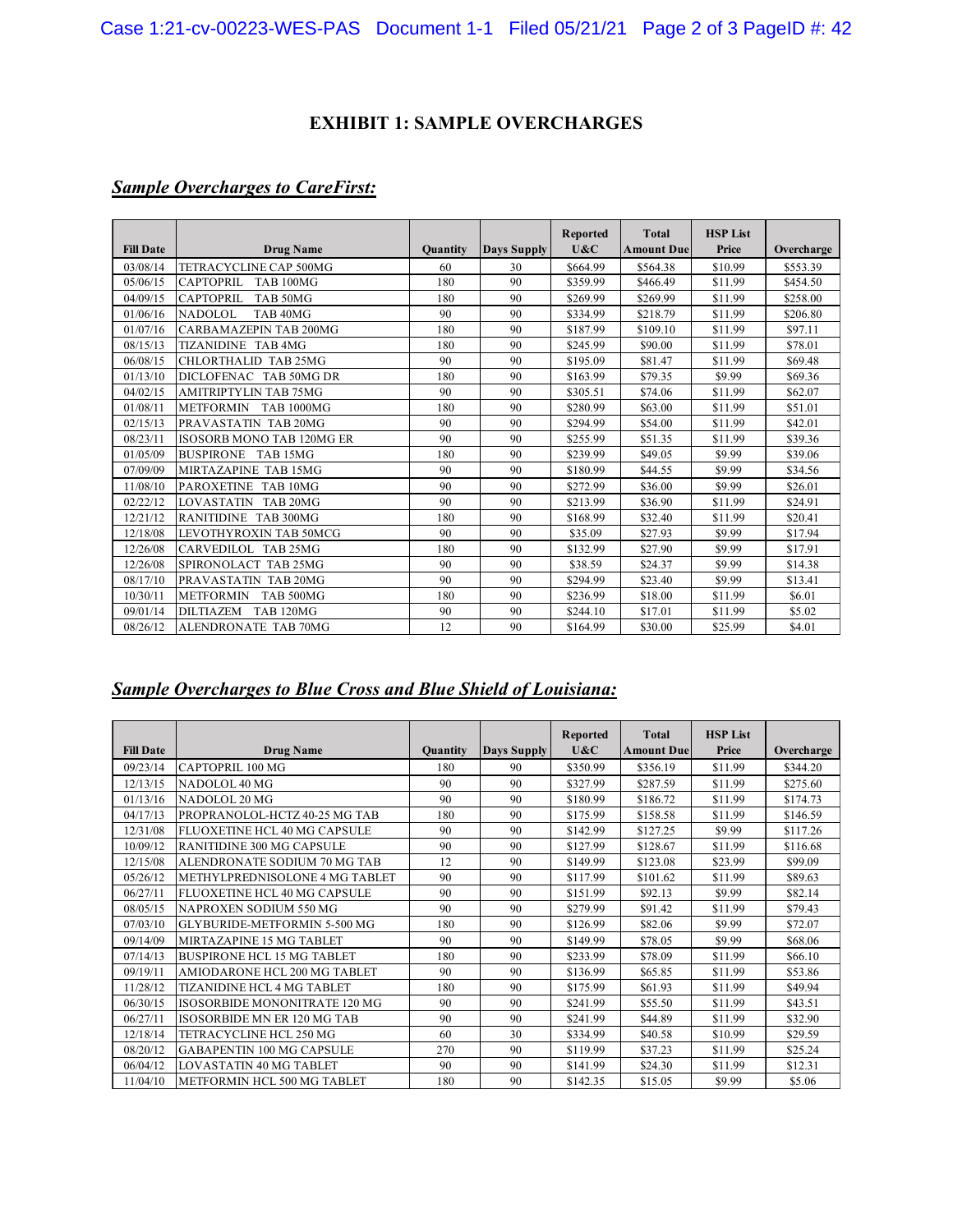| <b>Fill Date</b> | <b>Drug Name</b>           | <b>Quantity</b> | Days Supply | Reported<br>U&C | <b>Total</b><br><b>Amount Due</b> | <b>HSP List</b><br>Price | Overcharge |
|------------------|----------------------------|-----------------|-------------|-----------------|-----------------------------------|--------------------------|------------|
| 10/17/14         | LEVOTHYROXIN TAB 0.15MG    | 90              | 90          | \$156.74        | \$43.71                           | \$11.99                  | \$31.72    |
| 01/15/16         | LEVOTHYROXIN TAB 0.2MG     | 90              | 90          | \$119.99        | \$51.62                           | \$11.99                  | \$39.63    |
| 11/29/10         | LISINOP/HCTZ TAB 20-25MG   | 90              | 90          | \$111.99        | \$16.40                           | \$9.99                   | \$6.41     |
| 09/11/14         | LISINOPRIL TAB 20MG        | 90              | 90          | \$105.25        | \$22.56                           | \$11.99                  | \$10.57    |
| 11/24/10         | <b>METFORMIN TAB 500MG</b> | 180             | 90          | \$99.99         | \$15.94                           | \$9.99                   | \$5.95     |
| 03/21/13         | METFORMIN TAB 1000MG       | 180             | 90          | \$91.59         | \$60.72                           | \$11.99                  | \$48.73    |
| 04/19/10         | METOPROLOL TAB TAR100MG    | 180             | 90          | \$72.99         | \$13.73                           | \$9.99                   | \$3.74     |
| 01/27/10         | LISINOPRIL TAB 40MG        | 90              | 90          | \$69.59         | \$43.67                           | \$9.99                   | \$33.68    |
| 05/23/13         | LISINOP/HCTZ TAB 10-12.5   | 90              | 90          | \$67.99         | \$24.19                           | \$11.99                  | \$12.20    |
| 08/12/15         | ATENOL/CHLOR TAB 50-25MG   | 90              | 90          | \$44.39         | \$31.50                           | \$11.99                  | \$19.51    |
| 02/19/10         | HYDROCHLOROT CAP 12.5MG    | 90              | 90          | \$42.89         | \$22.63                           | \$9.99                   | \$12.64    |
| 11/23/12         | <b>ESTRADIOL TAB 2MG</b>   | 90              | 90          | \$42.19         | \$14.09                           | \$11.99                  | \$2.10     |
| 06/18/10         | HYDROCHLOROT CAP 12.5MG    | 90              | 90          | \$42.09         | \$22.63                           | \$9.99                   | \$12.64    |
| 07/01/15         | ATENOLOL TAB 100MG         | 90              | 90          | \$34.29         | \$17.10                           | \$11.99                  | \$5.11     |
| 05/18/15         | ATENOLOL TAB 50MG          | 90              | 90          | \$19.49         | \$14.62                           | \$11.99                  | \$2.63     |
| 06/06/09         | METFORMIN TAB 1000MG       | 180             | 90          | \$82.59         | \$82.59                           | \$9.99                   | \$72.60    |
| 12/20/08         | <b>METFORMIN TAB 500MG</b> | 180             | 90          | \$55.59         | \$38.54                           | \$9.99                   | \$28.55    |
| 04/15/11         | LEVOTHYROXIN TAB 0.125MG   | 90              | 90          | \$48.69         | \$29.32                           | \$11.99                  | \$17.33    |
| 11/29/08         | <b>LISINOPRIL TAB 20MG</b> | 90              | 90          | \$46.89         | \$28.50                           | \$9.99                   | \$18.51    |
| 10/14/09         | LEVOTHYROXIN TAB 0.1MG     | 90              | 90          | \$40.29         | \$23.90                           | \$9.99                   | \$13.91    |

# *Sample Overcharges to Blue Cross and Blue Shield of South Carolina:*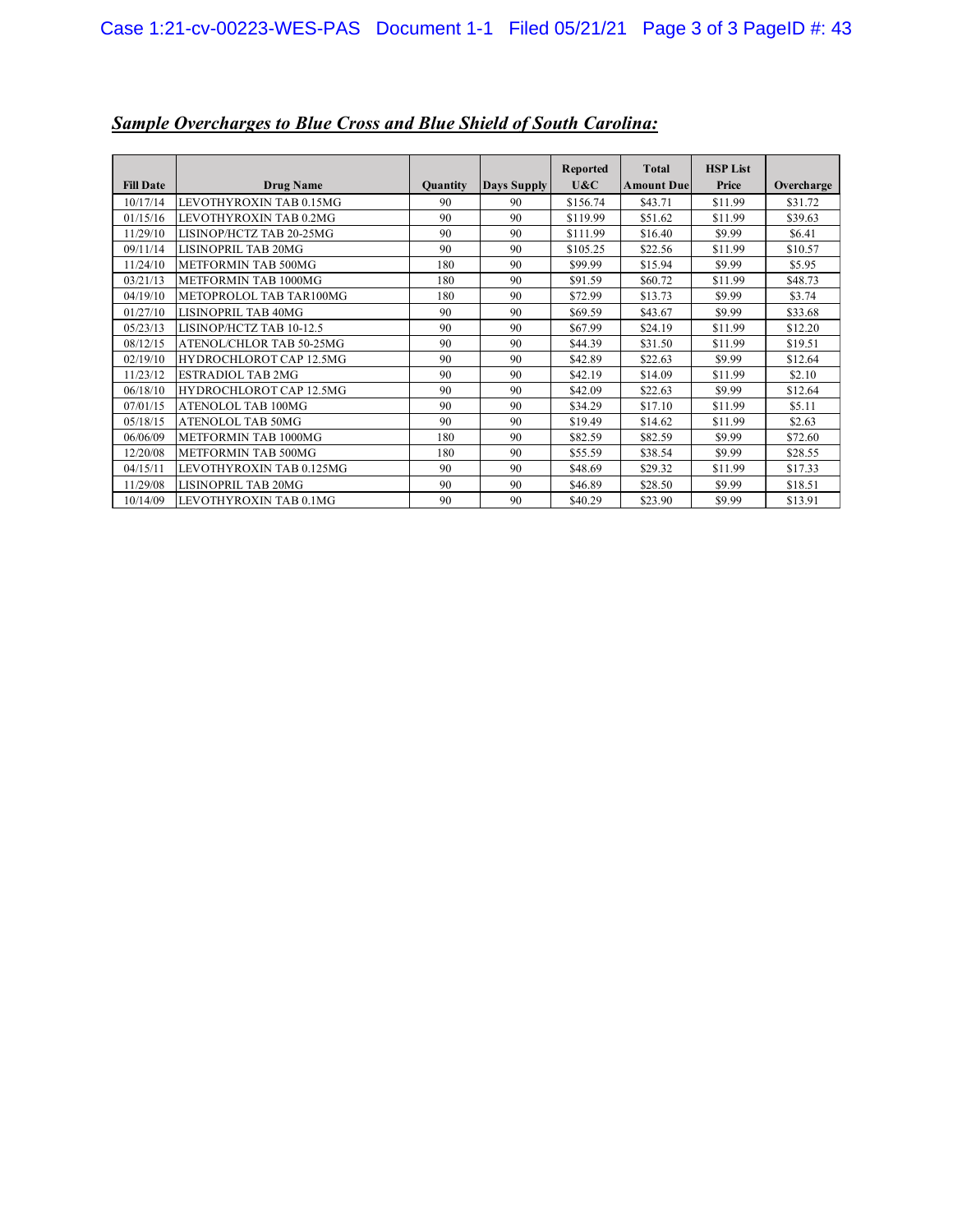# JS 44 (Rev. 08/18)<br> **Case 1:21-cv-00223-WES-PAŞ** Document 1-2 Filed 05/21/21 Page 1 of 2 PageID #: 44

The JS 44 civil cover sheet and the information contained herein neither replace nor supplement the filing and service of pleadings or other papers as required by law, except as provided by local rules of court. This form,

| I. (a) PLAINTIFFS                                                                                                                                                                                                                                                                                                                                                                                                                                                                                                                                                                                                                                |                                                                                                                                                                                                                                                                                                                                                                                                                                                                                                                                                                                                                                       |                                                                                                                                                                                                                                                                                                                                                                                                                                                                                                                                                                                                                                                                                                | <b>DEFENDANTS</b>                                                                                                                                                                                                                                                                                                                                                                                                                                |                                                                                                                                                                                                                                                                                                                                                                                                                                                                                                   |                                                                                                                                                                                                                                                                                                                                                                                                                                                                                                                                                                                                                                                                                                         |  |  |  |  |
|--------------------------------------------------------------------------------------------------------------------------------------------------------------------------------------------------------------------------------------------------------------------------------------------------------------------------------------------------------------------------------------------------------------------------------------------------------------------------------------------------------------------------------------------------------------------------------------------------------------------------------------------------|---------------------------------------------------------------------------------------------------------------------------------------------------------------------------------------------------------------------------------------------------------------------------------------------------------------------------------------------------------------------------------------------------------------------------------------------------------------------------------------------------------------------------------------------------------------------------------------------------------------------------------------|------------------------------------------------------------------------------------------------------------------------------------------------------------------------------------------------------------------------------------------------------------------------------------------------------------------------------------------------------------------------------------------------------------------------------------------------------------------------------------------------------------------------------------------------------------------------------------------------------------------------------------------------------------------------------------------------|--------------------------------------------------------------------------------------------------------------------------------------------------------------------------------------------------------------------------------------------------------------------------------------------------------------------------------------------------------------------------------------------------------------------------------------------------|---------------------------------------------------------------------------------------------------------------------------------------------------------------------------------------------------------------------------------------------------------------------------------------------------------------------------------------------------------------------------------------------------------------------------------------------------------------------------------------------------|---------------------------------------------------------------------------------------------------------------------------------------------------------------------------------------------------------------------------------------------------------------------------------------------------------------------------------------------------------------------------------------------------------------------------------------------------------------------------------------------------------------------------------------------------------------------------------------------------------------------------------------------------------------------------------------------------------|--|--|--|--|
| See attached                                                                                                                                                                                                                                                                                                                                                                                                                                                                                                                                                                                                                                     |                                                                                                                                                                                                                                                                                                                                                                                                                                                                                                                                                                                                                                       |                                                                                                                                                                                                                                                                                                                                                                                                                                                                                                                                                                                                                                                                                                | CVS Health Corporation and CVS Pharmacy, Inc.                                                                                                                                                                                                                                                                                                                                                                                                    |                                                                                                                                                                                                                                                                                                                                                                                                                                                                                                   |                                                                                                                                                                                                                                                                                                                                                                                                                                                                                                                                                                                                                                                                                                         |  |  |  |  |
| (b) County of Residence of First Listed Plaintiff                                                                                                                                                                                                                                                                                                                                                                                                                                                                                                                                                                                                | (EXCEPT IN U.S. PLAINTIFF CASES)                                                                                                                                                                                                                                                                                                                                                                                                                                                                                                                                                                                                      | Baltimore, MD                                                                                                                                                                                                                                                                                                                                                                                                                                                                                                                                                                                                                                                                                  | County of Residence of First Listed Defendant<br>(IN U.S. PLAINTIFF CASES ONLY)<br>IN LAND CONDEMNATION CASES, USE THE LOCATION OF<br>NOTE:<br>THE TRACT OF LAND INVOLVED.                                                                                                                                                                                                                                                                       |                                                                                                                                                                                                                                                                                                                                                                                                                                                                                                   |                                                                                                                                                                                                                                                                                                                                                                                                                                                                                                                                                                                                                                                                                                         |  |  |  |  |
| (c) Attorneys (Firm Name, Address, and Telephone Number)                                                                                                                                                                                                                                                                                                                                                                                                                                                                                                                                                                                         |                                                                                                                                                                                                                                                                                                                                                                                                                                                                                                                                                                                                                                       |                                                                                                                                                                                                                                                                                                                                                                                                                                                                                                                                                                                                                                                                                                | Attorneys (If Known)                                                                                                                                                                                                                                                                                                                                                                                                                             |                                                                                                                                                                                                                                                                                                                                                                                                                                                                                                   |                                                                                                                                                                                                                                                                                                                                                                                                                                                                                                                                                                                                                                                                                                         |  |  |  |  |
| See attached                                                                                                                                                                                                                                                                                                                                                                                                                                                                                                                                                                                                                                     |                                                                                                                                                                                                                                                                                                                                                                                                                                                                                                                                                                                                                                       |                                                                                                                                                                                                                                                                                                                                                                                                                                                                                                                                                                                                                                                                                                |                                                                                                                                                                                                                                                                                                                                                                                                                                                  |                                                                                                                                                                                                                                                                                                                                                                                                                                                                                                   |                                                                                                                                                                                                                                                                                                                                                                                                                                                                                                                                                                                                                                                                                                         |  |  |  |  |
|                                                                                                                                                                                                                                                                                                                                                                                                                                                                                                                                                                                                                                                  |                                                                                                                                                                                                                                                                                                                                                                                                                                                                                                                                                                                                                                       |                                                                                                                                                                                                                                                                                                                                                                                                                                                                                                                                                                                                                                                                                                |                                                                                                                                                                                                                                                                                                                                                                                                                                                  |                                                                                                                                                                                                                                                                                                                                                                                                                                                                                                   |                                                                                                                                                                                                                                                                                                                                                                                                                                                                                                                                                                                                                                                                                                         |  |  |  |  |
| II. BASIS OF JURISDICTION (Place an "X" in One Box Only)                                                                                                                                                                                                                                                                                                                                                                                                                                                                                                                                                                                         |                                                                                                                                                                                                                                                                                                                                                                                                                                                                                                                                                                                                                                       |                                                                                                                                                                                                                                                                                                                                                                                                                                                                                                                                                                                                                                                                                                | <b>III. CITIZENSHIP OF PRINCIPAL PARTIES</b> (Place an "X" in One Box for Plaintiff<br>(For Diversity Cases Only)<br>and One Box for Defendant)                                                                                                                                                                                                                                                                                                  |                                                                                                                                                                                                                                                                                                                                                                                                                                                                                                   |                                                                                                                                                                                                                                                                                                                                                                                                                                                                                                                                                                                                                                                                                                         |  |  |  |  |
| $\Box$ 1 U.S. Government<br>Plaintiff                                                                                                                                                                                                                                                                                                                                                                                                                                                                                                                                                                                                            | <b>3</b> Federal Question<br>(U.S. Government Not a Party)                                                                                                                                                                                                                                                                                                                                                                                                                                                                                                                                                                            |                                                                                                                                                                                                                                                                                                                                                                                                                                                                                                                                                                                                                                                                                                |                                                                                                                                                                                                                                                                                                                                                                                                                                                  | <b>DEF</b><br><b>PTF</b><br><b>PTF</b><br><b>DEF</b><br>$\mathbf{\times}$ 4<br>$\Box$ 4<br>Citizen of This State<br>$\Box$ 1<br>$\Box$ 1<br>Incorporated or Principal Place<br>of Business In This State                                                                                                                                                                                                                                                                                          |                                                                                                                                                                                                                                                                                                                                                                                                                                                                                                                                                                                                                                                                                                         |  |  |  |  |
| $\Box$ 2 U.S. Government<br>Defendant                                                                                                                                                                                                                                                                                                                                                                                                                                                                                                                                                                                                            | $\blacktriangleright$ 4 Diversity                                                                                                                                                                                                                                                                                                                                                                                                                                                                                                                                                                                                     | (Indicate Citizenship of Parties in Item III)                                                                                                                                                                                                                                                                                                                                                                                                                                                                                                                                                                                                                                                  | Citizen of Another State                                                                                                                                                                                                                                                                                                                                                                                                                         | Incorporated and Principal Place<br>$\Box$ 2<br>$\Box$ 2<br>of Business In Another State                                                                                                                                                                                                                                                                                                                                                                                                          | $\frac{1}{2}$ 5<br>$\square$ 5                                                                                                                                                                                                                                                                                                                                                                                                                                                                                                                                                                                                                                                                          |  |  |  |  |
|                                                                                                                                                                                                                                                                                                                                                                                                                                                                                                                                                                                                                                                  |                                                                                                                                                                                                                                                                                                                                                                                                                                                                                                                                                                                                                                       |                                                                                                                                                                                                                                                                                                                                                                                                                                                                                                                                                                                                                                                                                                | Citizen or Subject of a<br>Foreign Country                                                                                                                                                                                                                                                                                                                                                                                                       | <b>3</b> Foreign Nation<br>$\Box$ 3                                                                                                                                                                                                                                                                                                                                                                                                                                                               | $\Box$ 6<br>$\Box$ 6                                                                                                                                                                                                                                                                                                                                                                                                                                                                                                                                                                                                                                                                                    |  |  |  |  |
| <b>IV. NATURE OF SUIT</b> (Place an "X" in One Box Only)<br><b>CONTRACT</b>                                                                                                                                                                                                                                                                                                                                                                                                                                                                                                                                                                      |                                                                                                                                                                                                                                                                                                                                                                                                                                                                                                                                                                                                                                       |                                                                                                                                                                                                                                                                                                                                                                                                                                                                                                                                                                                                                                                                                                |                                                                                                                                                                                                                                                                                                                                                                                                                                                  | <b>BANKRUPTCY</b>                                                                                                                                                                                                                                                                                                                                                                                                                                                                                 | Click here for: Nature of Suit Code Descriptions.<br><b>OTHER STATUTES</b>                                                                                                                                                                                                                                                                                                                                                                                                                                                                                                                                                                                                                              |  |  |  |  |
| $\Box$ 110 Insurance<br>$\Box$ 120 Marine<br>$\Box$ 130 Miller Act<br>$\Box$ 140 Negotiable Instrument<br>$\Box$ 150 Recovery of Overpayment<br>& Enforcement of Judgment<br>151 Medicare Act<br>□ 152 Recovery of Defaulted<br><b>Student Loans</b><br>(Excludes Veterans)<br>153 Recovery of Overpayment<br>of Veteran's Benefits<br>160 Stockholders' Suits<br>190 Other Contract<br>195 Contract Product Liability<br>$\Box$ 196 Franchise<br><b>REAL PROPERTY</b><br>210 Land Condemnation<br>220 Foreclosure<br>$\Box$ 230 Rent Lease & Ejectment<br>$\Box$ 240 Torts to Land<br>245 Tort Product Liability<br>290 All Other Real Property | PERSONAL INJURY<br>$\Box$ 310 Airplane<br>315 Airplane Product<br>Liability<br>$\Box$ 320 Assault, Libel &<br>Slander<br>□ 330 Federal Employers'<br>Liability<br>□ 340 Marine<br>345 Marine Product<br>Liability<br>□ 350 Motor Vehicle<br>□ 355 Motor Vehicle<br>Product Liability<br>360 Other Personal<br>Injury<br>362 Personal Injury -<br>Medical Malpractice<br><b>CIVIL RIGHTS</b><br>$\Box$ 440 Other Civil Rights<br>$\Box$ 441 Voting<br>$\Box$ 442 Employment<br>$\Box$ 443 Housing/<br>Accommodations<br>$\Box$ 445 Amer. w/Disabilities -<br>Employment<br>$\Box$ 446 Amer. w/Disabilities -<br>Other<br>448 Education | <b>TORTS</b><br>PERSONAL INJURY<br>365 Personal Injury -<br>Product Liability<br>$\Box$ 367 Health Care/<br>Pharmaceutical<br>Personal Injury<br>Product Liability<br>368 Asbestos Personal<br><b>Injury Product</b><br>Liability<br>PERSONAL PROPERTY<br>370 Other Fraud<br>$\Box$ 371 Truth in Lending<br>380 Other Personal<br>Property Damage<br>385 Property Damage<br>Product Liability<br><b>PRISONER PETITIONS</b><br><b>Habeas Corpus:</b><br>463 Alien Detainee<br>$\Box$ 510 Motions to Vacate<br>Sentence<br>530 General<br>535 Death Penalty<br>Other:<br>$\Box$ 540 Mandamus & Other<br>$\Box$ 550 Civil Rights<br>555 Prison Condition<br>560 Civil Detainee -<br>Conditions of | <b>FORFEITURE/PENALTY</b><br>5 625 Drug Related Seizure<br>of Property 21 USC 881<br>$\Box$ 690 Other<br><b>LABOR</b><br>710 Fair Labor Standards<br>Act<br>720 Labor/Management<br>Relations<br>740 Railway Labor Act<br>751 Family and Medical<br>Leave Act<br>790 Other Labor Litigation<br>791 Employee Retirement<br>Income Security Act<br><b>IMMIGRATION</b><br>462 Naturalization Application<br>$\Box$ 465 Other Immigration<br>Actions | 158 122 Appeal 28 USC 158<br>423 Withdrawal<br>28 USC 157<br><b>PROPERTY RIGHTS</b><br>$\Box$ 820 Copyrights<br>□ 830 Patent<br>□ 835 Patent - Abbreviated<br>New Drug Application<br>□ 840 Trademark<br><b>SOCIAL SECURITY</b><br>$\Box$ 861 HIA (1395ff)<br>$\Box$ 862 Black Lung (923)<br>$\Box$ 863 DIWC/DIWW (405(g))<br>□ 864 SSID Title XVI<br>$\Box$ 865 RSI (405(g))<br><b>FEDERAL TAX SUITS</b><br>□ 870 Taxes (U.S. Plaintiff<br>or Defendant)<br>□ 871 IRS-Third Party<br>26 USC 7609 | 375 False Claims Act<br>$\Box$ 376 Qui Tam (31 USC<br>3729(a)<br>$\Box$ 400 State Reapportionment<br>$\Box$ 410 Antitrust<br>$\Box$ 430 Banks and Banking<br>1 450 Commerce<br>$\Box$ 460 Deportation<br>1 470 Racketeer Influenced and<br>Corrupt Organizations<br>480 Consumer Credit<br>485 Telephone Consumer<br>Protection Act<br>490 Cable/Sat TV<br>□ 850 Securities/Commodities/<br>Exchange<br>□ 890 Other Statutory Actions<br>□ 891 Agricultural Acts<br>□ 893 Environmental Matters<br>□ 895 Freedom of Information<br>Act<br>□ 896 Arbitration<br>□ 899 Administrative Procedure<br>Act/Review or Appeal of<br>Agency Decision<br>$\Box$ 950 Constitutionality of<br><b>State Statutes</b> |  |  |  |  |
| V. ORIGIN (Place an "X" in One Box Only)                                                                                                                                                                                                                                                                                                                                                                                                                                                                                                                                                                                                         |                                                                                                                                                                                                                                                                                                                                                                                                                                                                                                                                                                                                                                       | Confinement                                                                                                                                                                                                                                                                                                                                                                                                                                                                                                                                                                                                                                                                                    |                                                                                                                                                                                                                                                                                                                                                                                                                                                  |                                                                                                                                                                                                                                                                                                                                                                                                                                                                                                   |                                                                                                                                                                                                                                                                                                                                                                                                                                                                                                                                                                                                                                                                                                         |  |  |  |  |
| $\mathbb{X}$ 1 Original<br>Proceeding                                                                                                                                                                                                                                                                                                                                                                                                                                                                                                                                                                                                            | $\Box$ 2 Removed from<br>$\Box$ 3<br><b>State Court</b>                                                                                                                                                                                                                                                                                                                                                                                                                                                                                                                                                                               | Remanded from<br>Appellate Court                                                                                                                                                                                                                                                                                                                                                                                                                                                                                                                                                                                                                                                               | $\Box$ 4 Reinstated or<br>$\Box$ 5<br>Reopened                                                                                                                                                                                                                                                                                                                                                                                                   | Multidistrict<br>$\Box$ 6<br>Transferred from<br>Litigation -<br><b>Another District</b><br>Transfer<br>(specify)                                                                                                                                                                                                                                                                                                                                                                                 | $\Box$ 8 Multidistrict<br>Litigation -<br>Direct File                                                                                                                                                                                                                                                                                                                                                                                                                                                                                                                                                                                                                                                   |  |  |  |  |
| VI. CAUSE OF ACTION                                                                                                                                                                                                                                                                                                                                                                                                                                                                                                                                                                                                                              | 28 U.S.C. sec. 1332                                                                                                                                                                                                                                                                                                                                                                                                                                                                                                                                                                                                                   | prescription drugs, overcharging Plaintiffs by millions of dollars.                                                                                                                                                                                                                                                                                                                                                                                                                                                                                                                                                                                                                            | Cite the U.S. Civil Statute under which you are filing (Do not cite jurisdictional statutes unless diversity):                                                                                                                                                                                                                                                                                                                                   | Brief description of cause: Plaintiff health insurance companies allege that Defendant pharmacy fraudulently inflated prices of                                                                                                                                                                                                                                                                                                                                                                   |                                                                                                                                                                                                                                                                                                                                                                                                                                                                                                                                                                                                                                                                                                         |  |  |  |  |
| <b>VII. REQUESTED IN</b><br><b>COMPLAINT:</b>                                                                                                                                                                                                                                                                                                                                                                                                                                                                                                                                                                                                    | UNDER RULE 23, F.R.Cv.P.                                                                                                                                                                                                                                                                                                                                                                                                                                                                                                                                                                                                              | CHECK IF THIS IS A CLASS ACTION                                                                                                                                                                                                                                                                                                                                                                                                                                                                                                                                                                                                                                                                | <b>DEMAND \$</b>                                                                                                                                                                                                                                                                                                                                                                                                                                 | <b>JURY DEMAND:</b>                                                                                                                                                                                                                                                                                                                                                                                                                                                                               | CHECK YES only if demanded in complaint:<br>X Yes<br>$\Box$ No                                                                                                                                                                                                                                                                                                                                                                                                                                                                                                                                                                                                                                          |  |  |  |  |
| VIII. RELATED CASE(S)<br><b>IF ANY</b>                                                                                                                                                                                                                                                                                                                                                                                                                                                                                                                                                                                                           | (See instructions):                                                                                                                                                                                                                                                                                                                                                                                                                                                                                                                                                                                                                   | <b>JUDGE</b>                                                                                                                                                                                                                                                                                                                                                                                                                                                                                                                                                                                                                                                                                   | William E. Smith                                                                                                                                                                                                                                                                                                                                                                                                                                 | DOCKET NUMBER see attached                                                                                                                                                                                                                                                                                                                                                                                                                                                                        |                                                                                                                                                                                                                                                                                                                                                                                                                                                                                                                                                                                                                                                                                                         |  |  |  |  |
| <b>DATE</b><br>05/21/2021                                                                                                                                                                                                                                                                                                                                                                                                                                                                                                                                                                                                                        |                                                                                                                                                                                                                                                                                                                                                                                                                                                                                                                                                                                                                                       | /s/ Christian R. Jenner                                                                                                                                                                                                                                                                                                                                                                                                                                                                                                                                                                                                                                                                        | SIGNATURE OF ATTORNEY OF RECORD                                                                                                                                                                                                                                                                                                                                                                                                                  |                                                                                                                                                                                                                                                                                                                                                                                                                                                                                                   |                                                                                                                                                                                                                                                                                                                                                                                                                                                                                                                                                                                                                                                                                                         |  |  |  |  |
| <b>FOR OFFICE USE ONLY</b><br><b>RECEIPT#</b>                                                                                                                                                                                                                                                                                                                                                                                                                                                                                                                                                                                                    | <b>AMOUNT</b>                                                                                                                                                                                                                                                                                                                                                                                                                                                                                                                                                                                                                         | <b>APPLYING IFP</b>                                                                                                                                                                                                                                                                                                                                                                                                                                                                                                                                                                                                                                                                            | <b>JUDGE</b>                                                                                                                                                                                                                                                                                                                                                                                                                                     | MAG. JUDGE                                                                                                                                                                                                                                                                                                                                                                                                                                                                                        |                                                                                                                                                                                                                                                                                                                                                                                                                                                                                                                                                                                                                                                                                                         |  |  |  |  |